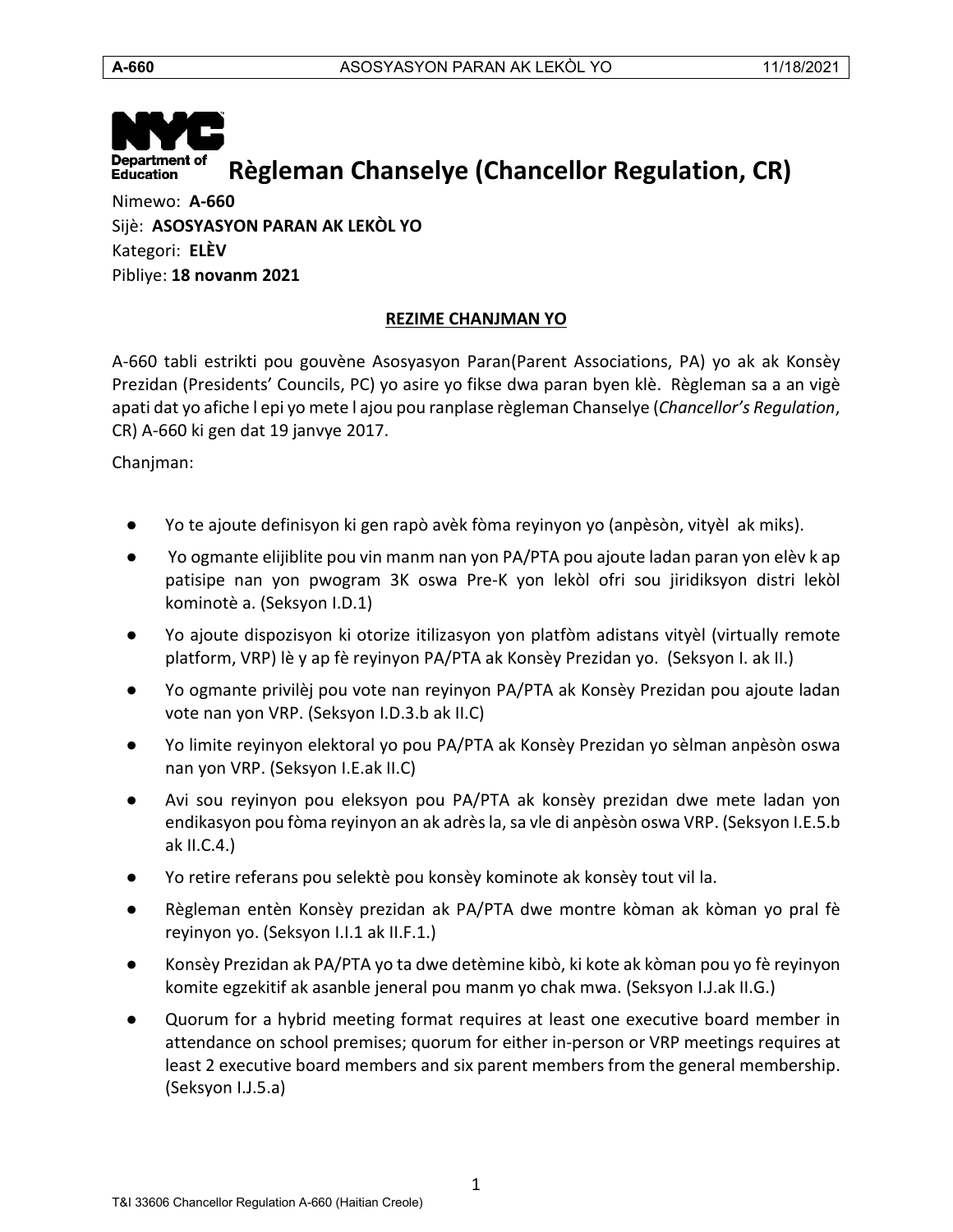- Yo sijere pou anrejistre reyinyon PA/PTA miks ak VRP. (Seksyon I.J.7)
- Konsèy Prezidan ak PA/PTA ka itilize ak jwen aksè nan kont bank atravè pòtal sou entènèt ke enstitisyon bankè an bay. (Seksyon III.B.)
- Konsèy Prezidan ak PA/PTA ka fè pèman pou vadè atravè sistèm pèman sou entènèt yon bank. (Seksyon III.B.)
- Konsèy Prezidan ak PA/PTA ka itilize yon kat bank/kat debi pou peye sèvis ak machandiz bay yon founisè nan kèk sikonstans, men yo toujou entèdi fòm pou fè retrè. (Seksyon III.B.2 ak 3.)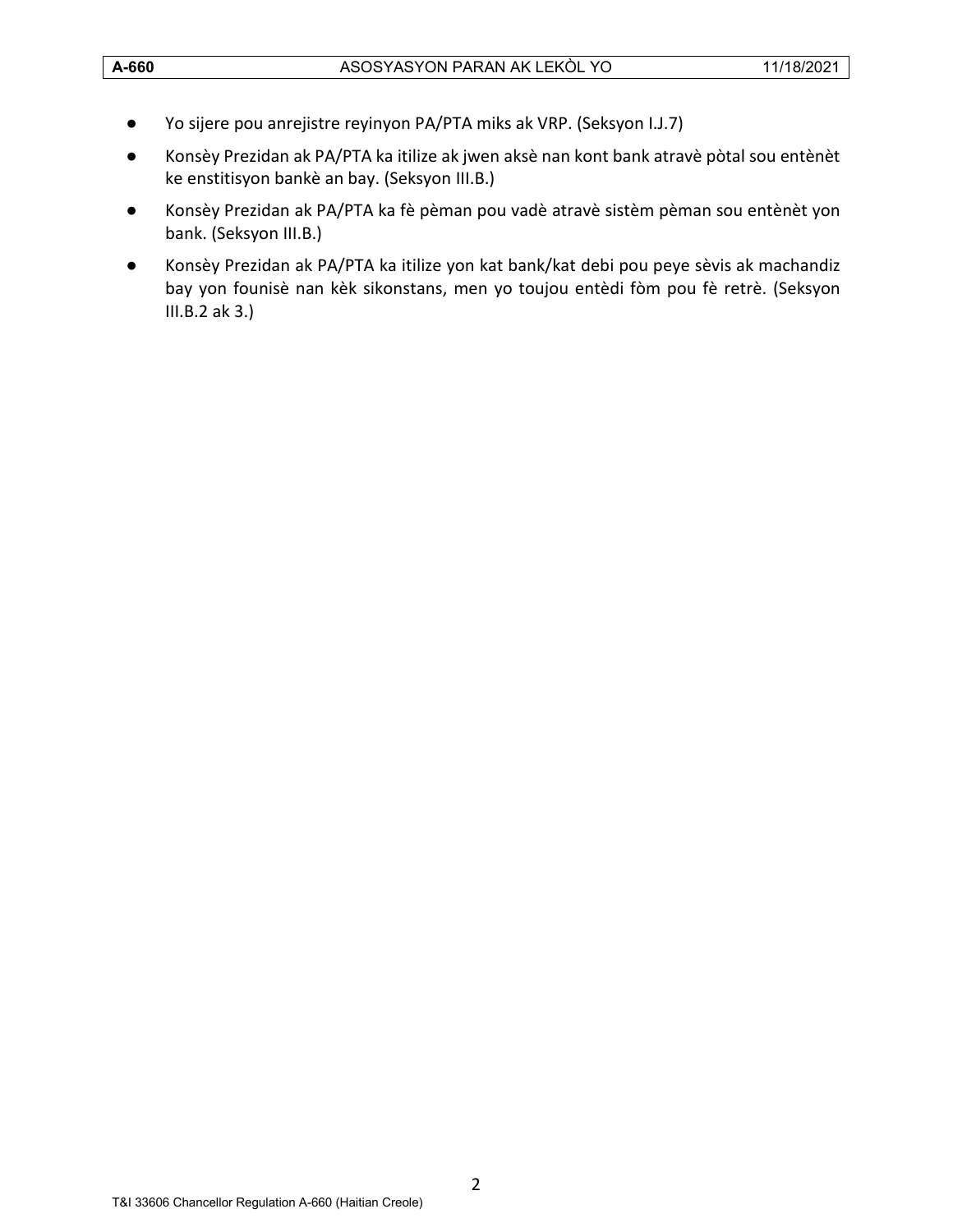

Nimewo: **A-660** Sijè: **ASOSYASYON PARAN AK LEKÒL YO** Kategori: **ELÈV**

<span id="page-2-0"></span>Pibliye: **18 novanm 2021**

# **TABMATYÈ**

| А.             |                                                           |  |
|----------------|-----------------------------------------------------------|--|
| <b>B.</b>      |                                                           |  |
| $\mathbf{C}$ . |                                                           |  |
| D.             |                                                           |  |
| Ε.             |                                                           |  |
| F.             |                                                           |  |
| G.             |                                                           |  |
| Η.             | Konprann Responsablite Manm Egzekitif PA/PTA  18          |  |
| I.             |                                                           |  |
| J.             |                                                           |  |
| Κ.             |                                                           |  |
| L.             |                                                           |  |
| М.             |                                                           |  |
| N.             |                                                           |  |
| II.            |                                                           |  |
| А.             | Mizanplas ak Fason pou Remete Konsèy Prezidan sou pye  30 |  |
| <b>B.</b>      |                                                           |  |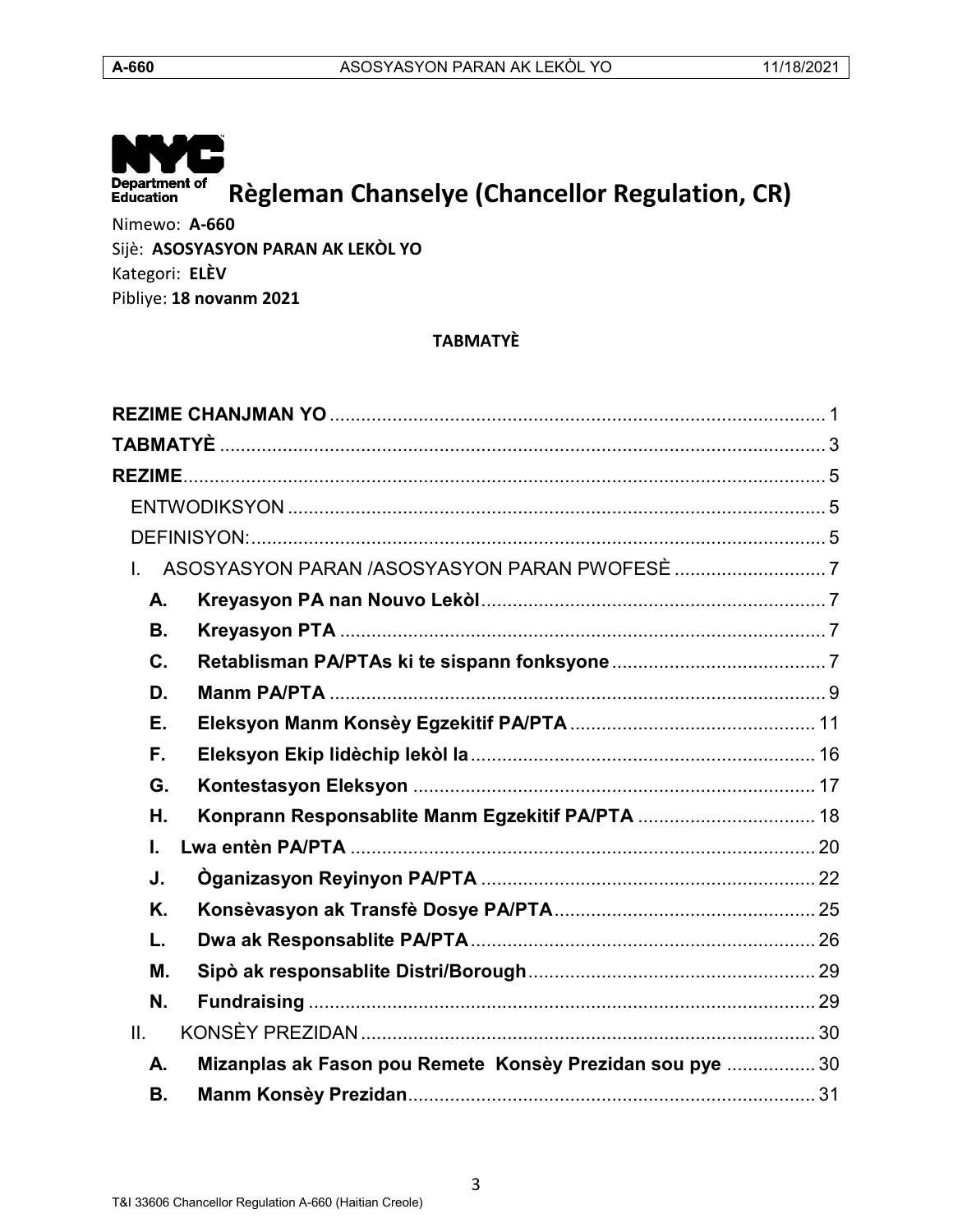| C.   |                                                                  |  |
|------|------------------------------------------------------------------|--|
| D.   |                                                                  |  |
| Е.   | Responsablite manm Konsèy Prezidan(Presidents' council, PC) 35   |  |
| F.   | Règleman entèn Konsèy Prezidan(Presidents' council, PC)  35      |  |
| G.   |                                                                  |  |
| Н.   |                                                                  |  |
| I.   |                                                                  |  |
| J.   | Konsèy konsiltatif paran Chanselye (Chancellor's Parent Advisory |  |
| Κ.   |                                                                  |  |
| III. | AKTIVITE FINANSYE ONIVO ASOSYASYON PARAN AK KONSÈY               |  |
| А.   |                                                                  |  |
| В.   |                                                                  |  |
| C.   | Aktivite PA/PTA ak Konsèy Prezidan yo pou ranmase lajan  44      |  |
| D.   | Tranzaksyon lajan PA/PTA ak Konsèy Prezidan yo  47               |  |
| Е.   | Fason pou konsève dosye finansye PA/PTA ak Konsèy Prezidan yo 49 |  |
| F.   |                                                                  |  |
| G.   |                                                                  |  |
| IV.  | MEZI POU KORIJE YON PWOBLÈM OSWA POU BAY YON PINISYON  52        |  |
| А.   |                                                                  |  |
| В.   |                                                                  |  |
| C.   |                                                                  |  |
| D.   |                                                                  |  |
| Е.   |                                                                  |  |
| V.   |                                                                  |  |
| А.   |                                                                  |  |
| В.   |                                                                  |  |
| VI.  |                                                                  |  |
| VII. |                                                                  |  |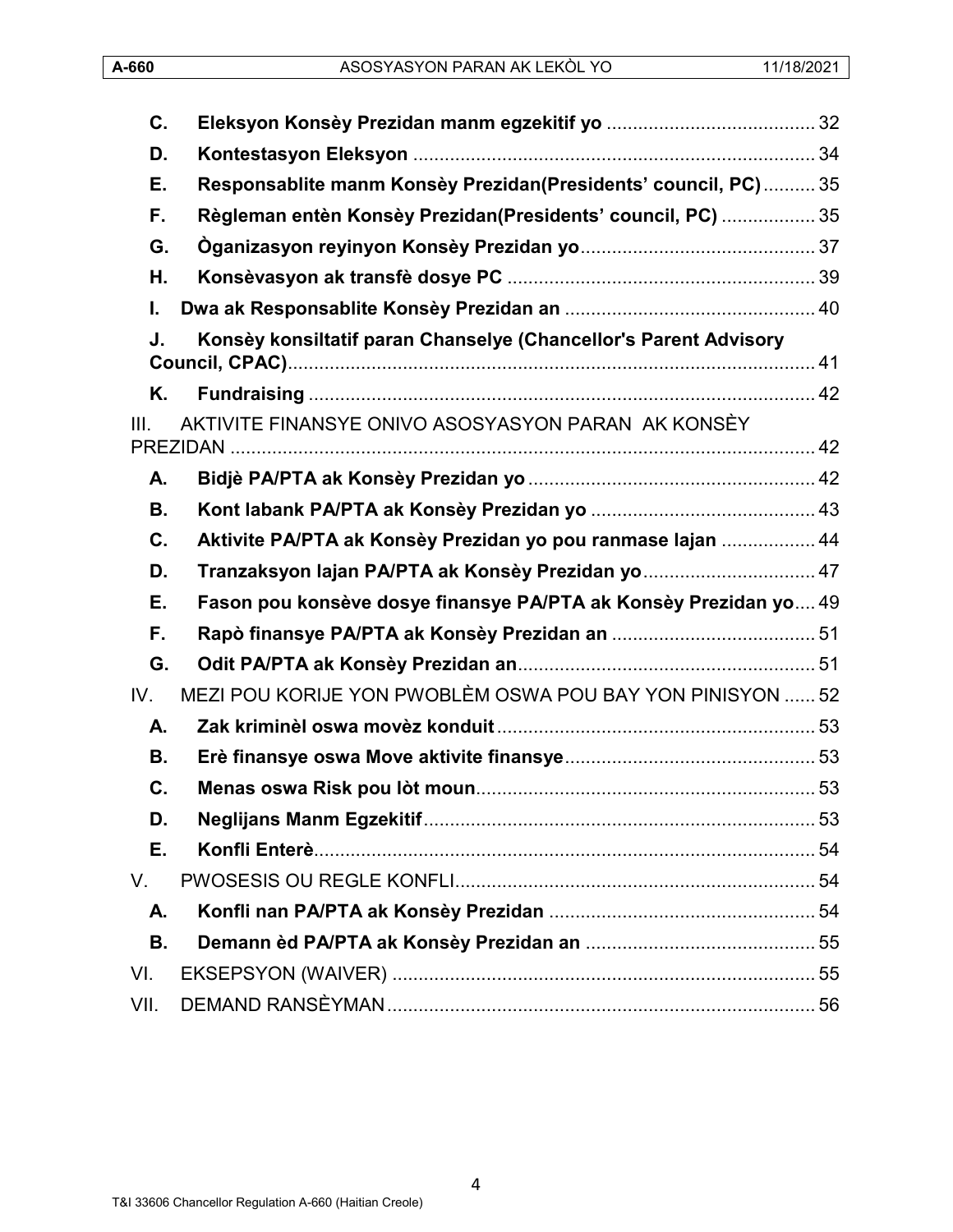

<span id="page-4-0"></span>Nimewo: **A-660** Sijè: **ASOSYASYON PARAN AK LEKÒL YO** Kategori: **ELÈV** Pibliye: 18 novanm 2021

#### **REZIME**

Règleman sa a fikse dwa ak responsablite fondamantal pou PA, PTA ak PC. Li ranplase Règleman Chanselye A-660 yo te pibliye jeudi 19 janvier 2017.

#### <span id="page-4-1"></span>**ENTWODIKSYON**

Chanselye a rekonèt ke lidèchip paran se potomitan lekòl leta yo. PA/PTA ak Konsèy Prezidan yo otonòm. Kontwòl administratè lekòl genyen sou PA/PTA ak Konsèy Prezidan limite nan sa ki nesesè pou aplike ak ranfòse lwa, politik, règ ak règleman, ak pou pwoteje dwa elèv, paran ak estaf.

#### <span id="page-4-2"></span>**DEFINISYON:**

Definisyon sa yo aplike pou objektif regleman sa a

- 1. Tèm DOE fè referans avèk Depatman Edikasyon Vil Nouyòk.
- 2. Yon Asosyasyon Paran *Parent Association* (PA) se yon òganizasyon paran elèv nan lekòl leta Vil Nouyòk ke vòt paran kreye ak etabli. Yon PA adopte règleman entèn, eli manm egzekitif epi reyini regilyèman.
- 3. Yo etabli yon PTA lè paran manm yon PA vote pou amande règleman entèn yo pou elaji kategori manm pou pwofesè ak lòt estaf.
- 4. Yon PC se yon òganizasyon ki konpoze avèk prezidan PA/PTA ki nan yon jiridiksyon presi. Chak distri lekòl kominote oblije genyen yon sèl Konsèy Prezidan pou reprezante ni lekòl primè, ni lekòl presegondè. Chak borough oblije genyen yon Konsèy Prezidan pou reprezante lekòl segondè. Dwe genyen tou yon Konsèy Prezidan pou reprezante lekòl edikasyon espesyal pou vil la (Distri 75).
- 5. Yon lekòl se yon òganizasyon elèv otonòm sou direksyon yon direktè lekòl. Yon lekòl gen pwòp estaf li epi itilize pwòp bidjè li pou founi yon pwogram enstriksyon konplè.
- 6. Tèm distri a aplike pou 32 distri lekòl kominote yo ak pou Distri 75.
- 7. Règleman Entèn fè referans avèk dokiman ki kreye ak etabli PA/PTA oswa Konsèy Prezidan an epi li dekri règ yo dwe suiv.
- 8. Tèm pòs ofisyèl fè referans avèk pozisyon yo eli moun ladan yo nan komite egzekitif PA/PTA oswa Konsèy Prezidan an. Manm obligatwa yo se : prezidan, sekretè dosye ak trezorye. Yo ka presize lòt fonksyon yo nan lwa entèn yo.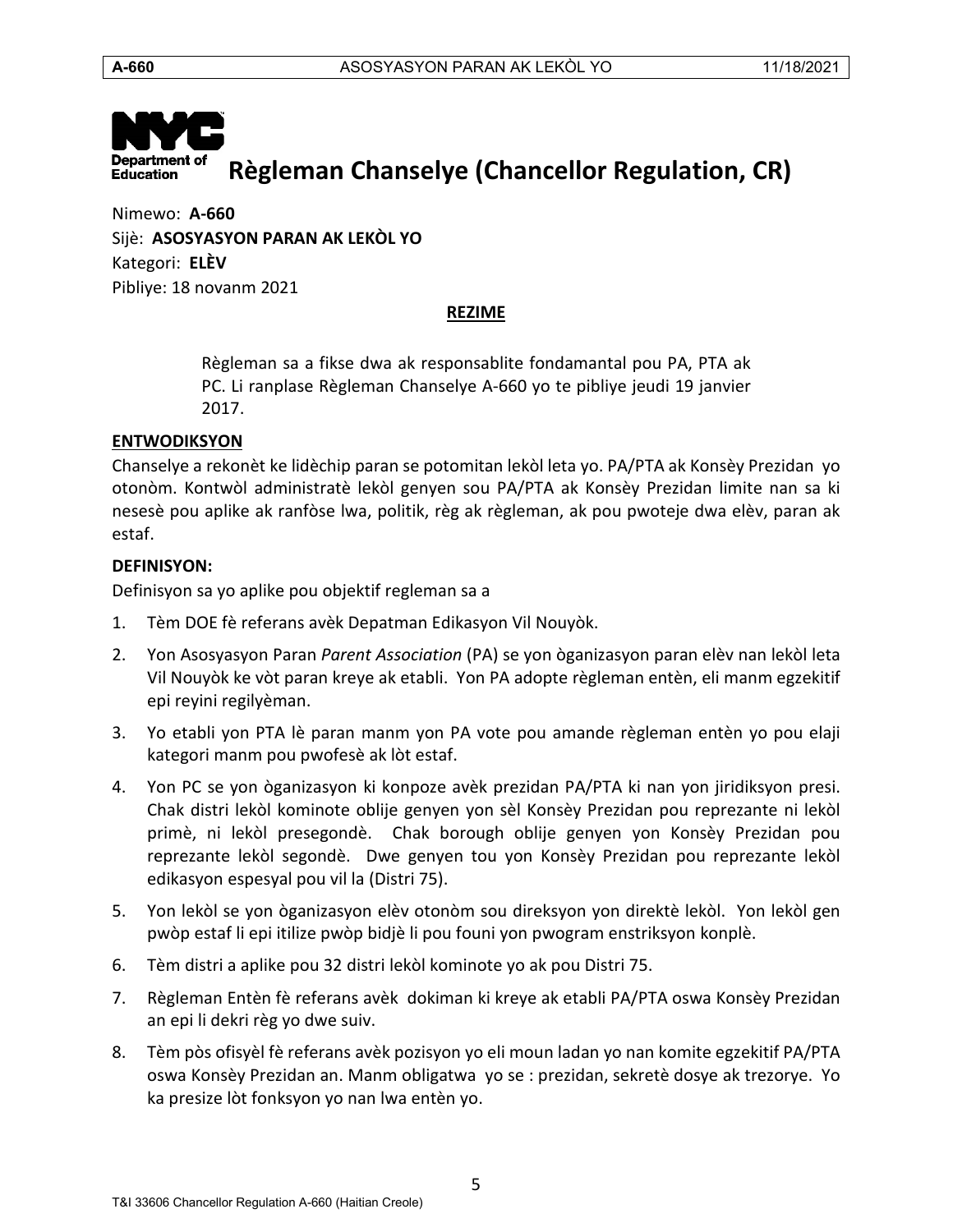- 9. Tèm paran an, nan regleman sa a, vle di paran oswa responsab elèv la, oswa nenpòt moun ki sèvi kòm paran oswa responsab elèv la. Definisyon paran gen ladan: paran byolojik oswa paran adoptif, bopè-bèlmè, responsab legal yo nome, paran akèy ak "moun ki jwe wòl paran" yon timoun ki nan yon lekòl nan moman an.
- 10. Tèm moun ki reprezante paran" an vle di yon moun ki pran swen yon timoun paske paran oswa responsab timoun sa a pa disponib, menmsi se paske, pami lòt bagay, lanmò, anprizònman, maladi mantal, pa rete nan eta a, oswa abandon timoun lan. Tout desizyon osijè moun ki jwe wòl paran dwe baze sou sikonstans endividyèl ki gen rapò avèk responsab ak moun ki gen dwa legal pou pran swen yon timoun an patikilye. Yon moun ki pran swen yon timoun pou yon bout tan (egzanp, babysitter, bòn, oswa fanmi ki pa responsab timoun lan. Direktè lekòl la, lè sa nesesè, ap detèmine si se yon moun ki reprezante paran yon timoun dapre dokiman li prezante nan lekòl la.
- 11. Tèm jou kalandriye a gen ladan tout jou semèn lan ak wikenn tou. Pou rezon avi alekri yo voye nan sak lekòl oswa pa imèl, jou yo distribiye avia konte kòm premye jou. Pou avi alekri w ap voye pa lapòs, konte jou ki vin apre jou ou voye lèt la kòm premye jou.
- 12. Tèm sipèentandan apwopriye vle di sipèentandan ki gen pouvwa sipèvizyon sou lekòl prensipal PA/PTA a. Sofsi yo di yon lòt bagay, tèm sipèentandan an gen ladan reprezantan l.
- 13. Tèm anpèsòn fè referans avèk lokal leòl la.
- 14. Tèm platfòm vityèl adistans (Virtually Remote Platform,VRP) lan fè referans avèk platfòm adistans yo itilize pou fè reyinyon sou entènèt, tankou nan lè sa yo ak lòt ankò men pa limite avèk Zoom, Webex oswa Google Meets.
- 15. Tèm miks lan fè referans avèk fè yon reyinyon anpèsòn y ap difize anmenmtan andirèk sou yon VRP.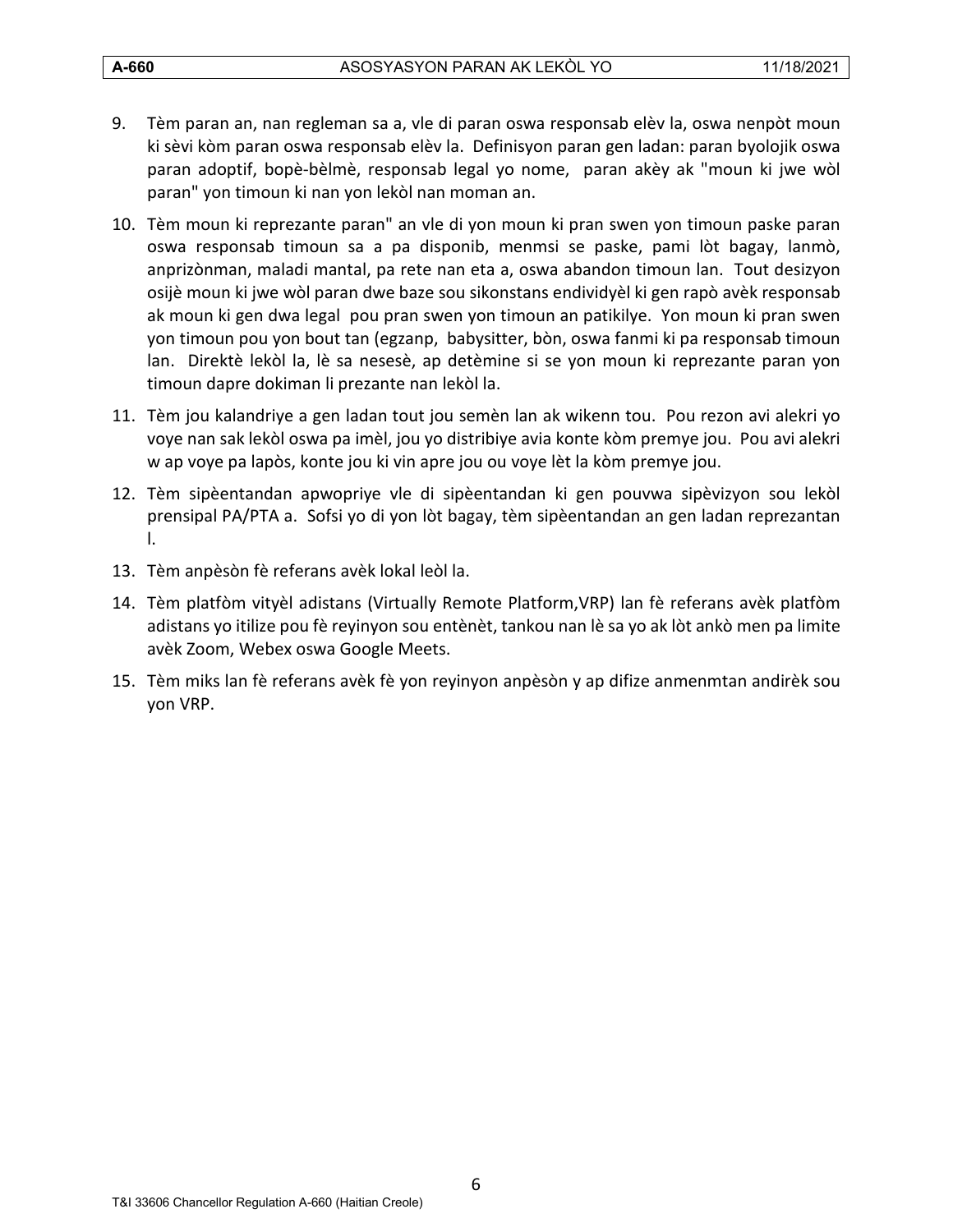

Nimewo: **A-660** Sijè: **ASOSYASYON PARAN AK LEKÒL YO** Kategori: **ELÈV** Pibliye: **18 novanm 2021**

# <span id="page-6-0"></span>**I. ASOSYASYON PARAN /ASOSYASYON PARAN PWOFESÈ**

PA/PTA se reprezantan tout paran ki nan lekòl yo ye a, ladan paran timoun k ap resevwa sèvis edikasyon espesyal, timoun ki se elèv k ap aprann lang anglè (English Language Learners,ELL), timoun ki elijib pou manje midi gratis oswa apri redui ak timoun ki patisipe nan pwogram pou timoun douwe ki gen talan(gifted and talented, G&T) oswa timoun ki nan pwogram magnet. PA/PTAs dwe mane patisipasyon ak sipò tout paran. PA/PTA dwe respekte tout lwa, politik, règ ak règleman òganizasyon ak fonksyon yo yon fason pou respekte dwa elèv, paran ak estaf. PA/PTAs dwe gen lwa entèn pou kreye yon estrikti fòmèl. (Gade Seksyon I.I).

Tout lekòl leta dwe etabli yon PA oswa PTA. Se yon sèl PA/ PTA yo ka rekonèt ofisyèlman nan chak lekòl. Lè gen yon bilding ki plis pase yon lekòl, chak lekòl oblije kreye yon PA/PTA. Yon lekòl ki gen plizyè "ti kominote aprantisaj," "lojman," oswa "akademi" ki anba sipèvizyon yon sèl direktè lekòl, kapab kreye yon sèl PA oswa PTA.

# <span id="page-6-1"></span>**A. Kreyasyon PA nan Nouvo Lekòl**

- 1. Direktè lekòl la dwe òganize yon reyinyon paran pou kreye yon PA nan yon nouvo lekòl. Reyinyon an dwe fèt avan 30 septanm, epi yo ka fè l anpèsòn oswa nan itilize yon VRP.
- 2. Direktè a dwe anonse paran yo reyinyon pou kreye PA a omwen 10 jou nan kalandriye avan reyinyon an, dapre mwayen yo kalkile pou kontakte tout paran (egzanp, imèl, apèl otomatik, sak liv, lapòs ak/oswa yon aplikasyon mobil yon tyès pati lekòl la itilize). Li ka nesesè pou itilize plizyè mwayen kominikasyon pou asire w tout paran yo okouran.
- 3. Omwen 8 paran sipoze prezan nan reyinyon an pou yo ka kreye yon PA.

# <span id="page-6-2"></span>**B. Kreyasyon PTA**

- 1. Yon PA ka vin yon PTA nenpòt lè si yo vote pou amande lwa entèn yo pou elaji kategori kòm pwofesè ak lòt kategori estaf lekòl vin manm.
- 2. Yon PTA ka retounen vin PA nenpòt lè si yo vote pou amande lwa entèn li yo pou anpeche paran vin manm. Se sèlman paran manm PTA a ki ka patisipe nan vòt sa a.

# <span id="page-6-3"></span>**C. Retablisman PA/PTAs ki te sispann fonksyone**

1. Rezon ki fè PA/PTA Sispann Fonksyone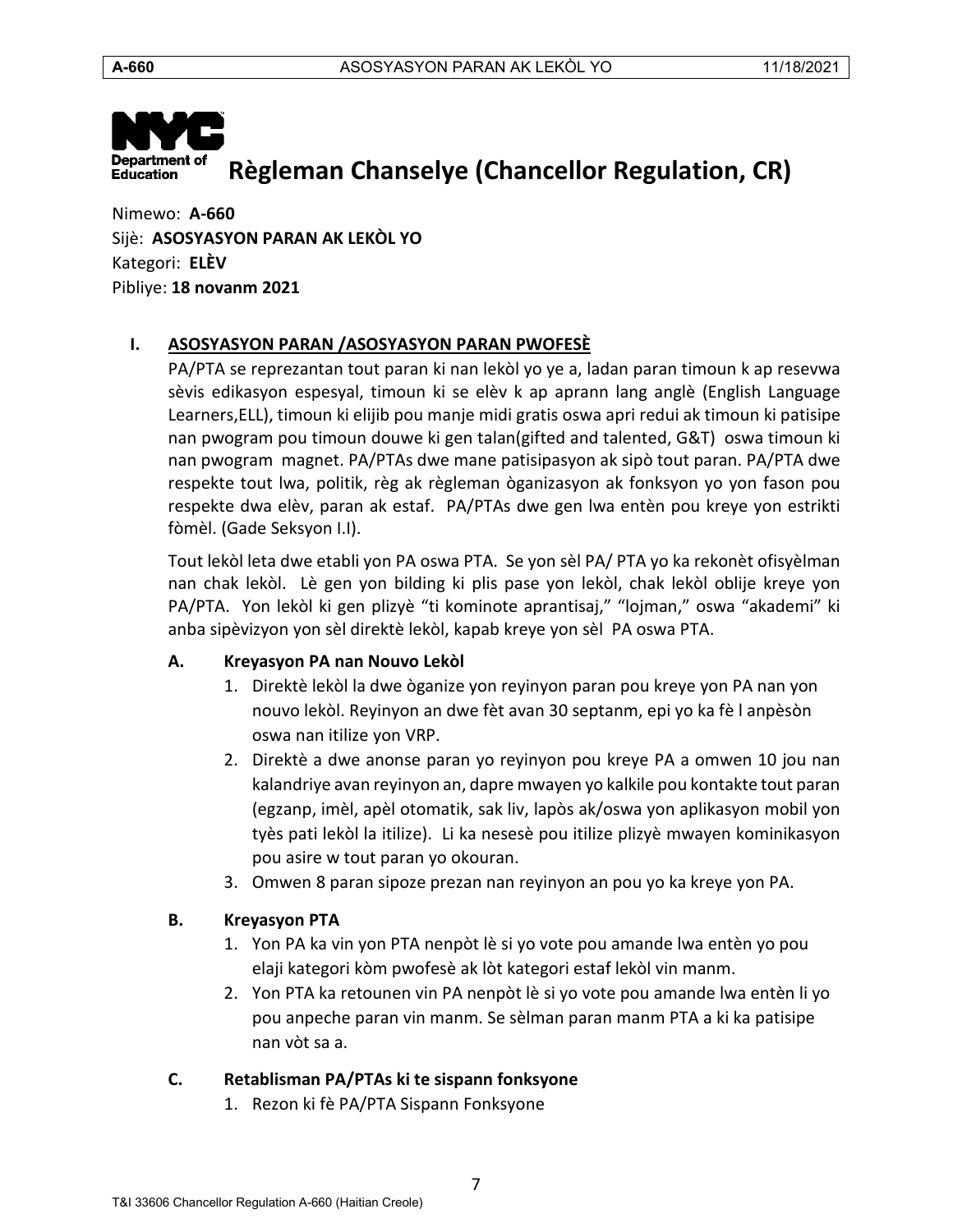- a. Si yo pa eli manm obligatwa yo nan delè dènye jou lekòl la, PA/PTA a sispann fonksyone si li pa fè eleksyon oswa si li pa eli omwen yon manm obligatwa– prezidan, sekretè dosye oswa trezorye – nan delè dènye jou lekòl la.
- b. Si yo pa fè eleksyon pou manm obligatwa yo atan.

PA/PTA sispann fonksyone si li pa fè eleksyon atan pou konble yon plas vid nan pòs ofisyèl obligatwa yo. (Gade Seksyon I.E.10)

- Pou pòs vid ki egziste nan ouvèti ane lekòl la, yon PA/PTA sispann fonksyone si yo pa fè yon eleksyon prese-prese nan delè 15 oktòb.
- Pou pòs vid ki vin genyen pandan ane lekòl la, yon PA/PTA sispann fonksyone si yo pa fè yon eleksyon prese-prese nan espas 60 jou kalandriye apati moman manm lan demisyone oswa revoke.
- c. Pòs vid nan tout twa fonksyon obligatwa yo. PA/PTA a sispann fonksyone si tout twa fonksyon obligatwa yo rete vid epi yo pa konble yonn ladan yo avèk ranplasman.
- d. Si yo pa fè aktivite. PA/PTA a sispann fonksyone si li pa fè reyinyon PA/PTA pandan 60 yonn apre lòt pandan ane lekòl la. Yo defini " aktivite PA/PTA" kòm reyinyon komite egzekitif la oswa reyinyon asanble jeneral.
- 2. Avi direktè voye

Si PA/PTA a sispann fonksyone, direktè a dwe avèti FACE ak sipèentandan ki apwopriye a imedyatman.

- 3. Reyinyon paran pou retabli PA/PTA a
	- a. Si PA/PTA sispann fonksyone, direktè a dwe fè yon reyinyon paran kote l ap fè yon eleksyon rapid pou reetabli PA/PTA a. Yo ka òganize reyinyon an anpèsòn oswa yo ka itilize yon VRP.
	- b. Direktè a dwe voye avi alekri omwen 10 jou kalandriye avan reyinyon an, dapre mwayen yo kalkile pou kontakte tout paran (imèl, sakodo, kourye postal, ak/oswa yon aplikasyon mobil yon tyès pati lekòl la te fè) Li ka nesesè pou itilize plizyè mwayen kominikasyon pou asire w tout paran yo okouran.
	- c. Yo dwe fè reyinyon pou retabli PA/PTA a
		- Pa plis pase 15 jou kalandriye apre yo fin anonse FACE ak sipèentandan ki apwopriye a si PA/PTA a sispann fonksyone pandan ane lekòl la.
		- Pa pi ta pase 30 septanm si PA/PTA a sispann fonksyone pandan ete a.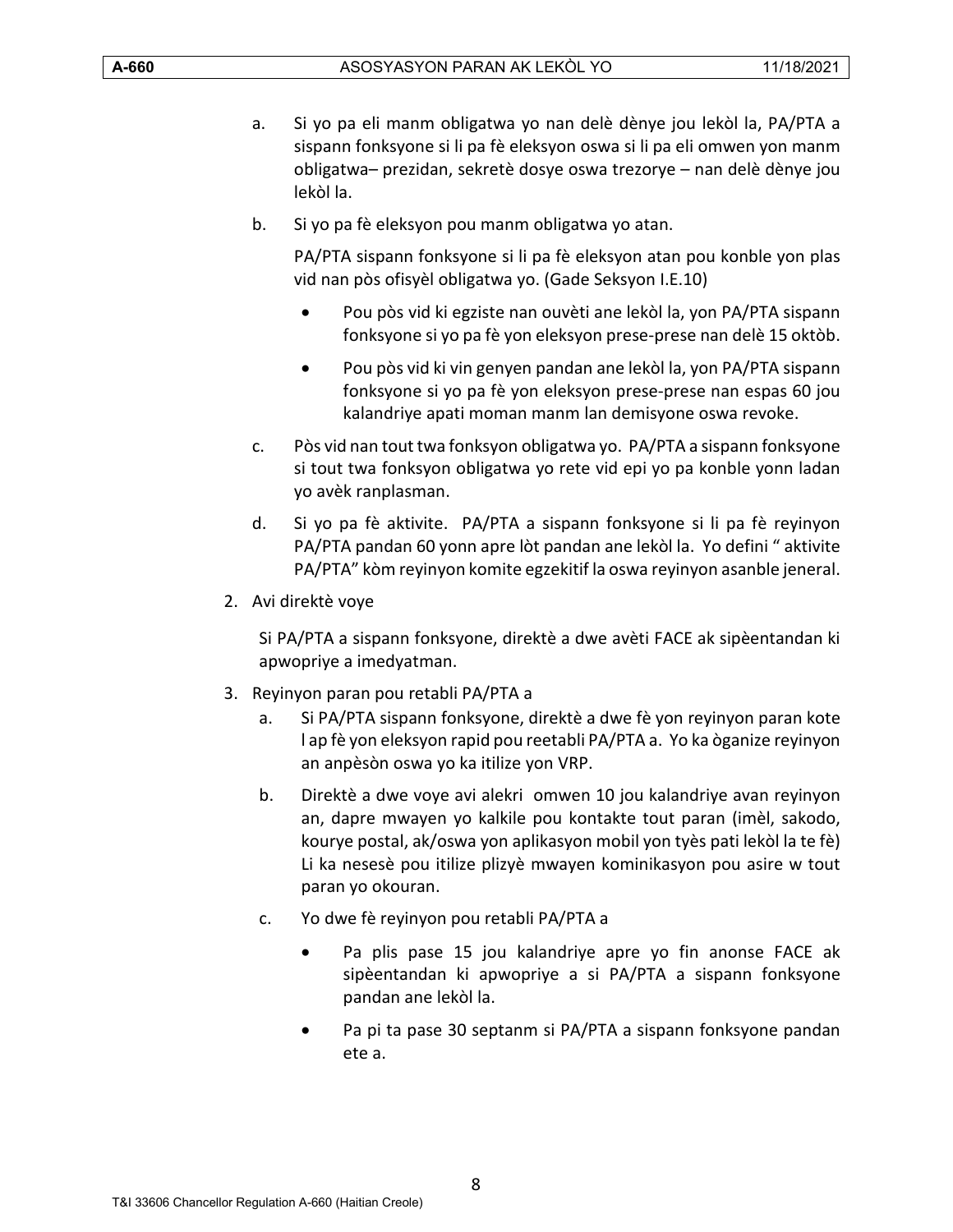d. Omwen 8 paran sipoze prezan nan reyinyon an pou yo retabli yon PA/PTA.

#### <span id="page-8-0"></span>**D. Manm PA/PTA**

1. Detèminasyon elijiblite pou Paran

Nenpòt paran yon elèv ki nan yon lekòl DOE oswa nan yon pwogram 3K oswa Pre-K DOE yon lekòl ki nan jiridiksyon distri lekòl kominote a fè, li elijib otomatikman vin manm PTA/PTA nan lekòl sa a.

- a. Yon paran ki gen timoun nan diferan lekòl se yon manm PA/PTA nan chak lekòl separeman.
- b. Yon paran elèv ki nan yon lekòl aplentan ki pa nan vil la, pandan li sou lis yon pwogram pou tout vil la, dwe chwazi si pou l manm swa PA/PTA nan lekòl pitit li ye a, oswa si se nan lekòl kote elèv la parèt sou lis la.
- c. Yon paran pa ka voye yon lòt moun pou reprezante l kòm manm PA/PTA a.
- d. Yon PA/PTA pa ka aksepte pou lòt moun ki pa kalifye vin manm, tankou manm onorè, ansyen manm, ansyen manm egzekitif.
	- Lwa entèn PA/PTA a ka pèmèt kèk kategori moun ki pa kalifye pou manm patisipe, tankou konsène ak manm fanmi ki pa responsab elèv, depi yo pa otorize kòm manm egzekitif PA/PTA oswa prezidan komite oswa vote.
- 2. Detèminasyon elijiblite pou Estaf
	- a. Elijiblite estaf

Estaf k ap sipèvize (direktè, asistan direktè ak sipèvizè) ak kowòdonatè paran pa elijib pou vin manm PTA nan lekòl kote y ap travay , menmsi yo gen yon timoun nan lekòl la. Tout lòt kategori estaf lekòl elijib pou vin manm PTA.

b. Restriksyon sou patisipasyon estaf

estaf lekòl pa elijib kòm manm nan konsèy egzekitif la oswa nan komite pou nominasyon/eleksyon manm PA/PTA nan lekòl kote y ap travay la, menmsi yo gen yon timoun nan lekòl la.

Restriksyon sa a pa konsène moun k ap travay nan lekòl la, ki pa touche lajan DOE, pou yon pwogram ki pa fè pati jounen lekòl regilye a.

- 3. Patisipasyon Manm nan PA/PTA
	- a. Kotizasyon

Tandiske pèman kotizasyon pa ka yon kondisyon pou patisipasyon oswa manm nan asosyasyon an, yon PA/PTA ka chwazi pou mande kotizasyon.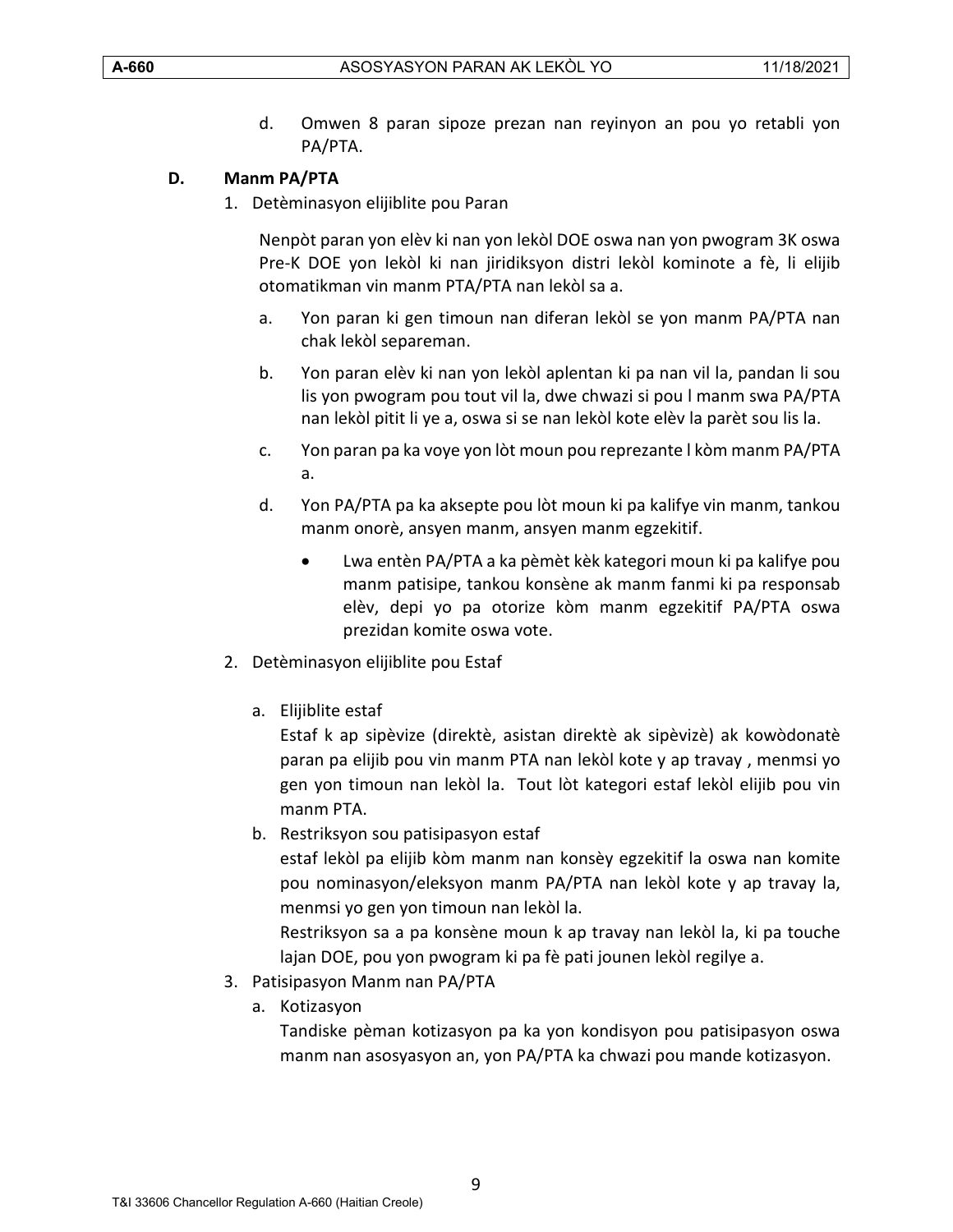b. Vòt

Chak manm gen dwa pou vote sou tout desizyon yo prezante nan reyinyon jeneral manm asosyasyon an. Vote dwe fèt anpèsòn. Yo pa otorize moun vote pou lòt moun, vòt pa lapòs, vòt pa imèl.

- Yo dwe fè eleksyon manm konsèy yo sèlman nan yon reyinyon anpèsòn oswa nan itilize (VRP). Yo pa otorize fè eleksyon yo nan yon reyinyon miks.
- c. Konfli enterè ak restriksyon sou patisipasyon manm Manm PA/PTA dwe pran tout prekosyon pou evite aji nan sikonstans kote enterè pèsonèl yo vin an konfli avèk enterè yo kòm manm PA/PTA.
	- Prizdesizyon
	- Patisipasyon ak vòt manm asosyasyon an sèlman ak lòt reprezantan ki pa gen yon konfli enterè dwe pran desizyon PA/PTA yo.
	- Move itilizasyon pozisyon an
	- Manm konsèy PA/PTA ak lòt manm yo pa dwe itilize pozisyon an pou benefisye tèt yo, manm fanmi yo, oswa asosye biznis yo.
	- Konfli Enterè Manm Konsèy PA/PTA
	- Manm Konsèy PA/PTA pa dwe gen yon enterè dirèk oswa endirèk nan okenn tranzaksyon biznis, enterè finansye, oswa tout biznis ki gen rapò avèk lekòl kote yo se manm lan. Sepandan, manm PA/PTA pa ka travay pou yon òganizasyon, dirèkteman oswa endirèkteman, nan lekòl yo pandan jounen lekòl la, oswa nan yon jounen apre lekòl, yon sware, wikenn, jou konje, oswa pwogram ete. Sepandan, manm PA/PTA ki gen yon biznis, pa ka, dirèkteman oswa endirèkteman, fè biznis avèk lekòl yo pandan jounen lekòl la, oswa avèk yon jounen apre lekòl, yon sware, wikenn, jou konje, oswa pwogram ete.
	- Nan sikonstans ekstrawòdinè, responsab etik DOE yo ka garanti otorizasyon.
	- Manm nan PA/PTA ki gen yon konfli enterè jan yo defini pi wo a pa ka prezante kandidati pou vin yon manm nan PTA sofsi ak jiskaske li jwenn yon otorizasyon. (Gade Seksyon 1.E.6.a.). Manm nan PA/PTA ki gen yon konfli enterè jan yo defini pi wo a ka sijè pou retire l nan biwo an si li pa rive jwenn yon otorizasyon. (Gade Seksyon IV.E.)
	- Konfli Enterè Manm PA/PTA
	- Manm PA/PTA ki gen nenpòt enterè dirèk oswa endirèk nan tout biznis transaksyon, tout enterè finansye oswa komès, jan sa te diskite nan Seksyon I.D.3.c, avèk lekòl li dwe evite patisipe nan tout desizyon ki gen rapò avèk bagay sa a. Moun ki gen tip enterè sa yo dwe fè manm yo konnen epi mete sa nan rapò reyinyon an kote yo te devwale sa a.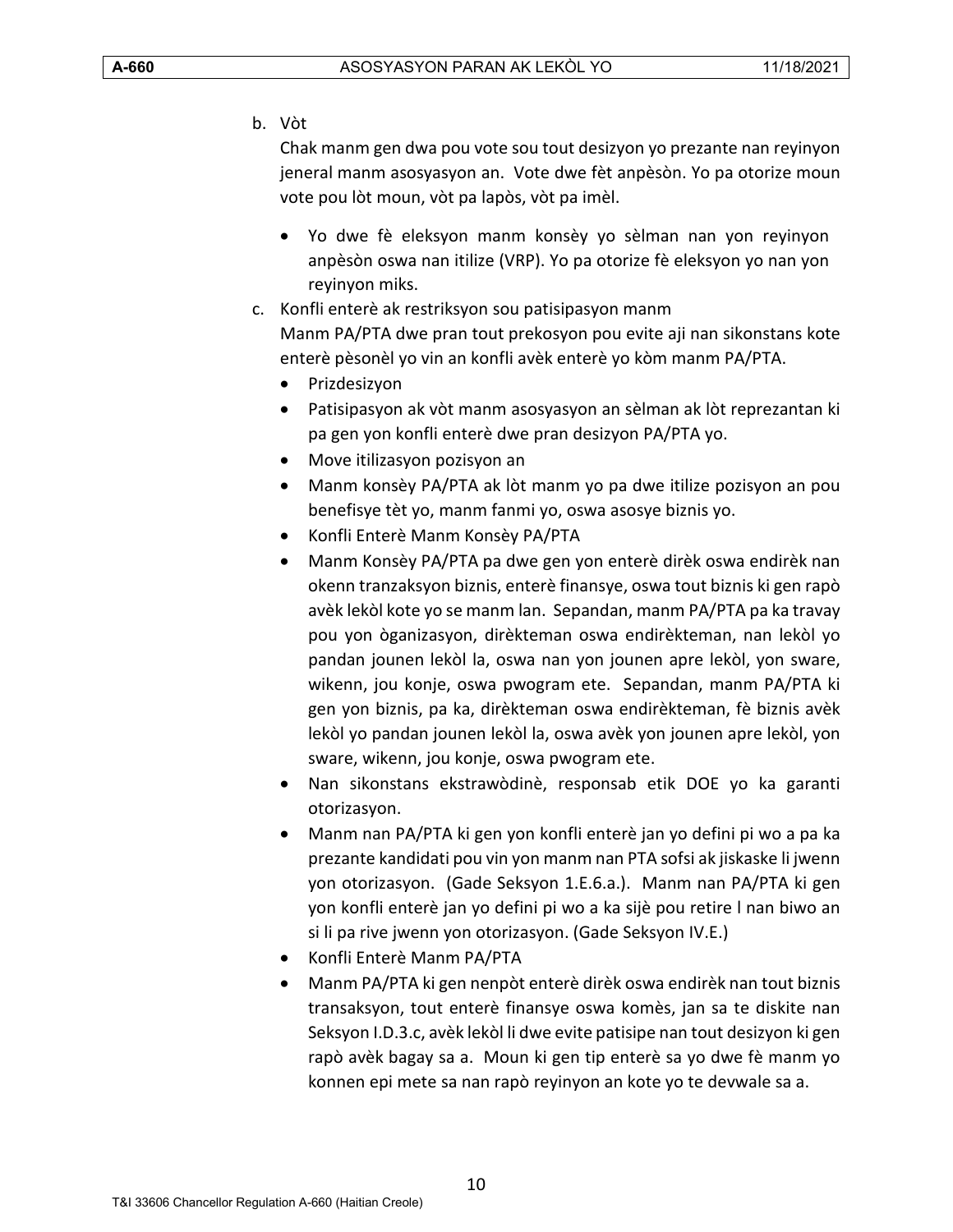4. Manm asosyasyon PA/PTA nan lòt òganizasyon

Manm nan PA/PTA kapab fè pati tout lòt òganizasyon nasyonal, eta a, oswa vil la ki apwopriye, depi politik oswa règleman entèn òganizasyon an pa an konfli avèk politik, règ ak règleman sa a. Apwobasyon pou manm PA/PTA a obligatwa pou fè pati nenpòt lòt òganizasyon.

#### <span id="page-10-0"></span>**E. Eleksyon Manm Konsèy Egzekitif PA/PTA**

Yo dwe fè eleksyon nan yon fason lib, onèt ak jis kote tout moun ka gen opòtinite pou tout manm patisipe plènman. Yo dwe fè eleksyon yo sèlman nan yon reyinyon anpèsòn oswa yon reyinyon nan itilize (VRP). Yo pa otorize fè eleksyon yo nan yon reyinyon miks. Okenn moun pa ka fè presyon oswa kontrent sou lòt moun. Yo entèdi responsab lekòl yo pou entèveni dirèkteman oswa endirèkteman nan pwosesis eleksyon PA/PTA .

Komite nominasyon oswa komite egzekitif PA/PTA a ka mande oryantasyon nan men Konsèy Prezidan (Presidents' council, PC) apwopriye a oswa nan men sipèentandan apwopriye a.

1. Manda

Yo eli manm PA/PTA yo pou yon manda yon lane ki kòmanse apati 1ye jiyè epi pou fini 30 jen ane apre a.

2. Co-manm

Yon sèl moun dwe okipe tout pòs yo sofsi estati PA/PTA pèmèt klèman egzistans co-dirijan. Estati yo ka otorize men yo pa ka òdone pataj pòs yo. Yo dwe presize dwa vòt co-manm yo nan estati yo. Anplis:

- Ko-manm yo dwe dirije ansanm tankou yon sèl moun pou ranpli fonksyon an ansanm.
- Pandan demisyon oswa revokasyon yon co-manm, co-manm ki rete an dwe chwazi swa pou l dirije poukontli pou rès manda a oswa demisyone pou yo ka ranplase l oswa fè eleksyon antisipe.

#### 3. Yo ka ajoute pwovizyon nan estati a

Règleman entèn PTA a dwe espesifye kòman pou yo fè eleksyon an. Yo dwe souliye pwosesis sa yo nan estati a:

- Fòmasyon Komite Nominasyon pou eleksyon anyèl (prentan) an.
- Solisitasyon nominasyon
- Verifye eligiblite
- Vote nan biwo konteste ak sa k pa konteste
- Bilten vòt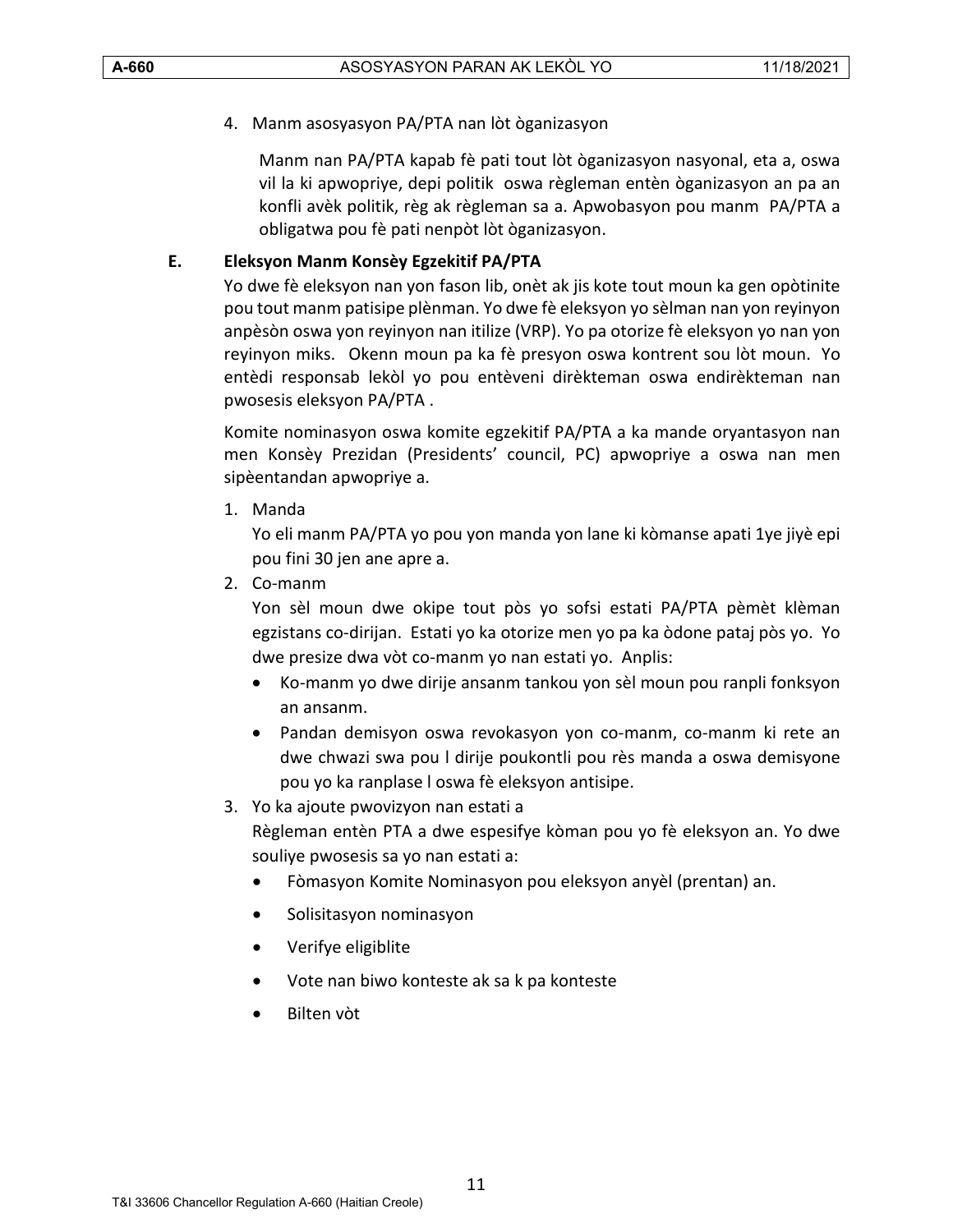- Sètifikasyon eleksyon
- Si pòs manm ki vid yo ka ka ranpli nan siksesyon epi, si wi, nan ki lòd
- Eleksyon akselere
- 4. Eleksyon anyèl (Prentan)
	- a. Delè

Yo dwe fè eleksyon manm egzekitif obligatwa (prezidan, trezorye, ak sekretè dosye) apati 1ye avril epi dènye jou lekòl la, pou asire pral gen yon PA/PTA anplas pandan ete an ak ouvèti lekòl la an otòn.

• Rezèvasyon Pòs pou Eleksyon ann Otòn

Pou akomode paran elèv k ap antre nan lekòl la, règleman entèn PA/PTA a kapab pèmèt pou fè eleksyon manm egzekitif ki pa obligatwa yo (tankou, visprezidan) an otòn. Règleman entèn lan dwe idantifye pozisyon y ap rezève yo ak delè ak pwosesis pou eleksyon an.

b. Avi Direktè a

Biwo egzekitif la dwe avize direktè lekòl la sou dat ak lè y ap fè eleksyon anyèl la avan 1ye avril.

- Si yo pa avize direktè a avan 1ye avril, li dwe mande prezidan PA/PTA a dat ak lè eleksyon an. Si prezidan PA/PTA a pa reponn sou 10 jou kalandriye, direktè a dwe avize tout paran yo nan pwochen reyinyon asanble jeneral la.
- Si PA/PTA a pa fikse yon dat ak lè pou eleksyon an apati 1ye me, direktè a dwe avize sipèentandan apwopriye an.
- 5. Avi sou reyinyon pou eleksyon (tout eleksyon yo)
	- a. Yo dwe voye yon Avi sou reyinyon pou eleksyon alekri bay tout paran nan omwen 10 jou nan kalandriye a avan tout eleksyon PA/PTA an. Si koròm la (gade Seksyon I.J.5.) pa satisfè reyinyon pou eleksyon an, yo dwe pwograme yon dezyèm reyinyon eleksyon, epi yo dwe voye yon Avi sou reyinyon pou eleksyon alekri bay tout paran omwen 5 jou avan eleksyon an. Yo dwe afiche avi a nan lekòl la epi voye l nan yon fason kalkile pou tout paran jwenn li (tankou imèl, valiz, oswa kourye postal, ak/oswa yon aplikasyon mobil yon tyès pati lekòl la itilize). Li ka nesesè pou itilize plizyè mwayen kominikasyon tankou apèl otomatik pou asire ke tout paran okouran.
		- Komite egzekitif dwe kreye avi a ak soumèt li ba direktè a ak kowòdonatè paran an atan pou yo ka distribiye l omwen 10 jou kalandriye avan reyinyon pou eleksyon an.
		- Direktè oswa kowòdonatè paran dwe distribye avi a byen vit pou otorize PA/PTA pou konfòme avèk delè avi a.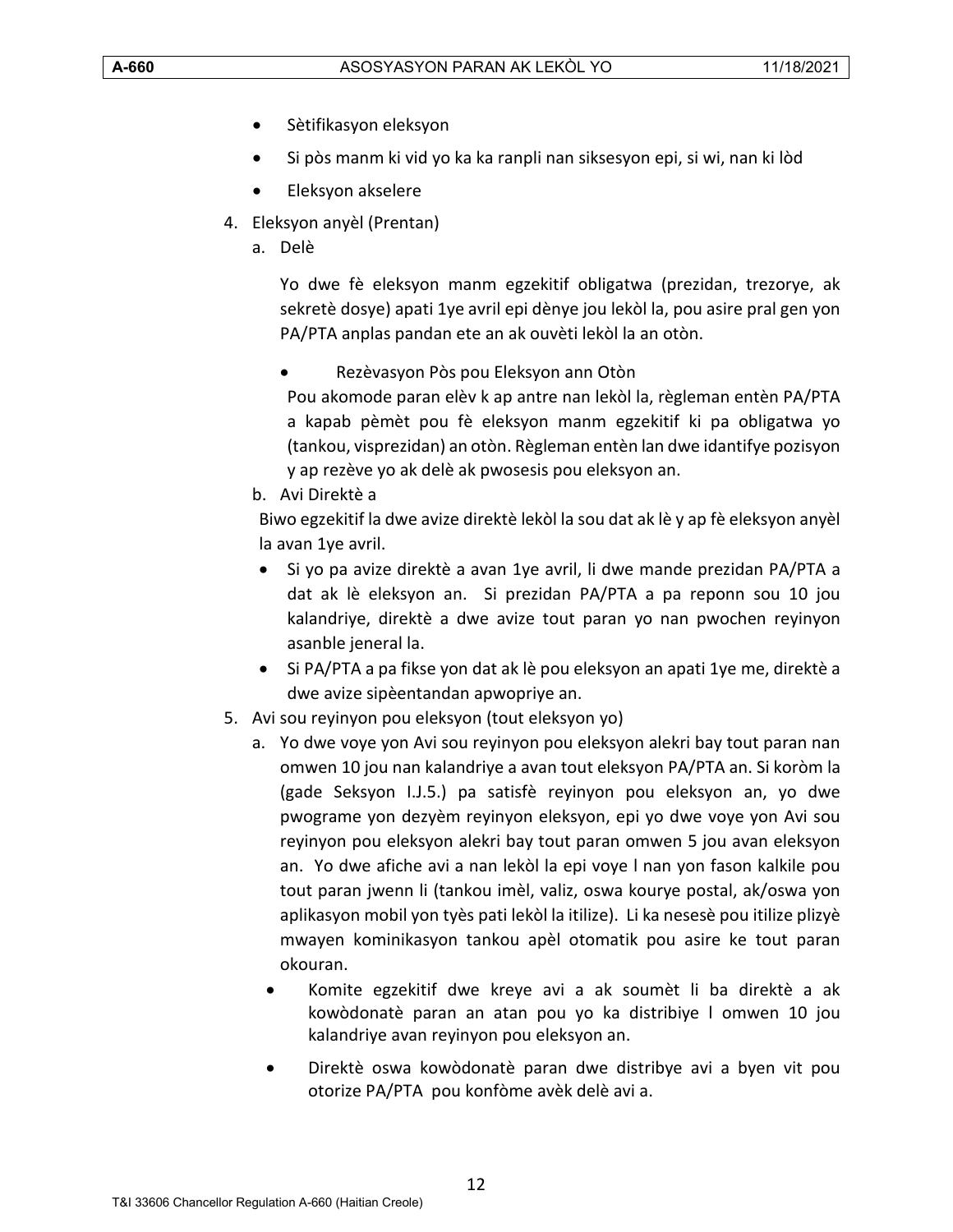- b. Avi sou reyinyon pou eleksyon an dwe fèt alekri ak dwe gen ladan:
	- Dat, lè ak adrès eleksyon an.
	- Fòma reyinyon (anpèsòn oswa VRP)
	- Yon lis tout pòs egzekitif yo ta dwe ranpli.
	- Yon deklarasyon ki fè konnen ke sèl kalifikasyon pou tout pòs yo se pou kandida a se paran yon timoun nan lekòl la.
	- Mekanis kote paran ka vini kandida pou pòs nan PA/PTA ak dat pwosesis pou chwazi kandida yo ap fini..
	- Pou eleksyon akselere yo, yon deklarasyon kote yo pral fè tout nominasyon kandida nan asanble a nan reyinyon an.
	- Yo ka mete ladan non kandida yo sèlman si yo fèmen nominasyon yo deja.
	- Dire manda a, si li nan règleman entèn yo.

Dat yo te distribiye avi sa a bay tout paran ak mwayen yo te distribiye l.

- 6. Dwa ak responsablite kandida yo
	- a. Detèmine elijiblite kandida
		- Sèl kalifikasyon pou tout pòs se pou kondida a se yon paran timoun ki nan lekòl la oswa yon timoun nan yon pwogram 3-K oswa Pre-K ke yon lekòl sou jiridiksyon an te ofri nan distri lekòl kominote a.
		- Kategori moun sa yo pa elijib pou vin kandida:
		- o Anplwaye DOE, menmsi yo gen timoun nan lekòl la. (Gade Seksyon I.D.2.c)
		- o Manm PA/PTA ki gen yon konfli enterè pa elijib pou poze kandida pou pòs mam sofsi yo jwenn yon eksepsyon nan men manm etik DOE a. (Gade Seksyon I.D.3.c.)
			- Yon kandida pou yon pòs pa bezwen la nan moman eleksyon an pou li elijib pou li kandida.
	- b. Fè kanpay ak diskite avèk manm yo

Lwa entèn PA/PTA dwe presize youn oswa plis mekanis kote kandida yo ka pale avèk manm yo avan reyinyon eleksyon an, men apre yo fin fèmen nominasyon yo. Mekanis sa yo ka gen ladan distribisyon deklarasyon ak foròm kandida. Yo dwe bay tout kandida menm opòtinite pou patisipe nan tout mekanis pou pale avèk manm yo.

• Yon avi ki gen ladan afich PA/PTA kote yo poste deklarasyon kandida yo, ak distribye bay paran nan bilten nouvèl PA/PTA, atravè medya elektwonik PA/PTA esponsorize oswa yon tab PA/PTA.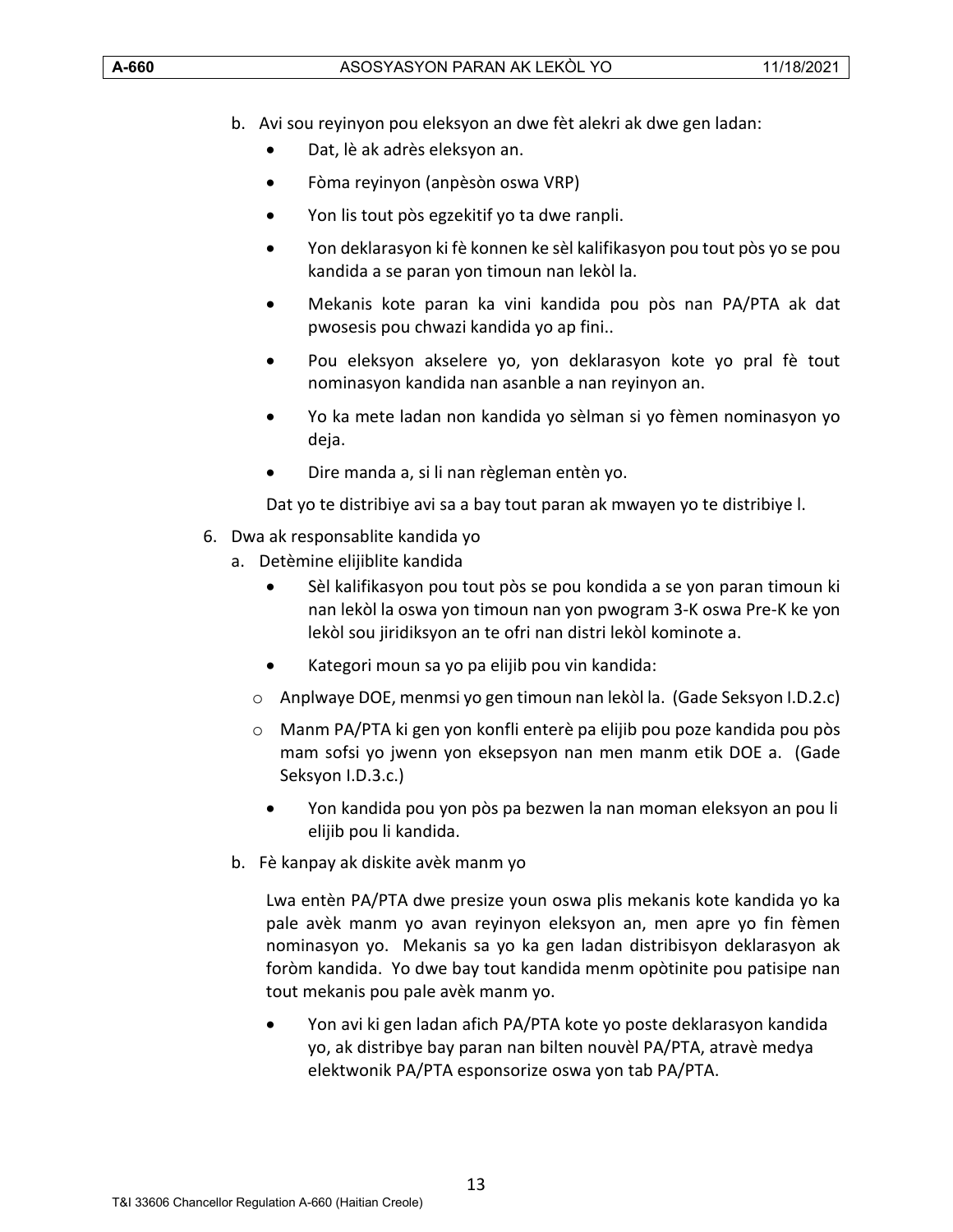• Tout deklarasyon kandida yo dwe apwopriye. Pami materyèl ki pa apwopriye ou jwenn materyèl ki denigran, difamatwa, ki gen betiz oswa ki deranje pwosesis edikasyon an. (Gade Seksyon I.L.2.c.)

Nan reyinyon eleksyon yo, yo dwe bay kandida yo opòtinite pou pale avèk manm yo avan yo vote. Si yon kandida pa la, yon lòt manm ka li dekalrasyon kandida a.

Yo pa ka distribye ni afiche okenn materyèl ki apiye yon kandida oswa yon gwoup kandida nan espas lekòl la ni sou sitwèb lekòl la, sipòtè, manm egzekitif PTA/PTA, oswa komite PA/PTA. Kandida ki vyole pwovizyon sa a, dirèkteman oswa endirèkteman, ap gen chans pou nou diskalifye yo epi yo ka pa elijib pou vin kandida nan ane eleksyon sa a.

- 7. Nan reynyon eleksyon an
	- a. Detèmine elijiblite pou moun vote

Sèlman moun ki se manm PA/PTA a nan moman eleksyon an elijib pou vote. Direktè oswa reprezantan l (ki dwe yon anplwaye lekòl) dwe verifye elijiblite chak moun pou vote avan distribisyon bilten yo.

Yo dwe detèmine yon pwosesis pou verifye elijiblite manm yo an kolaborasyon avèk administrasyon lekòl la avan reyinyon elektoral la dapre sa ki pi konvnab avèk kominote lekòl la. Verifikasyon a ka gen ladan, men li pa limite avèk itilizasyon inik kòd pou manm ki elijib pou vote yo, oswa yon pwosesis avan enskripsyon.

b. Vòt

Tout moun dwe vote anpèson, oswa yon alèd sondaj VRP. Yo pa otorize moun vote pou lòt moun, vòt pa lapòs, vòt pa imèl.

• Pòs ke yo pa konteste

Lè gen yon sèlman yon sèl kandida pou yon pòs, asanble a ka vote pou aksepte kandida sa a avèk yon pwopozisyon. Yo dwe mete rezilta mosyon an nan pwosèvèbal yo.

• Pòs ke yo konteste

Lè gen plis pase yon kandida pou yon pòs, yo dwe vote avèk bilten.

Pou vote anpèsòn, bilten yo dwe rete nan sal reyinyon an (oswa nan biwo direktè avèk yon chèn kontwòl dokimante) jiskaske yo konte tout bilten ak ranvwaye reyinyon eleksyon an.

Pou vote avèk VRP, yo dwe kenbe yon dosye enprime bilten yo pami dosye asosyasyon an epi yo dwe mete yo disponib sou demand.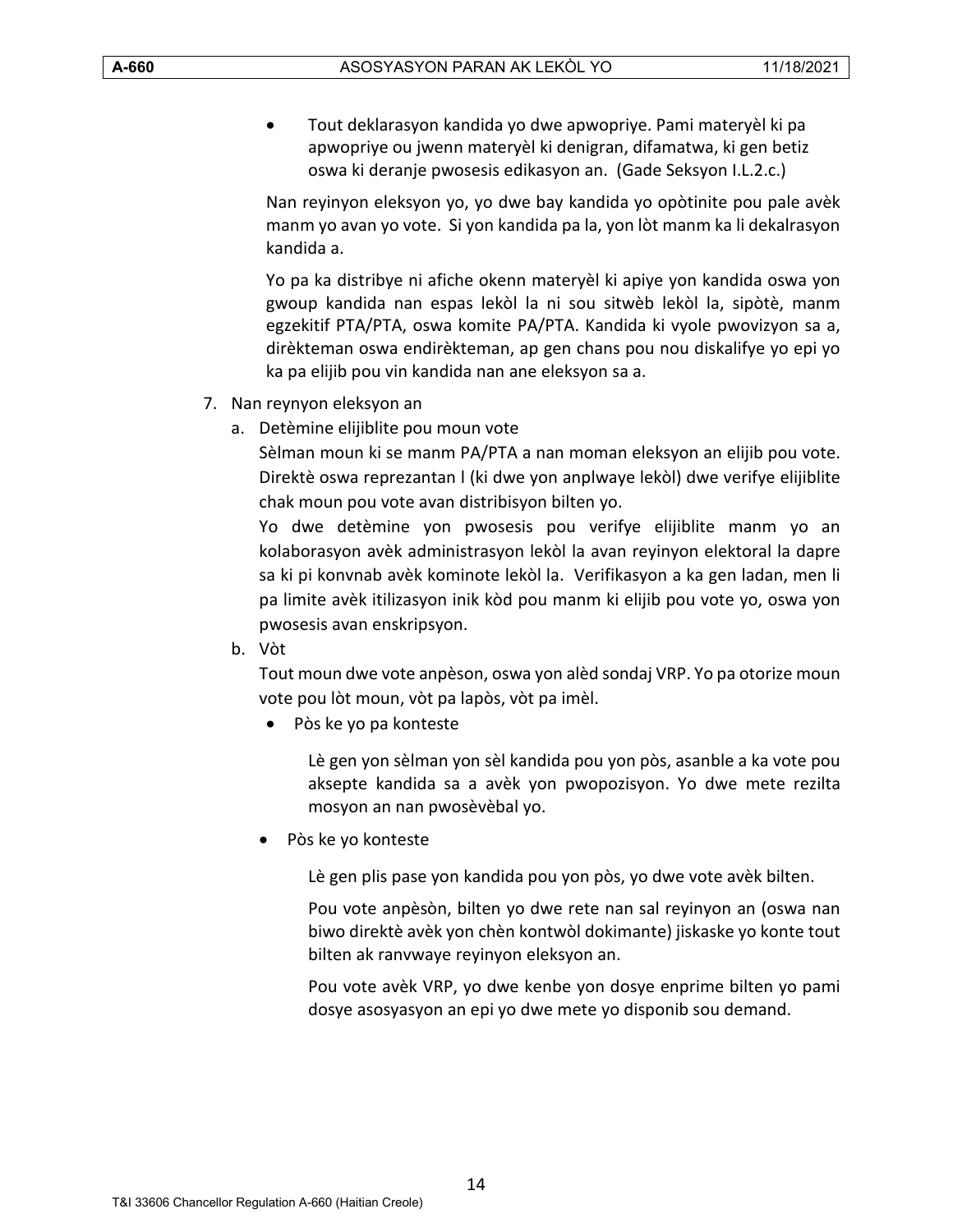Yo dwe konte bilten vòt yo imedyatman apre vòt la fini epi nan prezans tomwen 3 obsèvatè nan manm asanble jeneral la.

Pou vote anpèsòn, PA/PTA a dwe kenbe bilten vòt yo nan lokal lekòl la pou yon lane oswa jis lè yo jwenn yon solisyon osijè yon pwoblèm sou eleksyon an, nenpòt sa ki rive avan an.

Pou vòt VRP, PA/PTA a dwe kenbe dosye vòt nan yon reyinyon eleksyon PA/PTA ki fèt adistans pou yon lane oswa jiska desizyon pou nenpòt plent yo pote konsènan eleksyon an, kèlkeswa sa ki rive avan an.

• Eleksyon dezyèm tou

Lè de oswa plis kandida gen menm kantite vòt, yo dwe fè yon eleksyon dezyèm tou pou kandida sa yo sèlman. Lè sa posib, yo ta dwe fè eleksyon dezyèm tou nan menm reyinyon an.

8. Sètifikasyon eleksyon ak konsèvasyon dosye

Yo dwe konsève rezilta eleksyon yo nan Fòm pou sètifye Eleksyon PA/PTA ke direktè a oswa reprezantan l, avan yo ranvwaye reyinyon eleksyon an. Reprezantan, ki dwe se yon anplwaye lekòl ki pa kowòdonatè paran an.

• Avèk siyati Fòm sètifikasyon eleksyon an, direktè a oswa reprezantan li sètifye ke yo te mennen pwosesis nominasyon ak eleksyon an an konfòmite avèk règleman sa a ak règleman entèn PA/PTA yo.

PA/PTA a dwe konsève fòm sètifikasyon eleksyon ki siyen an, epi klase yon kopi nan biwo direktè a ak sipèentandan apwopriye an..

Direktè a oswa kowòdonatris Paran an, oswa sit wèb prensipal lekòl la dwe mete Sistèm Enfòmasyon pou kontakte Lidè-Paran Lekòl la ajou epi mete l a dispozisyon atravè *Principals' Portal* sou 5 jou kalandriye apre eleksyon an.

9. Konble pòs manm ki vid yo nan siksesyon oswa eleksyon antisipe

Lè yon manm kite pa demisyon oswa revokasyon, komite egzekitif PA/PTA a dwe avize tout manm yo alekri sou 5 jou kalandriye, epi espesifye si y ap ranpli pòs la swa avèk yon manm ki vin apre pou ranplase l oswa dapre yon eleksyon preseprese. Konsèy egzekitif PA/PTA a kapab mande oryantasyon nan men Konsèy Prezidan(Presidents' council, PC) oswa sipèentandan apwopriye an.

Manm egzekitif PA/PTA kapab chwazi pou yo rete nan pozisyon san yo pa ranplase lòt manm nan yon pòs ki vid.

Yo dwe konble out pòs obligatwa ki rete vid apre lòd siksesyon an nan eleksyon antisipe.

- a. Pòs vid pou manm egzekitif obligatwa ki rive avan kòmansman ane lekòl la
	- Si yon PA/PTA gen youn oswa de pòs manm ki vid ke yo pa ka konble nan siksesyon avan kòmansman ane lekòl lan, manm biwo egzekitif ki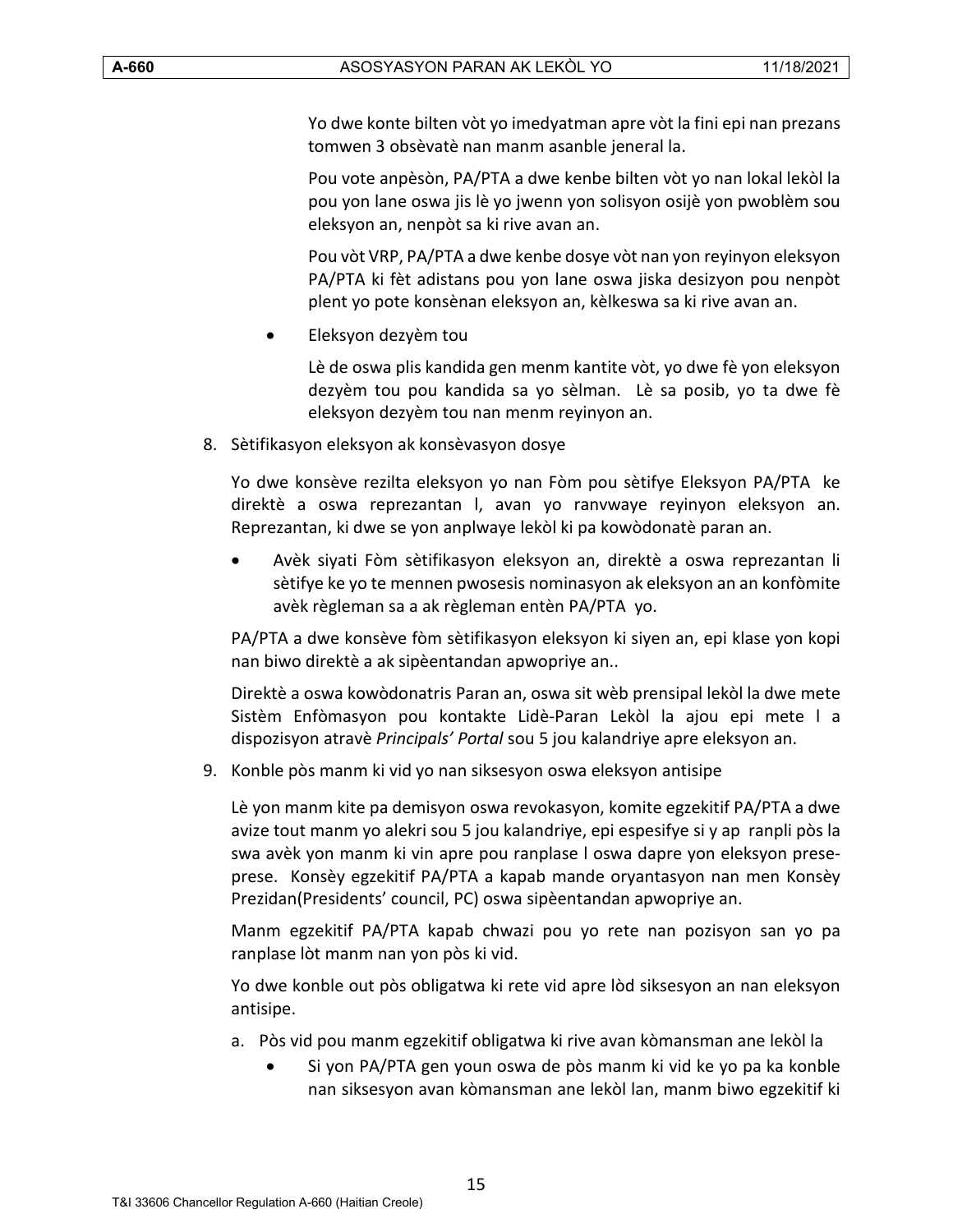rete yo dwe fè yon eleksyon prese-prese pou konble tout pòs manm ki vid yo avan 15 oktòb.

- Si yo pa ka konble tout twa manm pòs ki vid nan siksesyon avan kòmansman ane lekòl la, direktè a dwe suiv pwosesis pou lòt retablisman PA/PTA an. (Gade Seksyon I.C.3)
- b. Pòs vid pou manm ki rive avan kòmansman ane lekòl la
	- Si yon pòs vin vid apre ane lekòl la epi yo pa ka konble l ak siksesyon, pwosesis eleksyon prese prese an ki souliye nan Seksyon I.E.10 dwe kontinye nan ka sa a yon manm egzekitif obligatwa ak yo rekòmande nan ka a manm ki pa obligatwa.
- c. Mizajou SPLCI

Direktè a, Kowòdonatè paran, oswa sit wèb prensipal lekòl la dwe fè mizajou SPLCI nan 5 jou demisyon oswa revokasyon yon manm egzekitif obligatwa, ak nan 5 jou ankò apati lè pòs la te vid.

10. Eleksyon prese-prese

Eleksyon rapid ki obligatwa pou konble pòs vid manm ki obligatwa yo pa ka konble ak siksesyon, pou tabli PA/PTA ki te sispann fonksyone nan nouvo Lekòl yo,ak reetabli sa ki te sispann fonksyone yo.

Yo dwe fè eleksyon prese-prese dapre regleman presize nan Seksyon I.E.4 atravè I.E. 8 avèk eksepsyon sa yo:

- Avi reynyon eleksyon an dwe gen ladan yon deklarasyon kote yo pral fè tout nominasyon kandida nan asanble a nan reyinyon an.
- Yon paran manm ki pa kandida pou yon pòs egzekitif ka dirije reyinyon eleksyon an. Yon reprezantan nan biwo PC apwopriye a oswa nan biwo sipèentandan an ka konseye paran prezidan an oswa prezide reyinyon an si sa nesesè.

#### 11. Aksè Lang pou eleksyon PA/PTA

Yo ta dwe fè Avi eleksyon, demand pou nominasyon, bilten vòt, ak lòt materyèl eleksyon disponib nan lang paran yo pale nan lekòl yo.

PA/PTA ka chèche èd nan men direktè a nan jwenn tradiksyon apwopriye.

#### <span id="page-15-0"></span>**F. Eleksyon Ekip lidèchip lekòl la**

Reprezantasyon paran nan Ekip lidèchip lekòl (School Leadership Team, SLT) vital pou asire yo mete paran yo nan devlòpman Plan Edikasyon Global(Comprehensive Educational Plan, CEP) la epibezwen ak priyorite lekòl la reflete nan objektif PA/PTA yo. Paran manm PA/PTA yo dwe chwazi reprezantan paran nan Ekip Lidèchip Lekòl la (SLT) (Gade Regleman Chanselye Chancellor's Regulation A-655).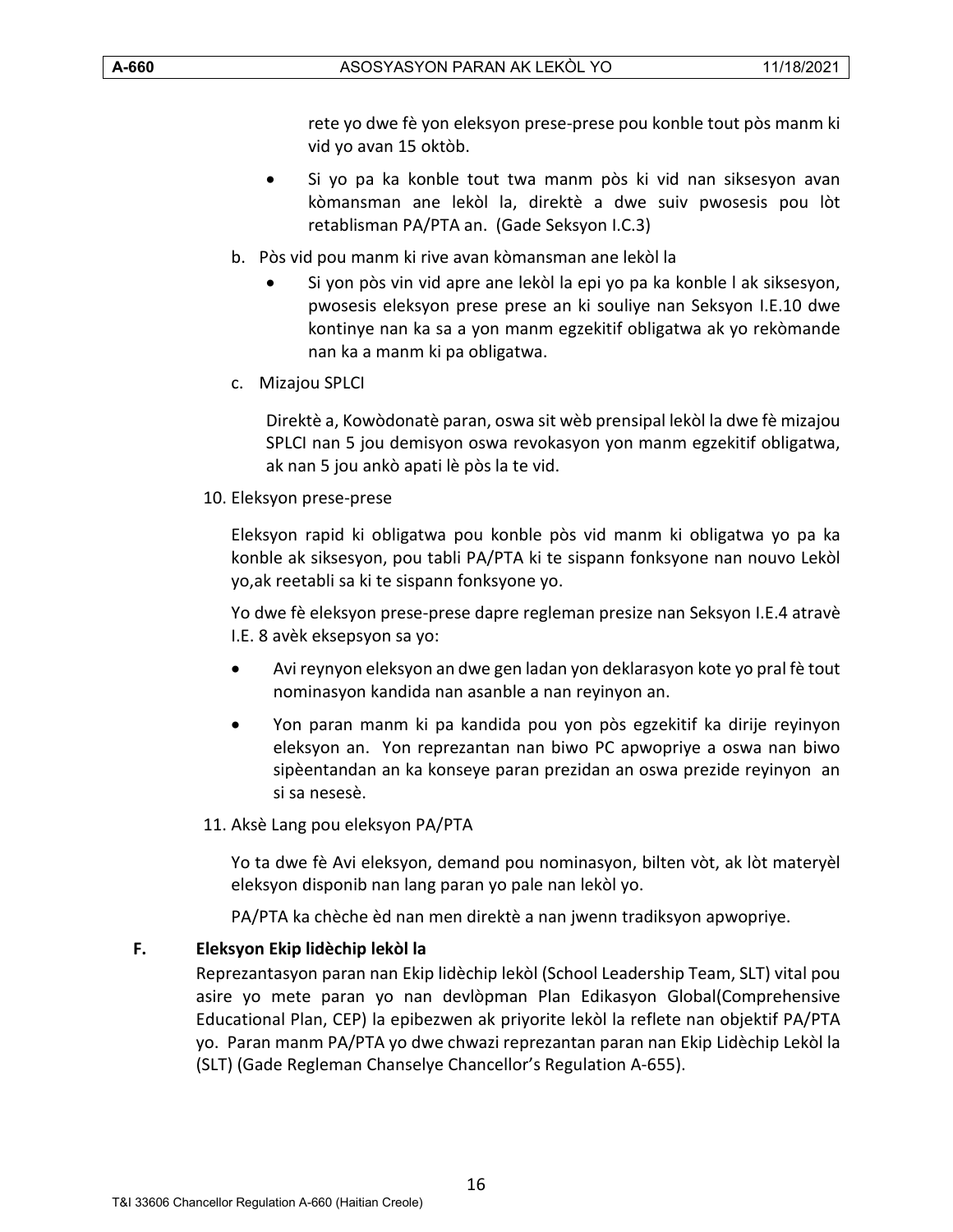- Eleksyon pou pòs nan SLT ka fèt pandan menm reyinyon tankou eleksyon manm yo.
- Eleksyon paran manm SLT yodwe fèt apre eleksyon manm egzekitif obligatwa: PA/PTA yo
- Eleksyon SLT yo ka suiv pwosedi pou eleksyon prese-prese yo (Gade Seksyon I.E.10).

# <span id="page-16-0"></span>**G. Kontestasyon Eleksyon**

Moun ki kwè eleksyon an pa te onèt ak lib ka soumèt yon plent pou eleksyon an nan biwo sipèentandan apwopriye, avèk yon kopi pou FACE nan ElectionGrievances@schools.nyc.gov, ak Konsèy Prezidan (Presidents' council, PC) apwopriye. Yo dwe depoze kontestasyon eleksyon nan lekòl yo ki kouvri plizyè nivo (tankou klas Kindergarten pou rive nan klas 12 yèm ane oswa klas 6-12yèm ane) bay sipèentandan k ap sipèvize lekòl la kèlkeswa nivo klas la epi sipèentandan an pral deside l. Paske li enpòtan pou yo detèmine rezilta eleksyon yo pou PA/PTA fonksyone suivan objektif li atan, regleman aplikab pou plent nan eleksyon yo diferan ak plent ki gen rapò avèk lòt pwoblèm ak diskisyon yo.

Yo dwe soumèt kontestasyon eleksyon yo epi reponn yo alekri, atan jan regleman an defini l la. Yo pral kenbe kontestasyon sèlman si gen yon vyolasyon materyèl ak presi swa regleman oswa lwa entèn PA/PTA yo.

- 1. Fè yon kontestasyon Eleksyon Tout kontestasyon eleksyon
	- Yo dwe soumèt yo alekri epi yo dwe deklare non moun ki fè plent la epi mete ladan nimewo Telefòn li oswa adrès imèl kote yo ka kontakte li. Yo pa pral aksepte plent anonim ak anpèsòn oswa nan telefòn.
	- Yo dwe soumèt yo pa pi ta pase 5 jou apre reyinyon eleksyon a oswa anons rezilta yo pi ta.
	- Dwe plede yon vyolasyon materyèl ak presi regleman sa a oswa lwa entèn PA/PTA.
- 2. Desizyon Kontestasyon Eleksyon Pa pi ta pase 10 jou apre resepsyon kontestasyon an, sipèentandan pral pibliye swa yon desizyon alekri swa yon avi kote yo te refere kontestasyon an bay FACE.
	- Sipèentandan an ka mande asistans nan Konsèy Prezidan(Presidents' council, PC) nan envestige eleksyon an oswa pran yon desizyon.
	- Si yo refere kontestasyon Eleksyon an bay FACE, yo pral rann desizyon an pa pi ta pase 10 jou apre referans lan. Desizyon FACE la final epi li angaje toulede pati yo.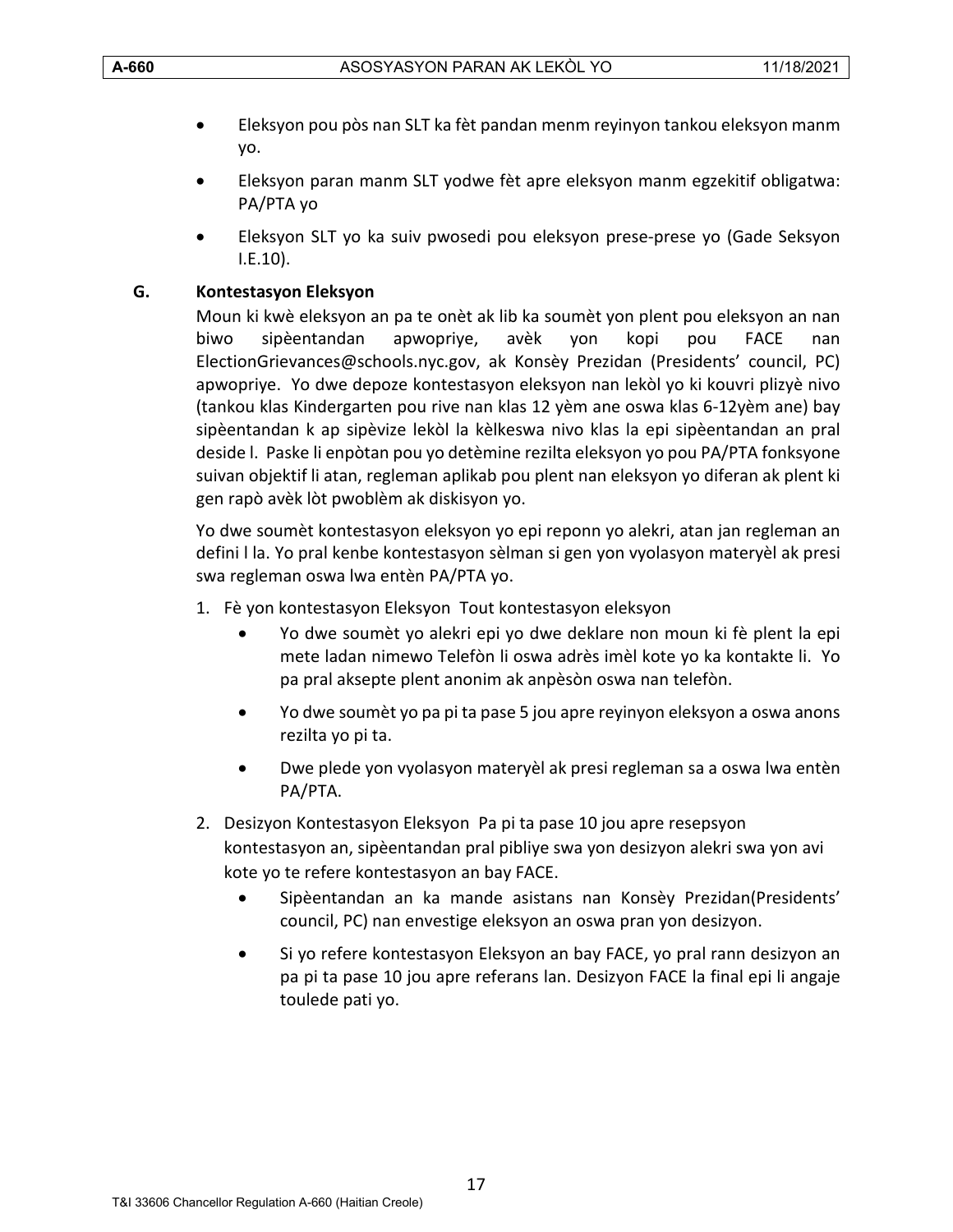3. Apèl desizyon Kontestasyon Eleksyon

Yo ka fè apèl desizyon sipèentandan nan FACE la. Yo dwe soumèt apèl yo alekri pa pi ta pase 5 jou apre desizyon an.

- FACE pral, nan 5 jou resevwa apèl la, piblye yon lèt k ap afime, anile, oswa chanje desizyon sipèentandan an. Yo limite Motif pou anile/chanje ak:
	- Yon move entèpretasyon regleman oswa lwa entèn PA/PTA.
	- Si w pa suiv pwosedi kontestasyon yo jan yo mete yo nan regleman sa a.
	- Nouvo enfòmasyon k ap vin disponib ki pa te la nan moman sipèentandan an t ap pran desizyon an.
- Desizyon FACE la final epi li angaje toulede pati yo. Tout desizyon yo ap disponib pou piblik la si yo mande l. Lè l apwopriye, yo pral efase enfòmasyon pou idantifye pèsonèlman desizyon pibliye yo.

#### <span id="page-17-0"></span>**H. Konprann Responsablite Manm Egzekitif PA/PTA**

Manm egzekitif PA/PTA yo, ak patikilyèman twa manm egzekitif obligatwa—prezidan, sekretè pou achiv ak trezorye—responsab jesyon chak jou PA/PTA; kominike avèk manm pou enfòme yo ak tande enkyetid yo; reprezante paran nan Ekip lidèchip lekòl la; ale nan reyinyon Konsèy Prezidan(Presidents' council, PC)l; ak vote pou manm Konsèy Edikasyon pou Kominote a ak pou Vil la (Community or Citywide Education Councils).

- 1. Enfòmasyon pou Kontakte Manm Egzekitif
	- a. Enfòmasyon nan Fòm pou sètifye eleksyon

Lè yo fin eli, manm egzekitif obligatwa yo dwe bay kontak enfòmasyon sou jan pou kontakte yo, presizeman, sou Fòm pou sètifye eleksyon an. Enfòmasyon an dwe gen ladan yon adrès imèl kote yo ka kontakte yo.

Lekòl la nan sistèm SPLCI pral antre enfòmasyon sou jan pou kontakte yo. Yo pral pataje adrès imèl avèk Konsèy Prezidan(Presidents' council, PC) apwopriye a.

b. Enfòmasyon pou manm yo

Anplis bay enfòmasyon sou jan pou kontakte lekòl la, PA/PTA dwe enfòme manm yo ak jan pou kontakte manm Egzekitif yo. Yo dwe poste yon lis non ak pozisyon tout manm egzekitif nan lekòl la nan kòmansman ane lekòl la; apre, li dwe disponib nan biwo direktè a, nan chak reyinyon PA/PTA, ak pou manm yo si yo mande l.

Lis la dwe gen ladan: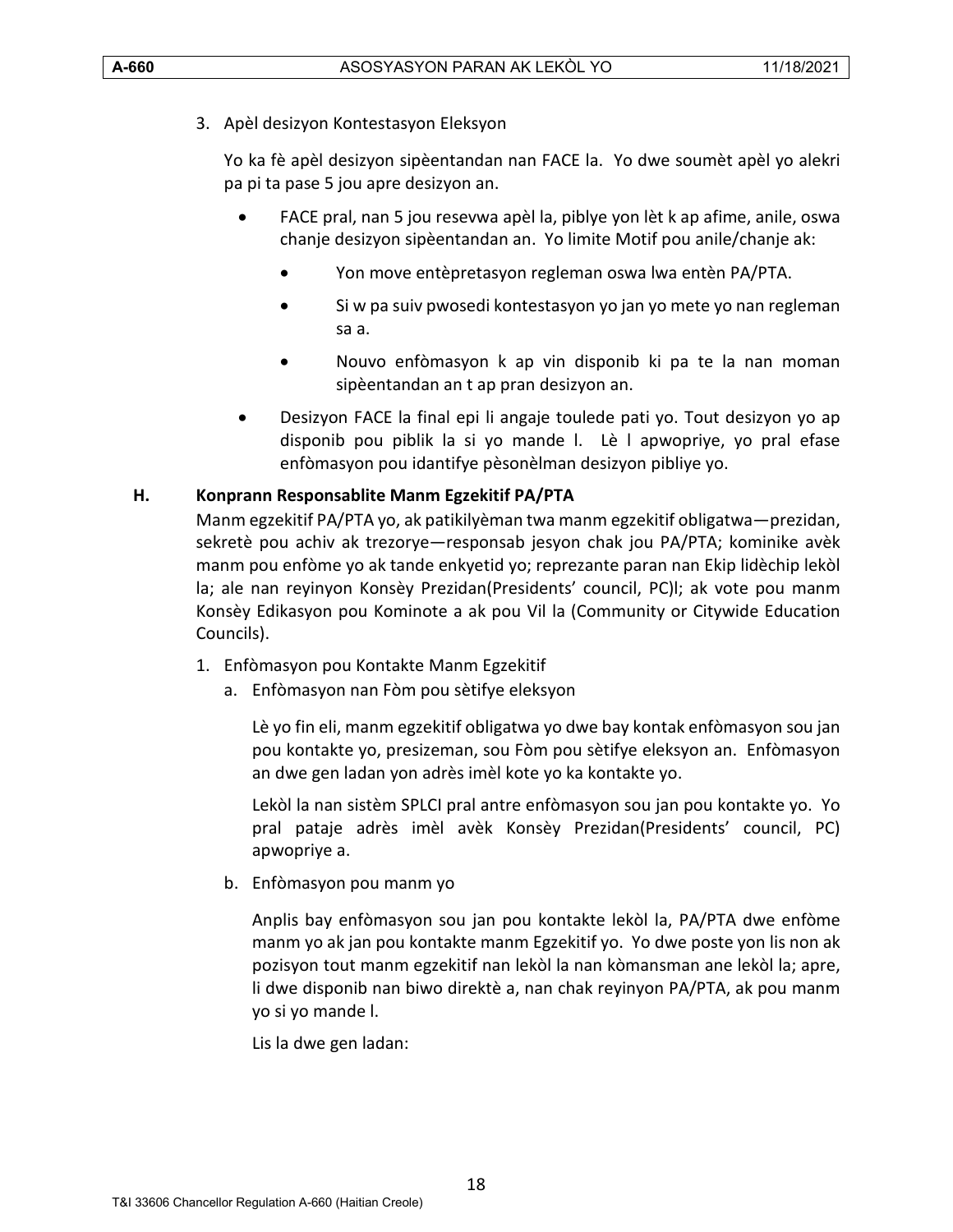- Yon nimewo telefòn kote yo ka kontakte PA/PTA nan lekòl la.
- Adrès imèl PA/PTA an Sa a ka swa adrès imèl PA/PTA piblye nan DOE oswa yon adrès imèl ke manm egzekitif la tabli.
	- Manm egzekitif la dwe detèmine yon pwosesis pou tcheke ak reponn imèl ke yo voye bay PA/PTA omwen yon fwa pa semèn.
- Yon adrès imèl endividyèl pou chak twa manm egzekitif obligatwa. Manm egzekitif ki pa obligatwa dwe chwazi pou bay adrès imèl yo tou.
	- Yo ka mete ladan nimewo telefòn pèsonèl yo pou chak manm.
	- Yo pa dwe mete ladan adrès lakay yo.
- 2. Kominikasyon avèk manm yo

Yo dwe itilize eksklizivman kont imèl PA/PTA an, listserv, sit wèb, kont sosyomedya, ak tout lòt mòd kominikasyon ki lye avèk PA/PTA pou objektif PA/PTA yo.

Yo dwe itilize mòd kominikasyon sa yo nan pou apiye yon kandida endividyèl oswa yon gwoup kandida nan nenpòt eleksyon.

3. Trening

Manm ki fenk eli yo responsab pou familyarize tèt yo avèk regleman sa a ak lwa entèn PA/PTA pou byen konprann wòl yo. Pou pi byen konprann kisa y ap atann, manm yo ta dwe disponib pou opòtinite trening ke Konsèy Prezidan lan, sipèentandan an, ak FACE ap bay.

4. Responsablite Prezidan PA/PTA

Prezidan PA/PTA a se yon manm obligatwa Ekip lidèchip lekò( School Leadership Team, SLT) ak yon manm distri/borough Konsèy Prezidan(Presidents' council, PC) la. Anplis sèvis ki presize nan lwa entèn biwo prezidan an, prezidan PA/PTA yo dwe pran responsablite yo ki nan manm òganizasyon sa yo.

a. Konsèy Prezidan (Presidents' Council, PC)

Prezidan PA/PTA an se otomatikman Konsèy Prezidan(Presidents' council, PC) an.

- Ko-prezidan yo dwe deside ki moun ki pral sèvi nan Konsèy Prezidan(Presidents' council, PC).
- Si Prezidan an pa ka sèvi nan Konsèy Prezidan(Presidents' council, PC), li dwe nonmen yon reprezantan pou sèvi pito. Reprezantan an.
	- Li dwe yon manm PA/PTA.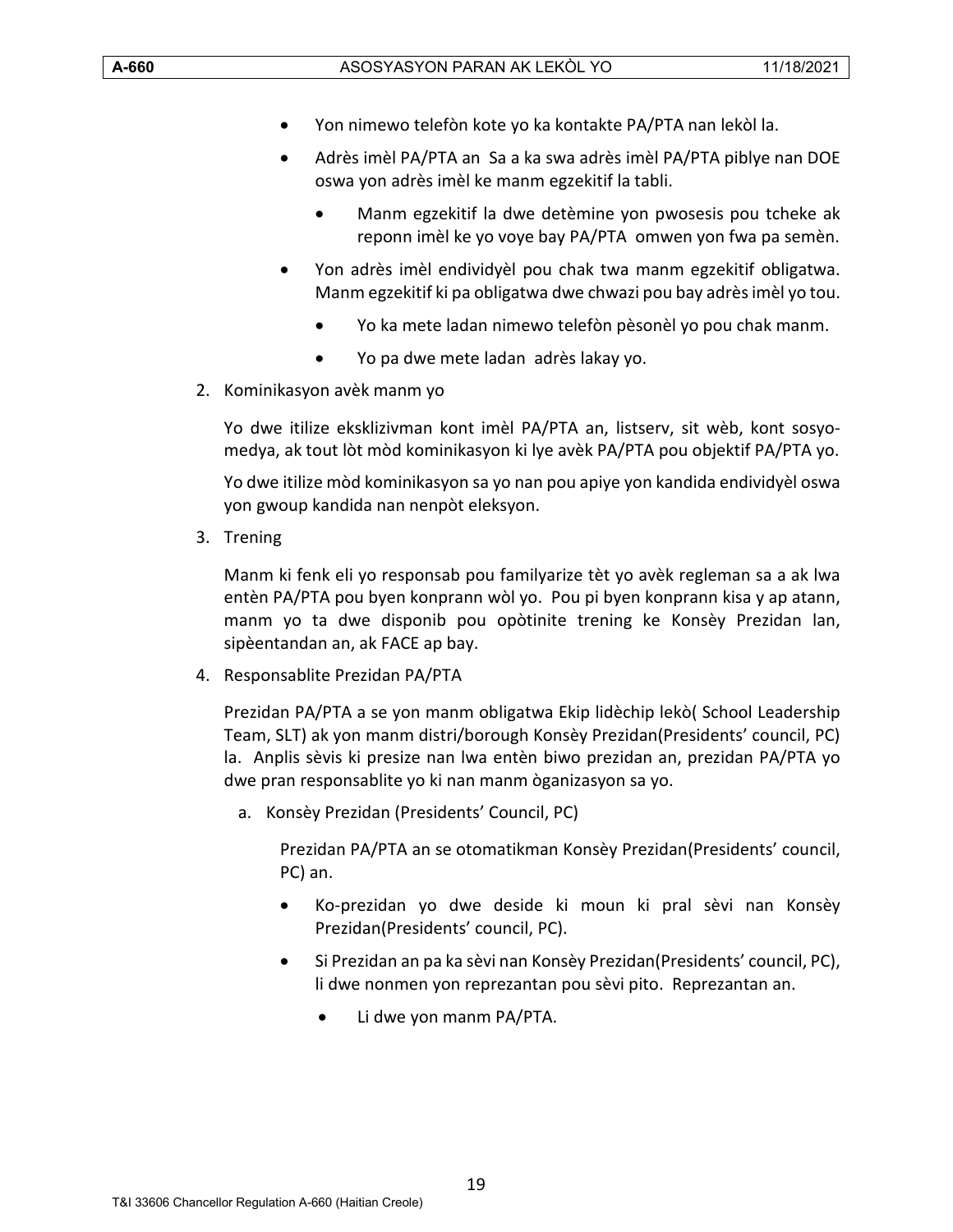- Yon vòt manm dwe apwouve l. Lè li fin apwouve, prezidan ki nonme l san yon vòt manm pa ka revoke l.
- Li dwe bay yon adrès imèl pèsonèl pou Konsèy Prezidan(Presidents' council, PC).
- Manm Konsèy Prezidan—si prezidan oswa reprezantan PA/PTA —dwe ale nan reyinyon konsèy Prezidan(Presidents' council, PC) yo regilyèman, kominike enfòmasyon nan reyinyon sa yo avèk manm PA/PTA yo, ak mande kòmantè pou pataje avèk Prezidan konsèy (Presidents' council, PC) an.
- Yon manm Konsèy Prezidan(Presidents' council, PC) ki pa ka ale nan yon reyinyon Konsèy Prezidan an ta dwe fè efò pou yon manm PA/PTA pou ale nan plas li.
- b. Ekip lidèchip lekòl

Prezidan PA/PTA an se yon manm egzekitif obligatwa Ekip lidèchip lekòl la (SLT). an. (Gade Règleman Chansely A-655 Chancellor's Regulation (CR A-655) Prezidan PA/PTA responsab kominikasyon avèk manm yo pou enfòmasyon yo diskite nan reynyon SLT, ki gen ladan CEP ak opinyon piblik sou bidjè nan sistèm bidjetizasyon Galaxy DOE.

- Nan ka ko-Prezidan yo, manm PA/PTA ki rete yo dwe deside ki moun k ap vin manm SLT.
- Si Prezidan an pa ka sèvi nan SLT, li dwe nonmen yon reprezantan pou pozisyon an. Manm yo dwe apwouve reprezantan an.

#### <span id="page-19-0"></span>**I. Lwa entèn PA/PTA**

Lwa entèn se dokiman ki tabli ak gouvène PA/PTA. Tout PA/PTA dwe genyen lwa entèn; yo pa ka sispann lwa entèn epi yo ta dwe amande l peryodikman pou reflete bezwen ak chanjman imedya PA/PTA nan regleman sa a.

Si pa gen lwa entèn, swa poutèt yo poko adopte yo oswa yo pa ka lokalize yo, dokiman k ap gouvène PA/PTA an pral rete regleman sa ak Regleman Robert ki fenk Revize Robert's Rules of Order Newly Revised, si yo pa an konfli avèk regleman sa yo.

- 1. Lwa entèn PA/PTA dwe gen ladan bagay sa yo:
	- Non òganizasyon
	- Yon deklarasyon objektif
	- Kondisyon pou vin manm
	- Lis manm, ki gen ladan sèvis ak dire manda (si genyen)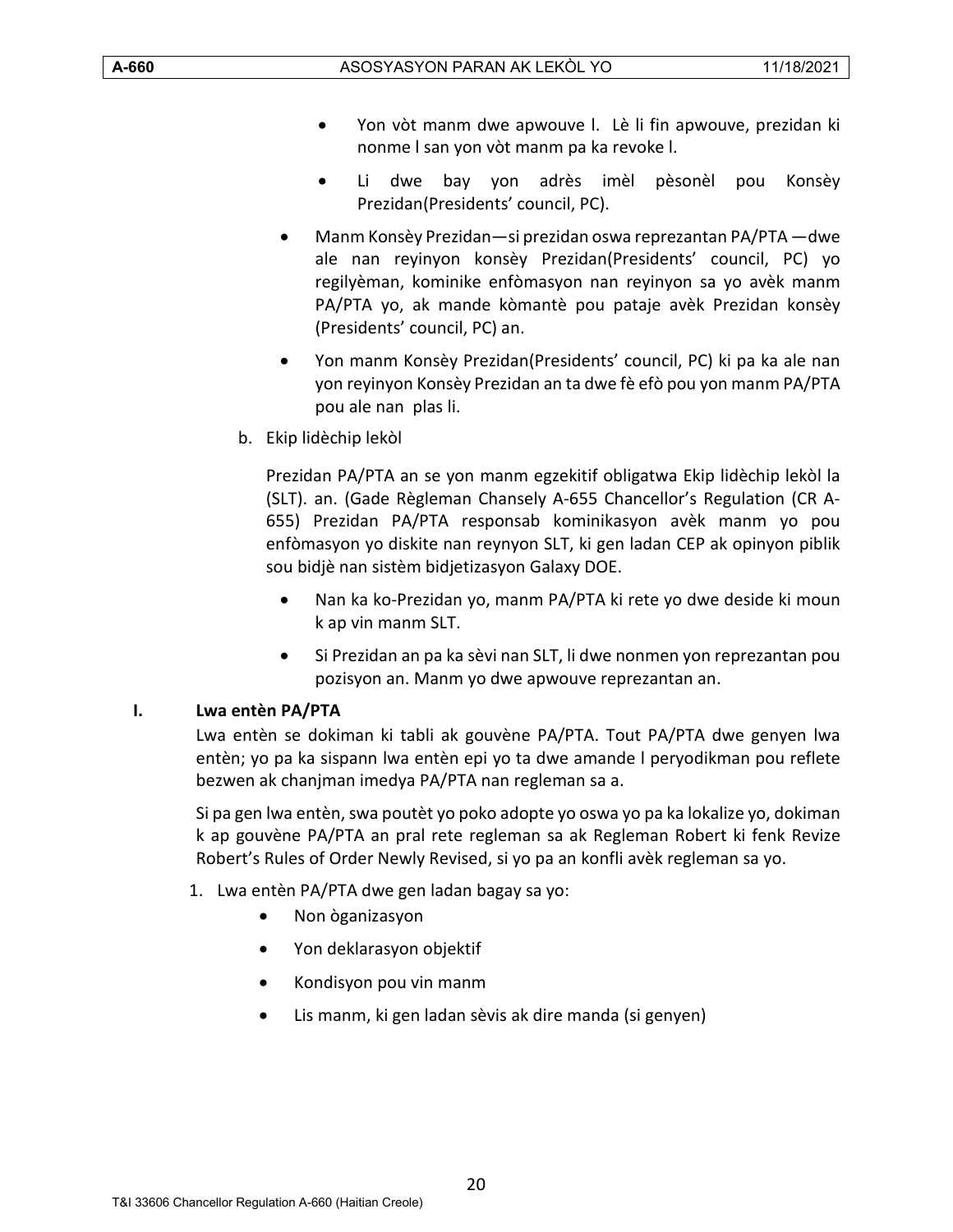- Pwosesis pou suiv pou fè eleksyon
- Konpozisyon biwo egzekitif, pwosesis pou fikse jou ak lè reyinyon, ak kowòm.
- Jou ak lè reyinyon asanble jeneral, ak pwosesis pou konvoke reyinyon asanble jeneral espesyal
- Tout komite pèmanan ak sèvis yo
- Responsablite reprezantan paran nan SLT
- Pwosesis kote yo pral fè afè finansye
- Yon pwosesis pou amande Lwa entèn
- Yon pwosesis sou kòman ak ki kote yo pral fè reyinyon asosyasyon yo.
- 2. Tabli Lwa entèn

Nan nouvo lekòl ak lekòl kote yo pa ka jwenn lwa entèn, tabli lwa entèn PA/PTA dwe se premye lòd biznis apre manm egzekitif obligatwa—yo fin eli prezidan, sekretè pou achiv ak trezorye—.

Yo ka itilize Modèl Règleman entèn PA/PTA, disponib nan sit wèb DOE, pou kreye yon pwojè inisyal regleman entèn pou manm yo soumèt pou adopte. Sa a ka rive nan reyinyon pou tabli oswa reyetabli PA/PTA apre eleksyon manm yo; nan altènatif, konsèy ekzekitif ki fenk monte an ka dirije yon pwojè regleman ak konvoke yon reyinyon Asanble jeneral espesyal kote yo pral adopte lwa entèn yo.

3. Revize ak amande lwa entèn

PA/PTA dwe revize, ak si nesesè amande lwa entèn yo chak twa zan ak nenpòt lè yo te revize regleman sa a.

- Apre revizyon, yo dwe adopte ankò lwa entèn yo avèk yon vòt manm kèlkeswa kote yo fè amandman an.
- Paj tit lan dwe montre dat apwobasyon manm yo ak siyati prezidan PA/PTA a ak sekretè dosye an nan moman adopsyon an.
- 4. Konfòmeman ak Règleman Chanselye A-660

Regleman sa a se premye dokiman k ap gouvène tout PA/PTA yo. Nan ka kote règleman entèn PA/PTA gen pwovizyon ki an konfli avèk règleman sa a:

- Yo pral anile pwovizyon an ak pa valide l, epi y ap kalifye langaj regleman sa a detèminan.
- Mosyon ka amande pwovizyon an nan nenpòt reyinyon asanble jeneral. Tout manm PA/PTA ka fè yon mosyon, yo dwe vote nan menm reyinyon an, epi mande apwobasyon pou 2/3 manm prezan yo.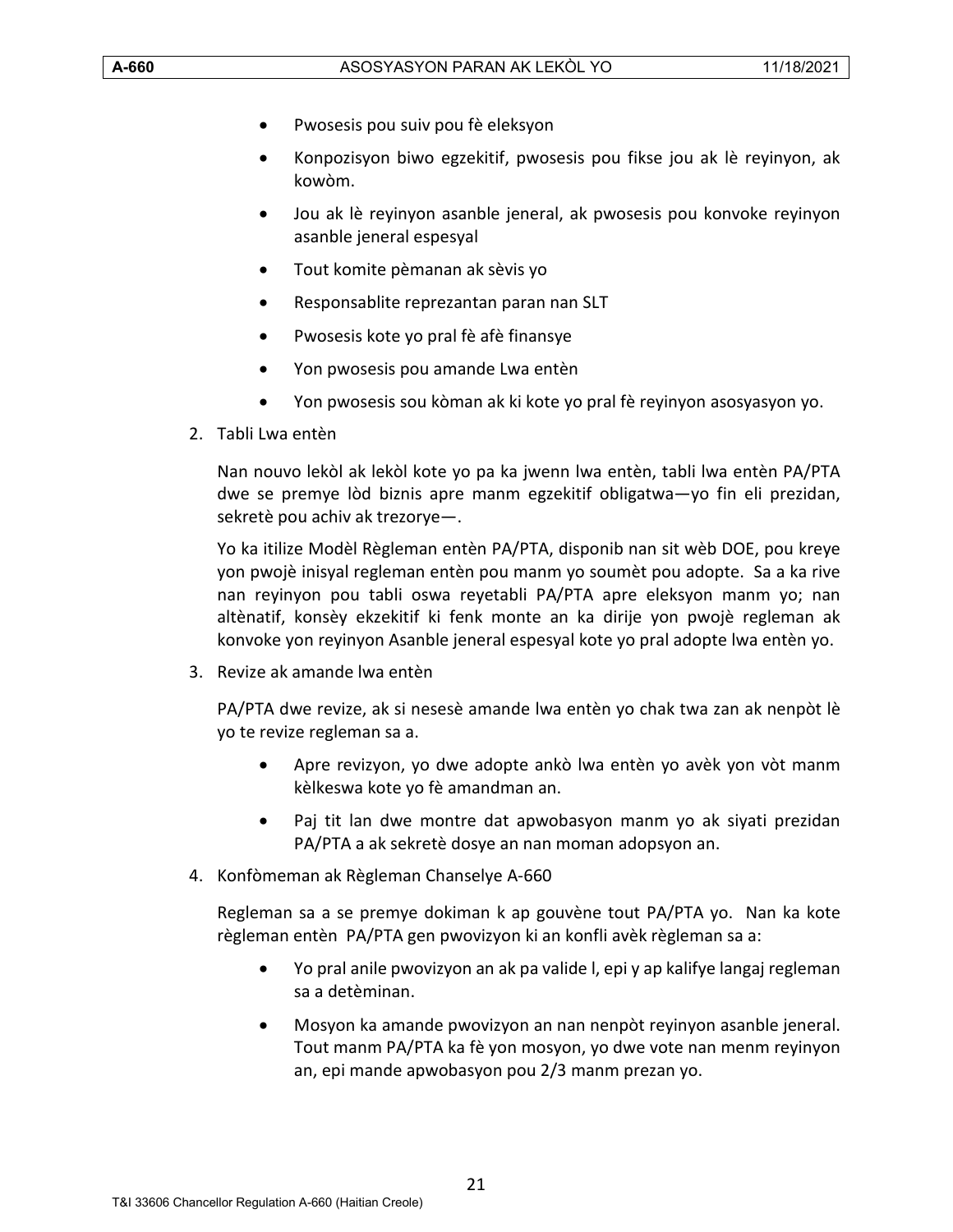• Tout lòt pwovizyon ki pa an konfli avèk règleman sa ap rete valid ak anvigè.

FACE gen dwa pou revize ak apwouve règleman entèn PA/PTA a.

5. Konsèvasyon dosye ak mete lwa entèn yo disponib

Yo dwe kenbe orijinal la, lwa entèn PA/PTA ak siyati nan lokal lekòl la. Yon kopi dijital lwa entèn yo ta dwe disponib pou pataje avèk manm asosyasyon an.

Yo dwe bay direktè a yon kopi, ki dwe asire vèsyon kouran an disponib nan biwo l.

Komite egzekitif PA/PTA dwe mete yon kopi règleman entèn li yo disponib nan chak reyinyon ak pou manm yo si yo fè yon demann rezonab.

Lè sa posib,yo dwe fè lwa entèn yo disponib nan tout lang paran yo pale. Modèl Lwa entèn yo disponib sou Sit wèb DOE nan tout lang Regleman Chanselye A-663 (Chancellor's Regulation A-663) kouvri. Si nesesè, direktè a dwe ede komite egzekitif PA/PTA nan asire yo fè tradiksyon lwa entèn disponib yo pou tout paran.

# <span id="page-21-0"></span>**J. Òganizasyon Reyinyon PA/PTA**

PA/PTA dwe fè omwen 9 reyinyon asanble jeneral pou manm yo pandan yon ane lekòl. Yo ta dwe fè reyinyon komite egzekitif sou baz chak mwa pandan ane lekòl la. Sofsi ta gen lòt endikasyon pi ba a, menm regleman yo aplike pou konvokasyon reyinyon asanble jeneral ak komite egzekitif la.

- 1. Jou ak lè reyinyon
	- a. Reyinyon asanble jeneral pou manm yo

Règleman entèn PA/PTA dwe presize dat ak lè y ap fè reyinyon asanble jeneral pou manm yo (paegzanp, dènye madi nan mwa a a 7:00 pm) ak yon fason pou pwograme reyinyon endividyèl si nesesè pou ogmante prezans.

Nan kòmansman chak ane lekòl, biwo egzekitif la dwe fè yon sondaj avèk paran manm yo pou detèmine jou, lè, lokal, ak fòma a (an-pèsòn, vityèl, oswa miks) pou reyinyon asanble jeneral pou manm yo chak mwa.

Biwo egzekitif la dwe detèmine kapasite pou fè reyinyon yo nan itilize yon fòma patikilye avan prezante nan asanble jeneral manm yo pou apwobasyon. Si PA/PTA pa ka fè reyinyon asanble jeneral pou manm yo swa nan yon fòma vityèl oswa fòma miks, li dwe kontinye fè reyinyon yo anpèsòn.

b. Reyinyon komite egzekitif

Lwa entèn PA/PTA dwe gen ladan yon fason pou pwograme reyinyon komite egzekitif la chak mwa Sa a ka fèt yon jou ak yon lè presi (paegzanp, premye Madi chak mwa vè 6:00 pm), oswa yon delè kote komite egzekitif la dwe piblye yon orè reyinyon pou ane lekòl kounye a.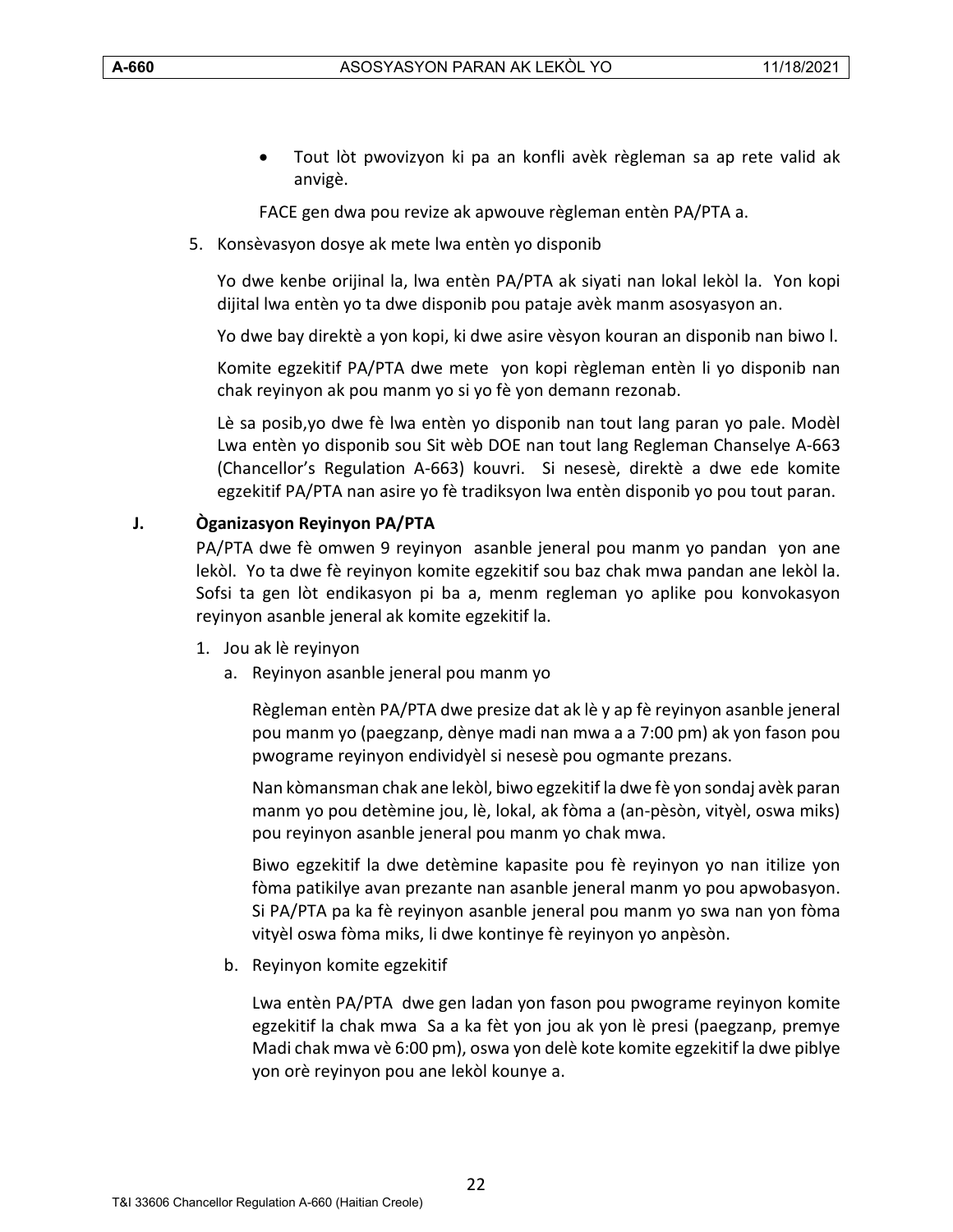c. Reyinyon espesyal

Yo ka fè reyinyon espesyal pou manm yo oswa komite egzekitif la pou pale sou sijè enpòtan ke yo pa ka ranvwaye pou pwochen reyinyon regilye yo pwograme a. Reyinyon espesyal yo ta dwe suiv menm pwosedi jan yo pwograme reyinyon yo regilyèman, sof yo dwe bay yon preavi 48 èdtan.

- 2. Avi pou reyinyon
	- a. Delè avi

Yo dwe afiche avi alekri nan lekòl la epi voye yo bay manm yo omwen 10 jou nan kalandriye an avan reyinyon an dapre mwayen yo kalkile pou kontakte paran (tankou imèl, sakodo, kourye postal, ak/oswa yon aplikasyon mobil yon tyès pati). Plizyè mwayen kominikasyon (tankou apèl otomatik) ka nesesè pou asire yo avize tout paran yo.

Pou reyinyon espesyal jan sa te dekri nan Seksyon I.J.1.c) pi wo a, yo ka fè avi a pi kout pou 48 èdtan.

b. Responsablite pou kreye ak distribye avi reyinyon yo

Komite egzekitif PA/PTA an responsab pou ekri tout avi reyinyon ak soumèt yo bay direktè a ak kowòdonatè paran an atan pou distribisyon bay tout manm yo jan yo bay sa nan Seksyon I.J.2.a pi wo a.

Yo ta dwe mete avi pou reyinyon yo disponib nan lòt lang paran yo pale nan lekòl la. PA/PTA ta dwe itilize Modèl Avi disponib nan sitwèb DOE ak ta dwe chèche asistans nan men direktè a nan jwenn tradiksyon apwopriye.

Direktè oswa kowòdonatè paran an dwe distribye tout avi a byen vit pou otorize PA/PTA konfòme yo avèk delè avi a.

3. Adrès Reyinyon yo

Tout reyinyon asanmble ak reyinyon komite egzekitif la dwe fèt yon fason ki pral ogmante prezans ak ankouraje patisipasyon manm li yo. Reyinyon yo ka fèt anpèsòn, miks, oswa vityèl.

- Si gen yon kote apwopriye ki gen aksè pou moun ki gen andikap egziste nan lekòl la, yo dwe fè reyinyon anpèsòn oswa miks yo kote sa a.
- Yo ka fè reyinyon yo vityèl sou yon platfòm ki otorize yon opsyon pou konpoze nimewo.
- Yo dwe konvoke reyinyon miks yo fizikman nan bilding lekòl la. Lwa entèn PA/PTA ka bay manm k ap patisipe adistans yo pèmisyon pou konte yo nan kowòm lan epi otorize yo vote, nan itilize pwotokòl vòt pou reyinyon vityèl/miks.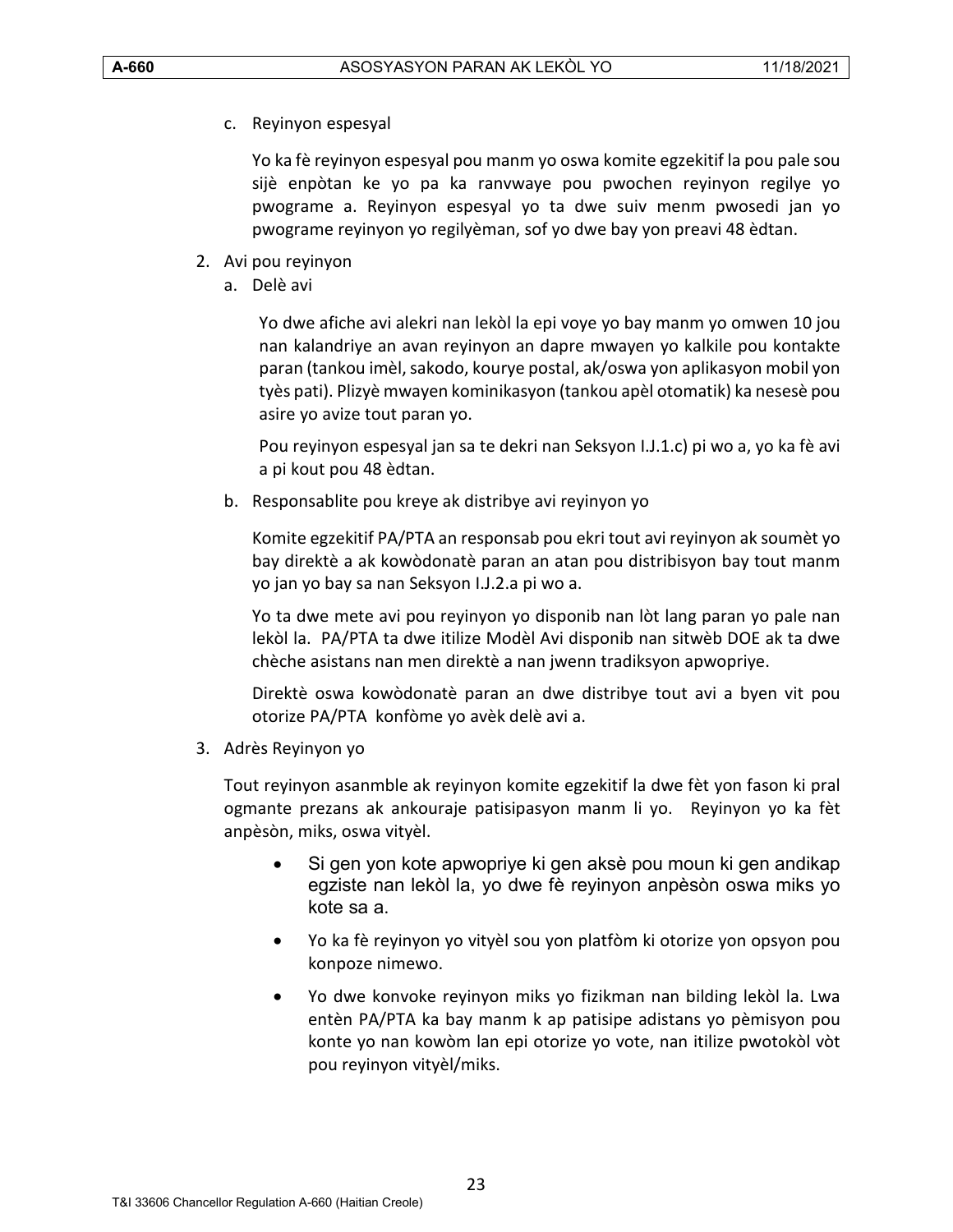- Yo ka fè reyinyon komite yo yon fason vityèl oswa nan lokal ki konvnab pou manm yo.
- 4. Fè reyinyon yo

Sofsi jan sa presize nan regleman sa a oswa lwa entèn PA/PTA, reyinyon PA/PTA dwe fèt dapre *Robert's Rules of Order ke yo fèk revize a*.

Prezidan PA/PTA a ta dwe prezide tout reyinyon asanble jeneral manm yo ak komite egzekitif yo. Lwa entèn PA/PTA a dwe presize ki moun k ap dirije reyinyon an si prezidan an pa la. Nan okenn sikonstans, direktè a oswa kowòdonatè paran an pa ka dirije yon reyinyon PA/PTA.

- 5. Kowòm
	- a. Reyinyon asanble jeneral pou manm yo
		- Kondisyon pou kowòm pou reyinyon tout asanble tout jeneral pou manm yo se yon minimòm 8 manm nan PA/PTA, tankou omwen 2 manm egzekitif ak 6 paran manm. Omwen 1 manm biwo egzekitif la dwe prezan nan lekòl la pou fè yon reyinyon nan yon fòma miks.

Lè pa gen kowòm, yon PA/PTA pa ka otorize depans lajan ni vote sou okenn sijè men li ka fè diskisyon ki pa mande pou pran angajman.

• Komite egzekitif PA/PTA a ka chèche asistans nan men kowòdonatè paran lekòl la, konsèy Prezidan (Presidents' council, PC) apwopriye a, oswa sipèentandan an pou amelyore prezans lè efò PA/PTA a pou jwenn moun pa rive bay kowòm nan reyinyon asanble jeneral pou manm yo.

Nan kèk sikonstans, yon PA/PTA ka mande FACE yon eksepsyon nan kondisyon kowòm minimòm lan.

b. Reyinyon komite egzekitif

Yo dwe presize kondisyon kowòm pou reyinyon komite egzekitif nan lwa entèn PA/PTA yo.

- 6. Prezans ak patisipasyon
	- a. Reyinyon asanble jeneral pou manm yo

Reyinyon asanble jeneral pou manm PA/PTA dwe fèt pou tout moun epi li dwe ouvri pou tout piblik la dapre Lwa Edikasyon Eta Nouyòk, seksyon § 414.

Moun ki pa manm PA/PTA yo ka patisipe nan reyinyon asanble jeneral manm yo kòm obsèvatè, men yo ka patisipe sèlman nan diskisyon yo si yo gen konsantman prezidan an oswa moderatè rankont lan.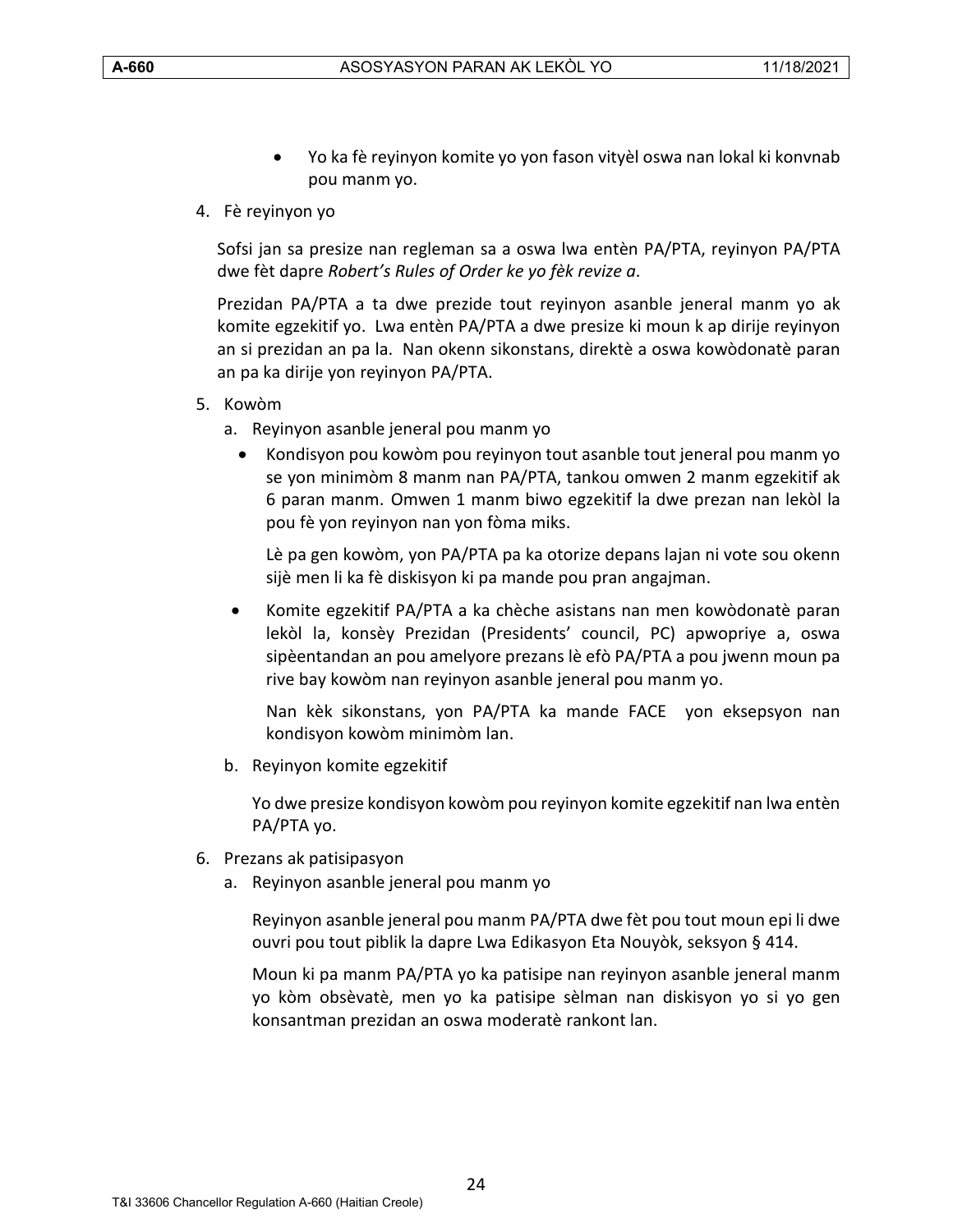b. Reyinyon komite egzekitif

Tout manm PA/PTA gen dwa ale nan reyinyon komite egzekitif lan. Lwa entèn yo ta dwe konsidere nan ki limit manm yo ka patisipe nan diskisyon yo.

Moun ki pa manm PA/PTA a ka patisipe nan reyinyon konsèy egzekitif la sèlman si yo gen akò konsèy egzekitif la.

# 7. Minit

Yo dwe drese pwosè vèbal nan tout reyinyon asanble jeneral pou manm yo.

- Yo dwe distribiye yon kopi pwsè vèbal nan pwochen reyinyon k ap fèt pou revize l ak apwouve l.
- Règleman entèn PA/PTA a ka bay plis enfòmasyon sou pwosedi ak ekipman yo otorize pou drese rapò a.
- Yo pa bezwen fè pwosè-vèbal nan reyinyon komite ak nan reyinyon komite egzekitif la, men prezidan an dwe apwouve mizajou regilye yo nan reyinyon asanble jeneral yo.
- Pou reyinyon vityèl oswa miks, PA/PTA ta dwe kenbe yon dosye videyo ak/oswa odyo reyinyon an.

# <span id="page-24-0"></span>**K. Konsèvasyon ak Transfè Dosye PA/PTA**

Yo dwe kenbe tout dosye PA/PTA, kèlkeswa an papye oswa fòm elektwonik, nan bilding lekòl yo.

1. Ki dosye yo dwe kenbe epi pou konbyen tan

Yo dwe kenbe dosye PA/PTA sa yo pou 6 ane: regleman entèn yo ak amannman ki gen rapò avèk yo; avi sou reyinyon, agenda ak pwosè-vèbal, dosye eleksyon manm ki pa bilten ak dosye finansye. (Gade Seksyon III pou plis enfòmasyon sou jan y ap kenbe dosye finansye yo).

Yo ta dwe kenbe lòt dosye PA/PTA depi gen bezwen. yo dwe kenbe dosye PA/PTA yo itilize nan yon aksyon legal pou tout peryòd aksyon legal la dire.

Yo dwe pote atansyon espesyal pou asire yo dokiman yo kreye nan fòma elektwonik rete disponib ak aksesisb, swa nan fòma elektwonik swa sou papye, pou peryòd tan ki obligatwa a.

2. Transfè dosye

Nan fen manda yo, komite egzekitif ki prale yo dwe asire yo transfere tout dosye (tankou elektwonik) bay komite egzekitif ki fenk eli a. Transfè dosye a dwe fèt nan lokal lekòl la, an prezans direktè a, pi vit posib aprè eleksyon an. Komite egzekitif ki prale a pa dwe kenbe okenn dosye PA/PTA ki gen enfòmasyon pou kontakte manm PA/PTA yo (paegzanp lis imèl) oswa enfòmasyon yo ka itilize pou gen aksè nan kont PA/PTA yo ( non itilizatè ak modpas, ak PIN nimewo kont).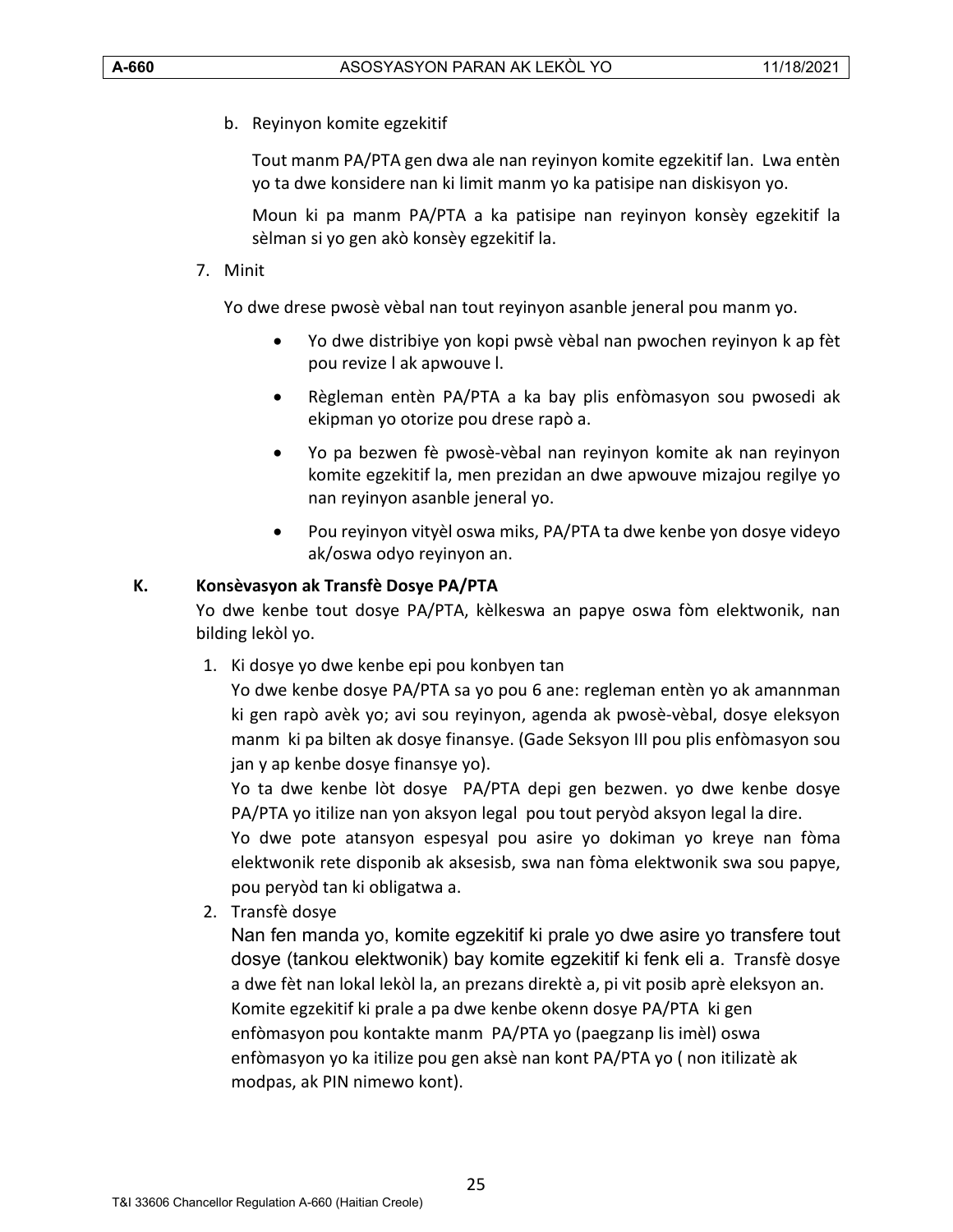3. Responsablite Chak manm

Avan chak manda manm yo fini:

- Prezidan an dwe bay prezidan ki fenk eli an enfòmasyon pou login pou tout kont PA/PTA (paegzanp, imèl, sit wèb, lis manm, bank ak lòt dosye finansye), ansanm avèk modpas konpitè PA/PTA ak tout lòt kle pou biwo, klasè ak kòfrefò.
- Sekretè dosye an dwe fè aranjman pou bay sekretè dosye ki fenk eli an Lwa entèn PA/PTA , avi pou reyinyon, ajanda, ak pwosè vèbal ki soti nan toulede reyinyon komite egzekitif ak reyinyon asanble jeneral manm yo,
- Trezorye an dwe fè aranjman pou bay trezorye ki fenk eli an tout dosye finansye PA/PTA, EIN lan ak enfòmasyon yo bezwen pou gen aksè nan bank ak lòt kont finansye, ansanm avèk enfòmasyon sou metòd kontablite ak konsèvasyon dosye finansye PA/PTA te itilize.

#### <span id="page-25-0"></span>**L. Dwa ak Responsablite PA/PTA**

Menmsi PA/PTA travay ansanm avèk lidè lekòl yo, motivasyon pèsonèl la dwe se règ la, li pa sipoze eksepsyon an lè w ap pale osijè jesyon PA/PTA. PA/PTA responsab pou pwòp aksyon yo ak pou fè pwòp biznis yo. Direktè an, Kowòdonatè paran, ak lòt ofisyèl lekòl yo pa dwe entèfere, dirèkteman oswa endirèkteman, nan afè entèn PA/PTA, ki gen ladan eleksyon manm yo ak alokasyon finansman.

1. Aksè nan enfòmasyon ak kominikasyon avèk direktè an

Kominikasyon regilye ant direktè an ak PA/PTA esansyèl pou PA/PTA atenn objektif li. Sof nan sitiyasyon ki mande aksyon prese-prese, PA/PTA dwe jwenn enfòmasyon yon fason ki pèmèt yo tande kesyon ki afekte lekòl. Nenpòt lè sa posib, direktè lekòl yo dwe pale avèk paran nan chak etap inisyativ planifikasyon pou lekòl la.

- a. Komite egzekitif PA/PTA an gen dwa jwenn nan men direktè an:
	- Dapre demann, enfòmasyon konplè sou pwogram egzamen ak done sou akonplisman elèv.
	- Pa pi ta pase 15 oktòb chak ane, yon rapò alekri sou tout aktivite fundraising lekòl la, ki gen ladan lajan ki rantre ak lajan ki depanse, pou chak mwa ane ki pase a, ansanm avèk tout rantre lajan yo prevwa y ap fè nan ane lekòl la.
	- Pa pi ta pase 15 desanm chak ane, yon rezime plan sekirite lekòl la, kòd disiplin ak plan prezans lekòl la.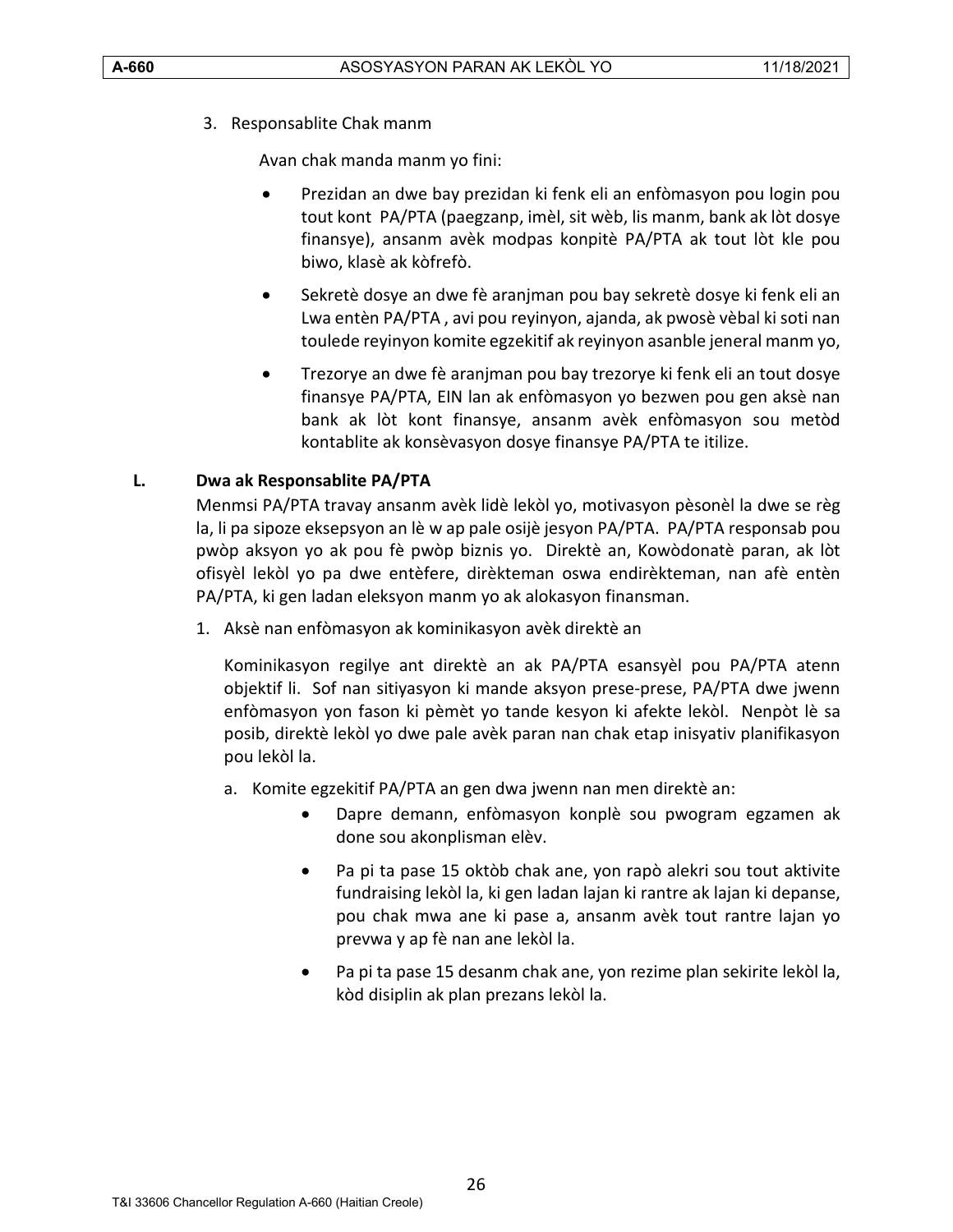- Enfòmasyon ki gen rapò avèk bidjè lekòl la, ladan Plan edikasyon global (*Comprehensive Educational Plan* ,CEP) ak yon fason pou piblik la wè bidjè ki soti nan sistèm bidjè Galaxy DOE a, disponib sou pòtal lekòl la.
- Kopi apwopriye Regleman Chanselye a
- b. Kominikasyon avèk direktè an

Direktè a dwe rankontre omwen yon fwa pa trimès avèk konsèy egzekitif PA/PTA an. Yo dwe satisfè kondisyon sa a nan fè direktè an ale nan tout oswa kèk reyinyon komite egzekitif regilye yo. Sijè pou diskisyon ka gen ladan:

- Fikse objektif pou lekòl ak PA/PTA yo.
- Planifye pou aktivite ramase lajan (Fundraiser) PA/PTA a.
- Revize rapò pwovizwa ak rapò finansye anyèl PA/PTA
- Pwoblèm bilding, ki gen ladan bagay k ap afekte byennèt ak sante elèv.
- Nan bilding ki gen plis pase pase yon lekòl, komite egzekitif tout PA/PTA nan bilding la ka chwazi pou fè reyinyon an komen\ pou pale avèk direktè yo sou pwoblèm bidjè.
- 2. Poste ak distribye avi ak materyèl PA/PTA.

PA/PTA gen dwa pou mande asistans nan men direktè pou distribye enfòmasyon ak materyèl bay paran.

a. Distribisyon pou manm PA/PTA

Dapre Lwa sou dwa pou edikasyon ak vi prive fanmi (Family Educational Rights and Privacy Act, FERPA) , lekòl yo pa ka bay PA/PTA a non, adrès ni okenn lòt enfòmasyon kontak elèv oswa paran san konsantman paran an alekri.

Pou asire avi pou reyinyon PA/PTA ak enfòmasyon ka rive jwenn tout paran yo, direktè a dwe bay PA/PTA asistans nan distribye materyèl. Plizyè mwayen kominikasyon (tankou imèl, apèl otomatik, sakodo, kourye postal, ak/oswa yon aplikasyon mobil yon tyès pati ke lekòl la te itilize) ka nesesè.

Direktè yo dwe fasilite distribisyon sondaj pou manm PA/PTA ke yo mande ak ankouraje dapre regleman sa a.

Komite egzekitif la dwe asire nenpòt enfòmasyon sou kontak manm PA/PTA a genyen yo pwoteje yo pou pa divilge yo epi ke yo itilize sèlman pou rezon ki lejitim, ofisyèl PA/PTA, men se pa pou kominikasyon pèsonèl.

b. Poste materyèl PA/PTA

PA/PTA gen dwa pou yo afiche materyèl ki enprime nan lekòl la nan plas kote direktè aendike pou sa ansanm avèk sou sit wèb lekòl la.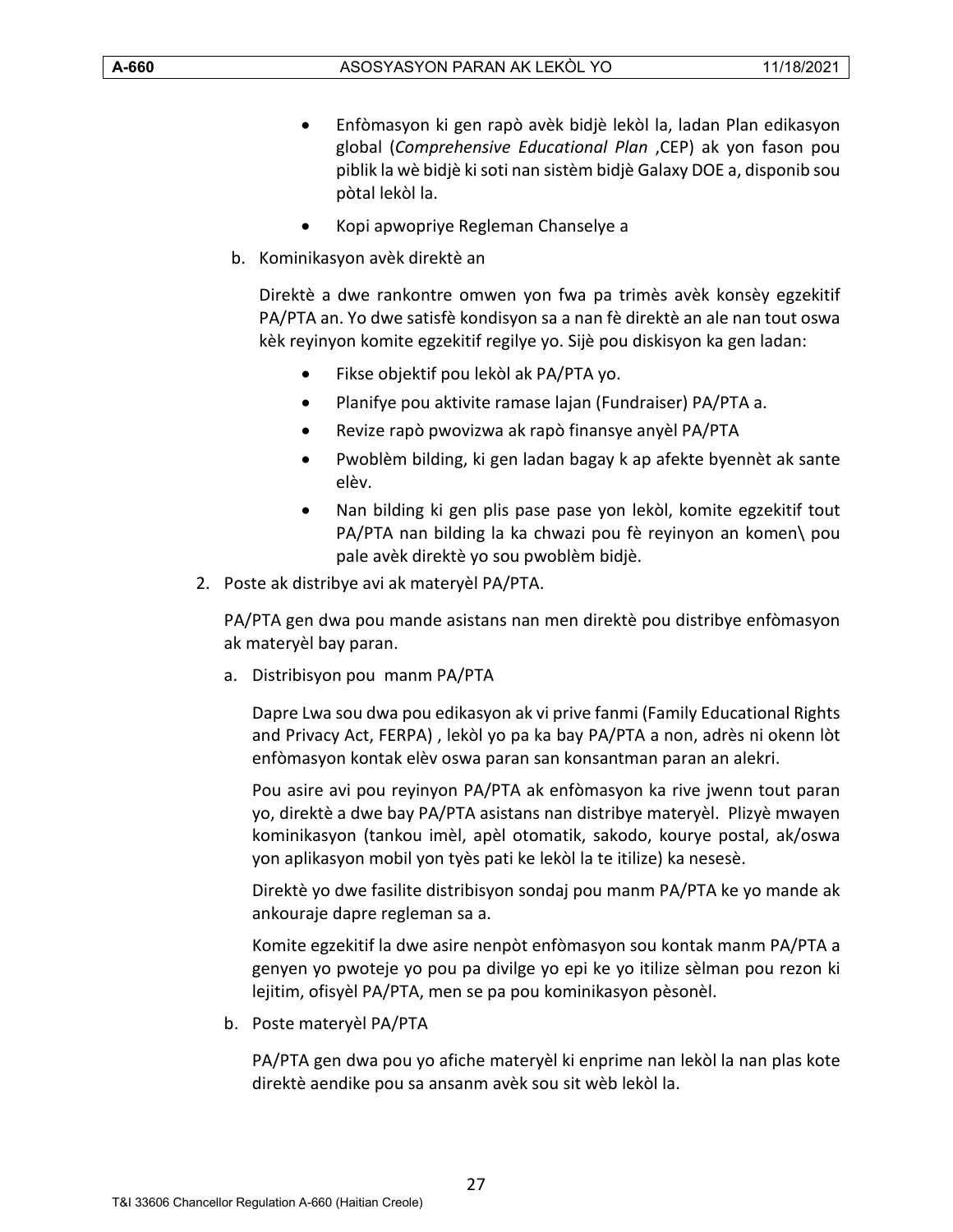Pou materyèl ki afiche nan lekòl la, kote yo endike a dwe vizib pou paran lè y ap rantre nan bilding lan.

PA/PTA gen dwa afiche avi pou reyinyon nan sitwèb lekòl la, epi li ka soumèt yon demand pou direktè an afiche enfòmasyon anplis sou sitwèb la, tankou lwa entèn, deplyan ak bilten.

c. Pou distribye materyèl konvnab yo

Materyèl pou afiche oswa distribye gen dwa genyen tèks enprime tankou edisyon espesyal, bilten, feyè, avi, pankat, sondaj ak bouton. Tout materyèl yo te afiche nan lekòl la oswa sou sitwèb lekòl la, oswa te distribye bay elèv ak paran yo dwe konvnab ak apwopriye

Pami materyèl konvnab ki pa apwopriye, ou jwenn materyèl ki difamatwa, ki gen betiz oswa ki pa apwopriye pou laj timoun yo, oswa ki deranje pwosesis edikasyon an.

Direktè a dwe gade pou wè si materyèl yo konvnab ak apwopriye pou ka afiche oswa distribye tout materyèl PA/PTA, men direktè a oswa lòt manm estaf lekòl la pa ka piblye oswa sansire yo.

- Direktè a dwe pran yon desizyon nan 24 èdtan lè yo resevwa materyèl la pou distribye l oswa afiche l.
- PA/PTA a ka fè apèl pou desizyon direktè a bay sipèentandan ki apwopriye a.

Direktè lekòl la pa dwe gen non li ni siyati li anba okenn materyèl PA/PTA.

- 3. Itilizasyon Lokal Lekòl
	- a. Itilizasyon bilding lekòl la lè lekòl la pa p ffonksyone

PA/PTA gen dwa pou itilize bilding lekòl la gratis, kote y ap gen sekirite lekòl ak ajan sekirite, pou 110 èdtan pou yon ane nan lè ki pa lè lekòl. Komite egzekitif la responsab pou jwenn pèmi nesesè yo.

- Lè sa yo pou itilizasyon eksklizif PA/PTA epi yo pa ka transfere yo bay lòt gwoup oswa òganizasyon.
- Yo ka itilize 110 èdtan yo pandan 12 mwa ane a, yo ka woule èdtan yo pa ka itilize mwa pa mwa men y ap fini nan fen ane lekòl la.
- Si gen plis pase yon lekòl a. nan bilding lan, chak PA/PTA gen dwa pou l gen tout 110 èdtan gratis pa ane.
- PA/PTA kapab chaje frè admisyon oswa resevwa don, kontribisyon, oswa fè kèt pou pwogram oswa aktivite yo patwone nan lekòl la-nan lè lekòl la p ap fonksyone, an konfòmite avèk règleman entèn yo ak Règleman Chanselye D-180.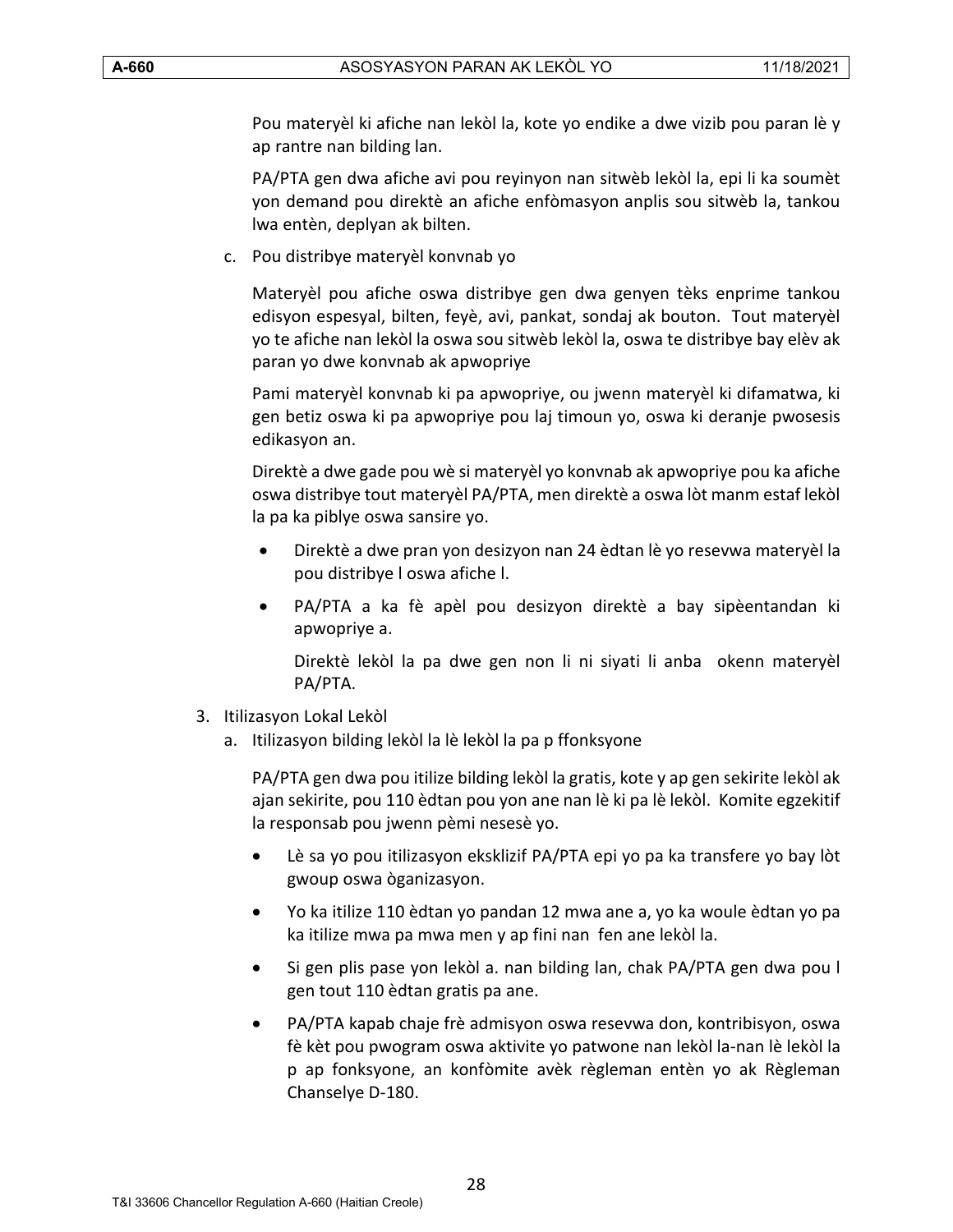- Dapre Regleman Chanselye D-130, yo entèdi pou PA/PTA fè fowòm kandida pou okenn òganizasyon politik oswa òganizasyon kominotè PA/PTA kapab fè fowòm kandida sèlman pou eleksyon manm egzekitif yo.
- b. Itilizasyon bilding lekòl la lè lekòl la ap fonksyone

PA/PTA ki vle itilize bilding lekòl la pandan lekòl la ap fonksyone dwe jwenn otorizasyon direktè a. Itilizasyon bilding lekòl la pandan lekòl la ap fonksyone pa konte nan 110 èdtan gratis pa ane an.

c. Resous pou Itilizasyon PA/PTA

Lè sa posib, direktè lekòl la dwe mete yon sal oswa yon espas pou PA/PTA itilize. Yo dwe bay Komite egzekitif labagay sa yo:

- Yon kote ki fèmen pou mete dosye PA/PTA a.
- Itilizasyon yon konpitè ki gen kapasite videyo ak odyo ak aksè nan entènèt.
- Èd pou enprime avi, ajanda, pwosè-vèbal ak materyèl eleksyon ki obligatwa dapre regleman sa a (egzanp bilten).
- Aksè ki rezonab nan sèvis fotokopi.
- Kapasite pou resevwa kouirye postal nan lekòl la, tankou yon lokasyon ansekirite pou mete lèt postal.

#### <span id="page-28-0"></span>**M. Sipò ak responsablite Distri/Borough**

1. Konsèy Prezidan (PC)

PA/PTA ka mande asistans oswa oryantasyon nan men Konsèy Prezidan(Presidents' council, PC) sou tout aspè travay yo. Komite egzekitif PA/PTA, yon manm endividyèl oswa yon manm ka fè yon demand asistans , sepandan, konsèy Prezidan(Presidents' council, PC) dwe enfòme komite egzekitif PA/PTA:sou demand lan avan yo pran tout aksyon.

2. Biwo Distri/Borough

Chak biwo Distri/Borough gen ladan yon manm estaf lekòl la ki espesyalman chaje ki gen sipò lidè paran yo. PA/PTA ka mande asistans oswa oryantasyon nan men manm estaf lekòl sa a sou tout aspè travay yo.

#### <span id="page-28-1"></span>**N. Fundraising**

Yo pèmèt PA/PTA fè *Fundraising*. Gade seksyon III pou enfòmasyon ki pi detaye konsènan *fundraising* ak lòt zafè finansye.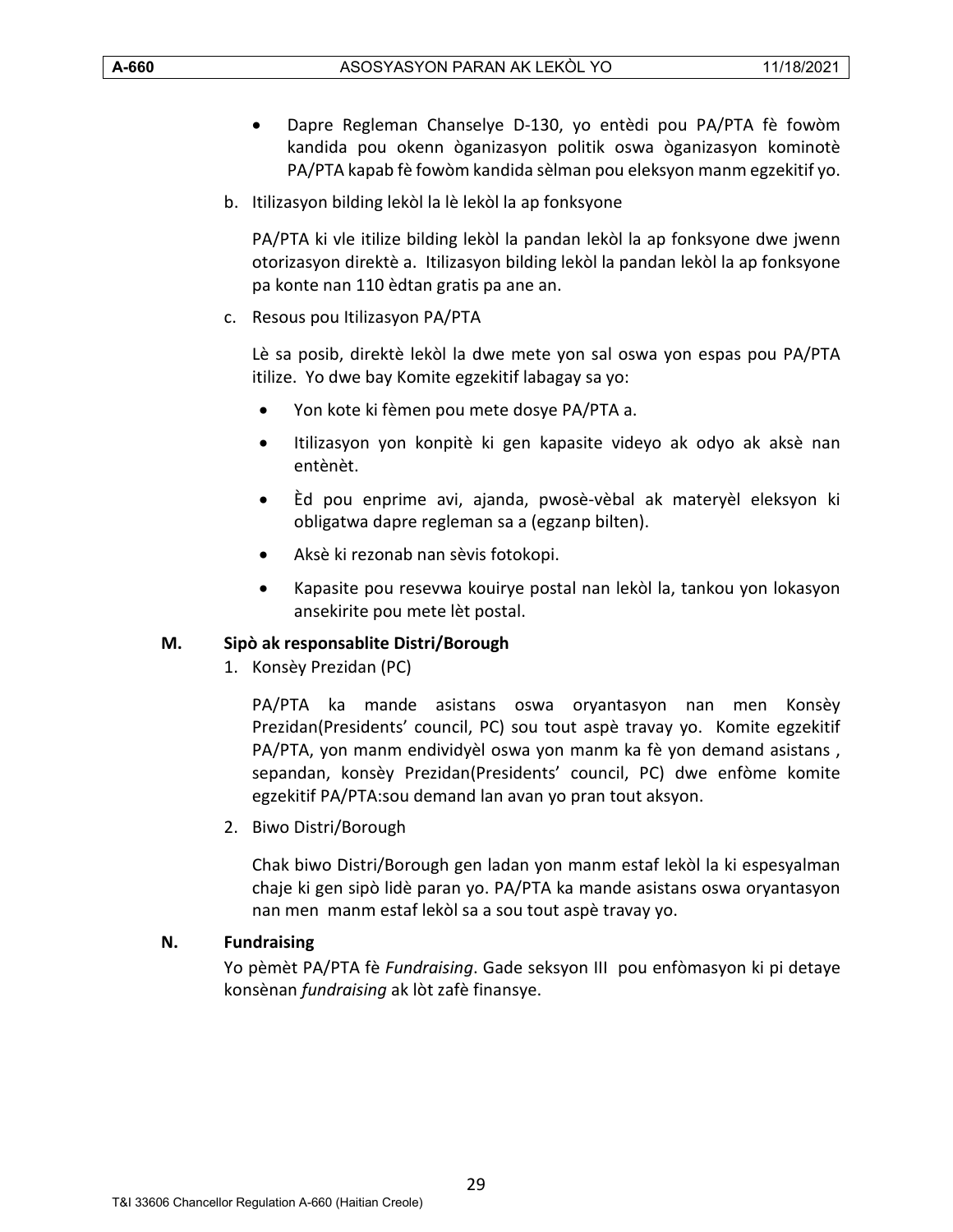#### <span id="page-29-0"></span>**II. KONSÈY PREZIDAN**

Konsèy Prezidan se òganizasyon paran endepandan ki bay paran pouvwa ak bay PA/PTA èd nan nivo distri, borough oswa vil la. Konsèy Prezidan(Presidents' council, PC) dwe solisite patisipasyon ak sipò nan men manm PA/PTA. Konsèy Prezidan dwe respekte tout lwa, politik, règ ak règleman òganizasyon ak fonksyon yo yon fason pou respekte dwa elèv, paran ak estaf. Konsèy Prezidan dwe gen lwa entèn pou kreye yon estrikti fòmèl.

#### <span id="page-29-1"></span>**A. Mizanplas ak Fason pou Remete Konsèy Prezidan sou pye**

Sipèentandan apwopriye a responsab pou etabli ak asire kontinuite Konsèy Prezidan nan tout distri lekòl kominote yo pou lekòl primè ak lekòl presegondè, nan borough yo pou lekòl segondè, ak nan Vil la pou Distri 75. Yo dwe remete yon Konsèy Prezidan sou pye si li te sispann fonksyone.

- 1. Rezon pou Konsèy Prezidan(Presidents' council, PC) pa fonksyone ankò
	- a. Si li pa rive eli yon prezidan avan 30 septanm
		- Konsèy Prezidan(Presidents' council, PC) pa p fonksyone ankò si li pa fè eleksyon oswa pa rive mete omwen prezidan an avan 30 septanm.
	- b. Si yo pa konble pòs vid pou yon manm egzekitif obligatwa atan.

Konsèy Prezidan ap sispann fonksyone si li pa fè eleksyon atan pou konble yon plas vid nan youn oswa plis pòs ofisyèl obligatwa yo nan 60 jou kalandriye a apati demisyon oswa revokasyon manm egzekitif la.

- Manm egzekitif obligatwa Konsèy Prezidan(Presidents' council, PC) yo se prezidan ak sekretè dosye. Si Konsèy Prezidan(Presidents' council, PC) gen yon kont bank, li dwe genyen tou yon trezorye.
- Lwa entèn Konsèy Prezidan(Presidents' council) ka bay manm egzekitif anplis.
- c. Si yo pa fè aktivite

Konsèy Prezidan a sispann fonksyone si li pa fè reyinyon pandan 60 jou yonn dèyè lòt pandan ane lekòl la. Yo defini Konsèy Prezida kòm reyinyon komite egzekitif la oswa reyinyon asanble jeneral.

2. Notifikasyon sipèentandan an fè.

Si PC a sispann fonksyone, sipèentandan an dwe avèti FACE rapidman.

- 3. Rankontre prezidan PA/PTA yo pou reetabli Konsèy Prezidan(Presidents' council, PC).
	- a. Sipèentandan an dwe konvoke yon reyinyon prezidan PA/PTA yo kote yo pral fè yon eleksyon pou reetabli Konsèy Prezidan(Presidents' council, PC).
	- b. Sipèentandan an dwe voye alekri bay tout prezidan PA/PTA yo omwen 10 jou avan reyinyon an.
	- c. Yo dwe fè reyinyon an pa pi ta pase 15 jou apre sipèentandan an avize FACE.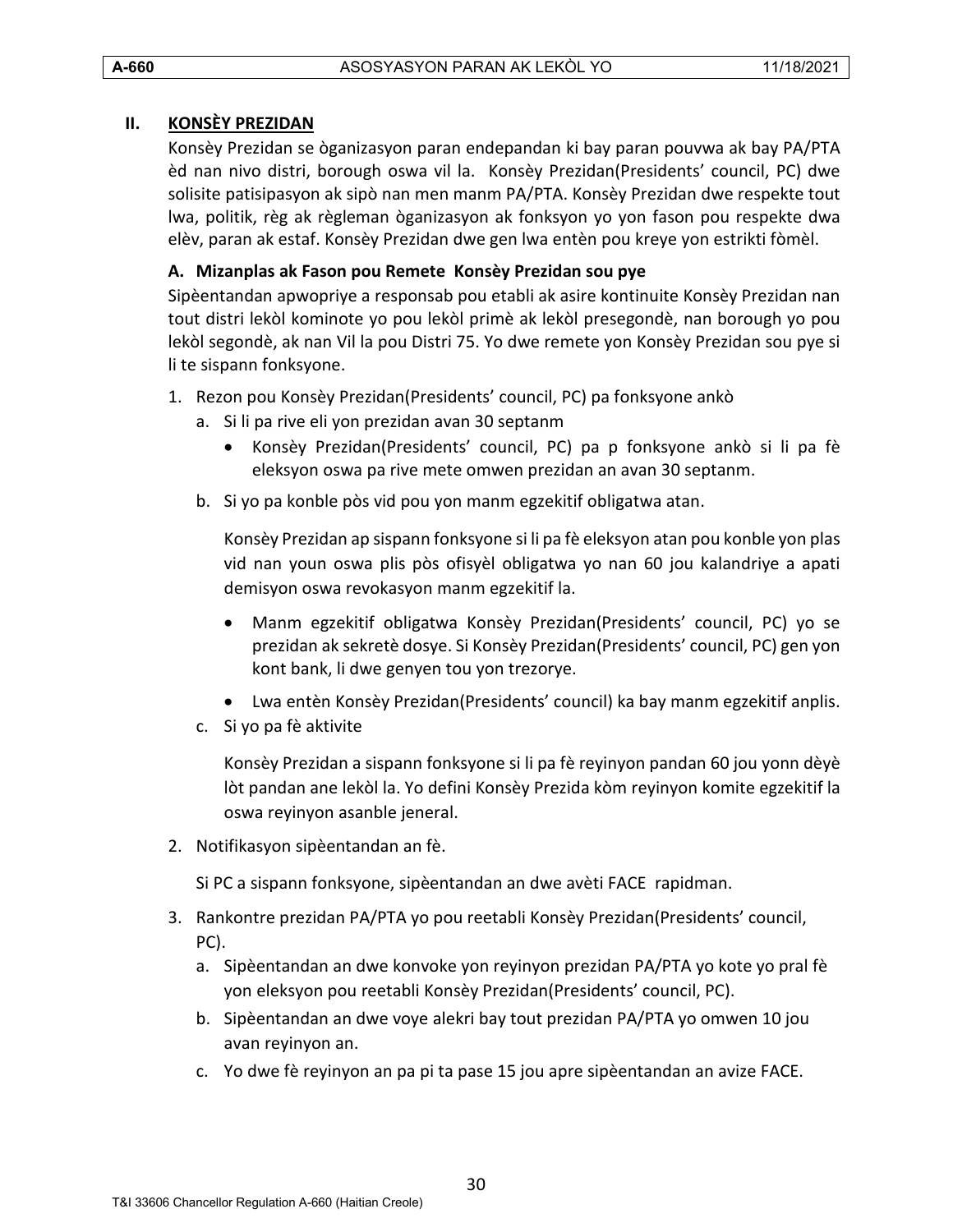# <span id="page-30-0"></span>**B. Manm Konsèy Prezidan**

- 1. Detèminasyon elijiblite manm estaf lekòl la
	- a. Tout prezidan PA/PTA nan distri oswa borough a otomatikman elijib pou vin manm nan PC ki nan jirisdiksyon pa yo yo chak. Chak PA/PTA gen dwa pou gen sèlman yon reprezantan nan nenpòt Konsèy Prezidan(Presidents' council, PC).
		- Si yon PA/PTA gen ko-prezidan, ko-prezidan yo dwe deside kiyès ki pral sèvi kòm manm Konsèy Prezidan.
		- Lekòl ki kouvri plizyè nivo klas (paegzanp., K-12, 6-12) gen dwa pou vin manm nan toulede distri a ak Konsèy Prezidan borough an.
			- o Sofsi lekòl yo gen ko-Prezidan nan diferan nivo klas, prezidan PA/PTA dwe ale nan toulede reyinyon yo distri a ak konsèy Prezidan borough an oswa chwazi yon reprezantan pou reprezante lekòl la nan Konsèy Prezidan(Presidents' council, PC) li ale an.
	- b. Delege
		- Si prezidan PA/PTA an pa ka patisipe nan reyinyon Konsèy Prezidan (Presidents' council, PC) yo, yo dwe chwazi yon delege pou sèvi nan Konsèy Prezidan(Presidents' council, PC) nan plas prezidan an. Tout delege yo:
			- o Yo dwe se manm PA/PTA.
			- o Prezidan an ka nonme delege yo men yon vòt dwe apwouve yo nan reyinyon asanble jeneral pou manm yo, ki anrejisre nan pwosè vèbal reyinyon an kote vòt la te fèt la.
			- o dwe site Fòm PA pou sètifye Eleksyon PA/PTA a.
			- o Sèlman reprezantan PA/PTA yo nan Konsèy Prezidan(Presidents' council, PC), avèk bon jan dwa vòt.
			- o Lè yo fin apwouve, yon vòt manm sèlman ka revoke delege yo.
	- c. Restriksyon pou manm Konsèy Prezidan yo

Anplwaye DOE pa ka nan Konsèy Prezidan pou distri oswa borough kote yo anplwaye a.

- 2. Patisipasyon Manm Konsèy Prezidan yo
	- a. Kotizasyon

Tandiske pèman kotizasyon pa ka yon kondisyon oswa patisipasyon an, yon Konsèy Prezidan ka chwazi pou mande kotizasyon manm PA/PTA yo. Si yon PC planifye pou mande kotizasyon, li dwe eli dabò yon trezorye(revize lwa entèn yo si nesesè) ak ouvri yon kont labank.

b. Konfli Enterè

Lwa sou konfli enterè yo etabli pou PA/PTA ak pou manm egzekitif PA/PTA nan Seksyon I.C.3.c aplike menm jan an tou pou Konsèy Prezidan ak manm egzekitif Konsèy Prezidan.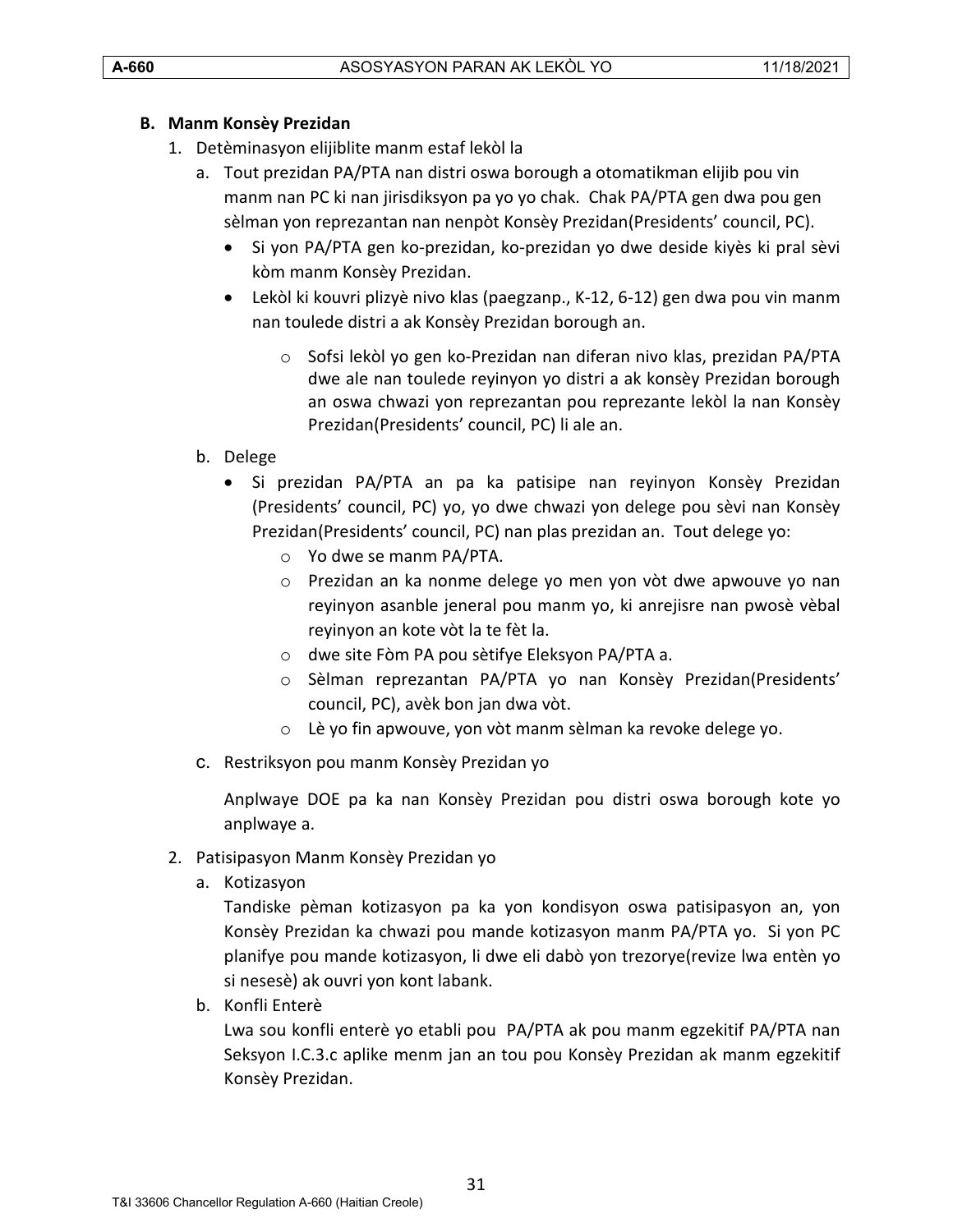# <span id="page-31-0"></span>**C. Eleksyon Konsèy Prezidan manm egzekitif yo**

Konsèy Prezidan yo dwe fè yon sèl reyinyon anyèl anpèsòn oswa vityèl (miks la se pa yon opsyon) pou nonmen manm eli yo. Konsèy Prezidan(Presidents' council, PC) dwe chèche asistans nan men sipèentandan apwopriye nan fè eleksyon yo.

1. Manda

Manm Konsèy Prezidan yo eli pou yon manda yon lane ki kòmanse apati 1ye jiyè epi pou fini 30 jen ane apre a.

2. Kalandriye Eleksyon

Yo ta dwe fè eleksyon pou Konsèy Prezidan apati 30 jen, men pa pi ta pase 30 septanm. Yo ta dwe mete dat reyinyon eleksyon an pou pèmèt PA / PTA jwenn ase opòtinite pou eli manm egzekitif yo epi deside kiyès y ap voye kòm reprezantan yo nan Konsèy Prezidan yo.

3. Sipò ak Notifikasyon Sipèentandan an

Konsèy Prezidan(Presidents' council, PC) dwe avize sipèentandan apwopriye a dat ak lè eleksyon an avan 1ye jen.

- Si yo pa avize sipèentandan apati 1ye jen, sipèentandan an pral mande dat ak lè eleksyon anyèl lan nan men prezidan Konsèy Prezidan an.
- Si eleksyon an pa fini nan dat 30 jen, sipèentandan an pral bay asistans nesesè pou asire eleksyon an fini avan 30 septanm.
- 4. Avi sou reyinyon pou eleksyon

Yo dwe voye yon Avi alekri sou reyinyon eleksyon an bay tout paran nan omwen 10 jou nan kalandriye a avan eleksyon an .

• Komite egzekitif Konsèy Prezidan an dwe kreye avi an atan pou asire l li distribye l bay tout reprezantan ak delege PA/PTA omwen 10 jou avan reyinyon eleksyon an.

Komite egzekitif la ka chèche asistans bò kote sipèentandan apwopriye a pou asire avi a ale jwenn tout manm Konsèy Prezidan yo. Sipèentandan dwe distribye avi a byen vit.

- Avi sou reyinyon pou eleksyon an dwe fèt alekri ak dwe gen ladan:
- Dat, lè ak adrès eleksyon an.
- Yon lis tout pòs ki vid yo nan eleksyon an.
- Yon deklarasyon ki di y ap aksepte tout nominasyon kandida pou eleksyon an.
- Dire manda a, si li nan règleman entèn yo.
- Dat yo te distribye avi a bay manm yo.
- Fòma reyinyon (anpèsòn oswa VRP)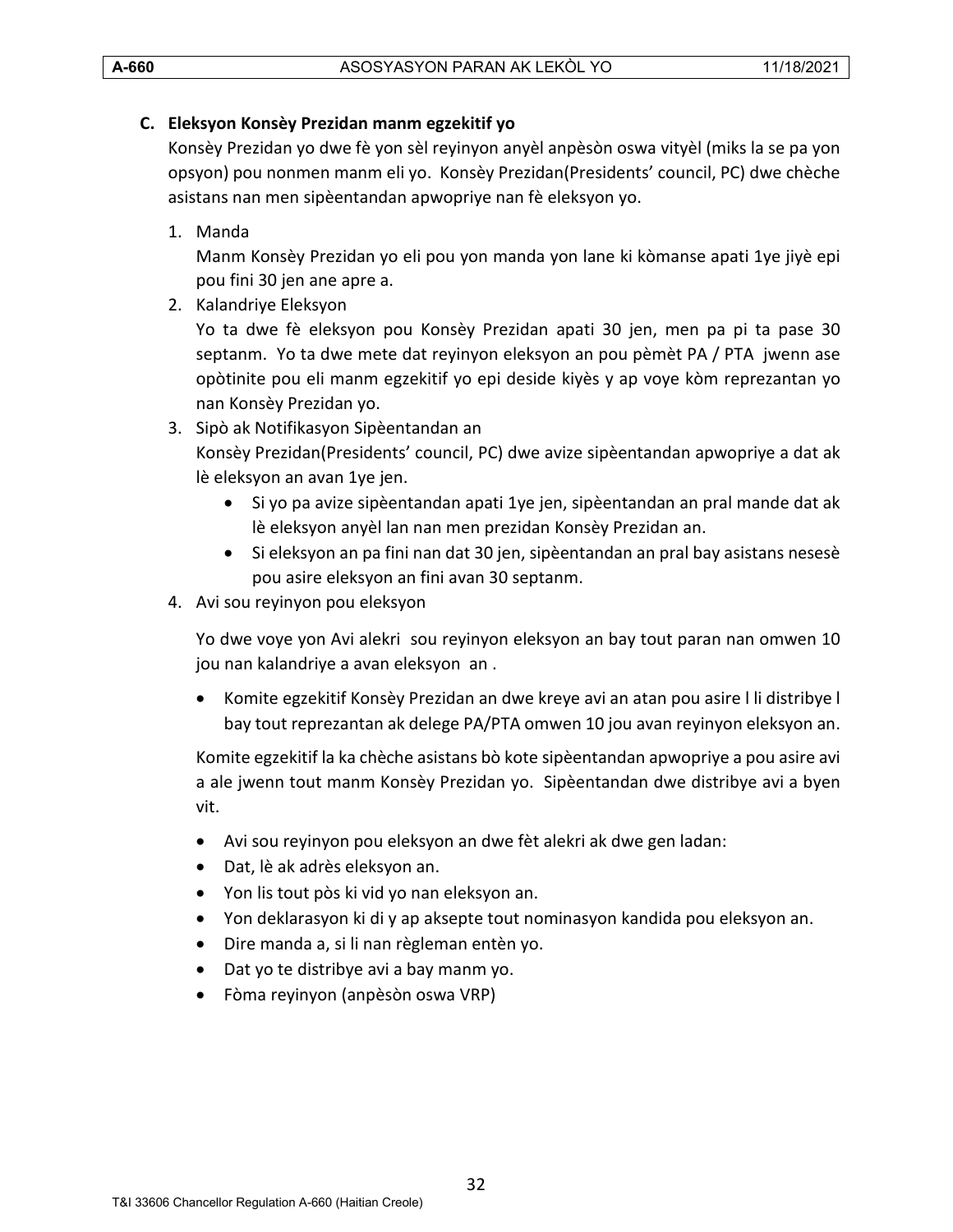- 5. Detèmine elijiblite moun k ap vote ak kandida.
	- a. Elijiblite Kandida Prezidan oswa Ko-prezidan PA/PTA ke yo eli pou manda ane lekòl la, ak delege yon vòt asanble jeneral manm lan apwouve elijib pou poze kandidati yo.
	- b. Elijiblite moun k ap vote Tout moun ki se manm Konsèy Prezidan an nan moman eleksyon an elijib pou vote.

Moun k ap vin manm nan ane lekòl k ap vini an pa ka elijib pou vote.

c. Verifikasyon kandida ak moun k ap vote

Kandida ak moun k ap vote yo dwe prezante dokiman lwa entèn yo jan prezidan PA/PTA oswa delege yo nan moman y ap fè eleksyon Konsèy Prezidan yo. Kote Fòm pou sètifye eleksyon an oswa lèt delege yo pa disponib, yon deklarasyon siye ke kandida a oswa moun k ap vote an eli kòrèkteman prezidan PA/PTA oswa delege an ke yo ka ranplase.

- Yo pral diskalifye kandida ak moun k ap vote ki bay yon deklarasyon siye si yo pa voye yon Fòm pou sètifye eleksyon nan Konsèy Prezidan yo oswa lèt reprezantan an k ap ateste elijiblite nan 5 jou eleksyon an.
	- o Lè diskalifikasyon yo chanje rezilta yo, yo dwe fè nouvo eleksyon.
- Sipèentandan apwopriye an dwe ede Konsèy Prezidan yo nan jwenn Fòm pou sètifye eleksyon ak lèt delege nesesè yo.
- 6. Òganize eleksyon Konsèy Prezidan yo

Yo dwe òganize tout Konsèy Prezidan yo tankou eleksyon prese-prese. (Gade Seksyon I.E.10) Yon paran manm ki pa kandida pou yon pòs ta dwe dirije reyinyon eleksyon an. Yon reprezantan nan biwo sipèentandan apwopriye an ka konseye prezidan an oswa prezide reyinyon an si sa nesesè.

a. Nominasyon

Yo dwe fè tout nominasyon kandida nan asanble a nan reyinyon pou eleksyon an.

b. Deklarasyon kandida yo

Tout kandida dwe gen opòtinite pou pale avèk manm yo apre yo fèmen nominasyon yo ak avan vòt lan kòmanse. Si yon kandida pa la, yon lòt manm ka li dekalrasyon kandida a.

c. Vòt

Tout moun dwe vote anpèson oswa nan fason vityèl. Ou pa kapab fè yon lòt moun vote pou ou ni ou pa ka vote lè w pa la.

- Pòs ke yo pa konteste
	- o Lè gen yon sèlman yon sèl kandida pou yon pòs, asanble a ka vote pou aksepte kandida sa a avèk yon mosyon. Yo dwe mete rezilta mosyon an nan pwosèvèbal yo.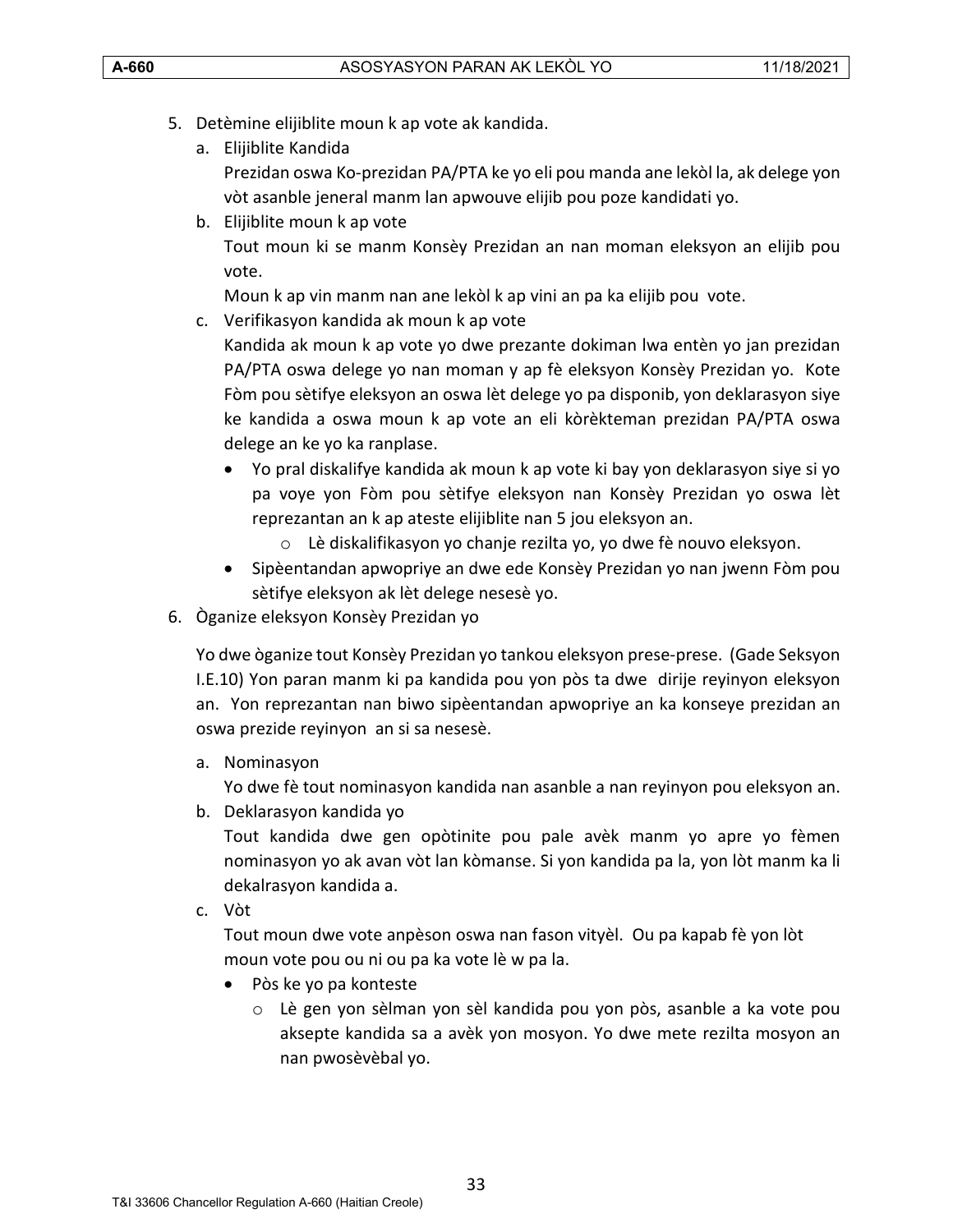- Pòs ke yo konteste
	- o Lè gen plis pase yon kandida pou yon pòs, yo dwe vote avèk bilten.
	- o Pou vote anpèsòn, bilten yo dwe rete nan sal reyinyon an jiskaske yo konte tout bilten ak ranvwaye reyinyon eleksyon an.
	- o Pou vote yon fason vityèl, yo dwe kenbe yon dosye enprime bilten yo pami dosye Konsèy Prezidan an epi yo dwe mete l disponib sou demand.
	- o Yo dwe konte bilten vòt yo imedyatman apre vòt la fini epi nan prezans omwen yon obsèvatè ki pa kandida pou okenn pòs.
	- o Konsèy Prezidan a dwe kenbe bilten vòt yo pou yon lane oswa jis lè yo jwenn yon solisyon osijè yon pwoblèm sou eleksyon an, nenpòt sa ki rive avan an.
- d. Sètifikasyon eleksyon ak konsèvasyon dosye

Yo dwe anrejistre rezilta eleksyon yo nan Fòm sètifikasyon Eleksyon Konsèy Prezidan ke sipèentandan apwopriye an siye an, avan yo ranvwaye reyinyon eleksyon an.

- Sipèentandan apwopriye an dwe asire fòm sètifikasyon eleksyon an ranpli konplètman ak lizib epi manm egzekitif yo konprann responsablite pou bay enfòmasyon pou kontakte manm yo.
- Avèk siyati Fòm sètifikasyon eleksyon an, sipèentandan apwopriye an sètifye ke yo te mennen eleksyon an an konfòmite avèk règleman sa a ak règleman entèn Konsèy Prezidan yo.
- Konsèy Prezidan a dwe konsève fòm sètifikasyon eleksyon ki siyen an, epi klase yon kopi pou sipèentandan apwopriye an ak yon kopi pou FACE.

# <span id="page-33-0"></span>**D. Kontestasyon Eleksyon**

Moun ki kwè eleksyon an pa te onèt ak lib ka soumèt yon plent pou eleksyon an nan FACE avèk yon kopi pou toulede biwo sipèentandan ak komite egzekitif CPAC apwopriye an. Paske li enpòtan pou yo detèmine rezilta eleksyon yo pou Konsèy Prezidan yo fonksyone suivan objektif li atan, regleman aplikab pou plent nan eleksyon yo diferan ak plent ki gen rapò avèk lòt pwoblèm ak diskisyon yo.

Yo dwe soumèt kontestasyon eleksyon yo epi reponn yo alekri, atan jan regleman an defini l la. Yo pral baze desizyon sèlman si gen yon vyolasyon materyèl ak presi swa regleman oswa lwa entèn Konsèy Prezidan yo.

Pwosedi ak kwonoloji presi nan Seksyon I.F pou ranpli plent eleksyon PA/PTA aplike egalman eleksyon Konsèy Prezidan yo sof plent sa yo yo ranpli dirèkteman avèk FACE kote desizyon yo final ak kontreyan.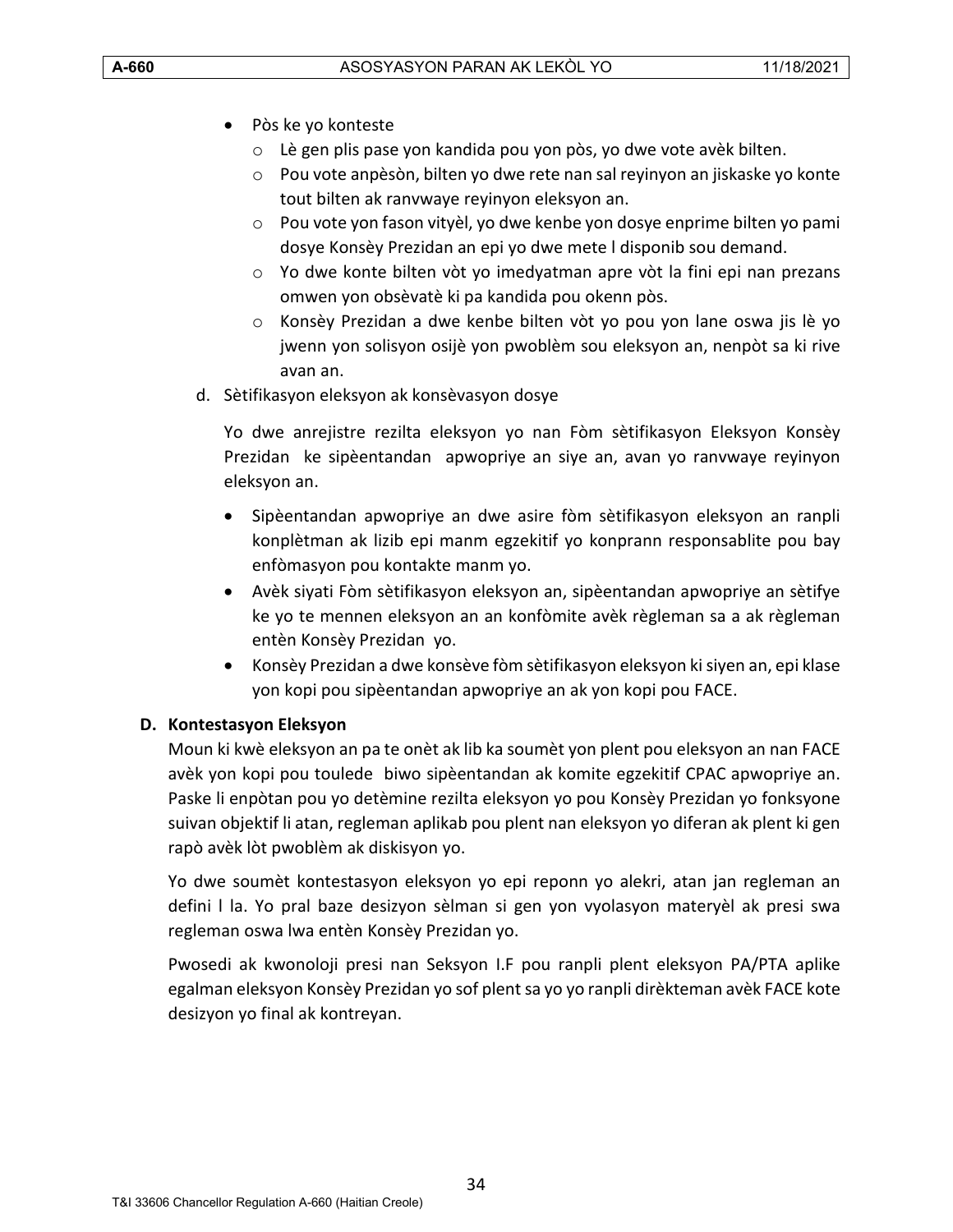# <span id="page-34-0"></span>**E. Responsablite manm Konsèy Prezidan(Presidents' council, PC)**

- 1. Enfòmasyon pou Kontakte Manm Egzekitif
	- a. Enfòmasyon nan Fòm pou sètifye eleksyon Lè yo fin eli, manm egzekitif obligatwa yo dwe bay kontak enfòmasyon sou jan pou kontakte yo, presizeman, sou Fòm pou sètifye eleksyon an. Manm egzekitif obligatwa yo dwe gen ladan yon adrès imèl kote yo ka kontakte yo.
	- b. Enfòmasyon pou manm yo Anplis bay enfòmasyon sou jan pou kontakte nan Fòm Sètifikasyon Eleksyon an, komite egzekitif Konsèy Prezidan yo dwe mete yon lis pozisyon ak non manm egzekitif tout Konsèy Prezidan yo disponib pou manm yo. Lis la dwe gen ladan:
		- Adrès imèl Konsèy Prezidan yo. Sa a ka swa adrès Konsèy Prezidan piblye nan DOE oswa yon adrès imèl ke komite egzekitif la kreye.
			- o Manm egzekitif la dwe tabli yon pwosesis pou tcheke ak reponn imèl ke yo voye bay adrès imèl sa a omwen yon fwa pa semèn.
		- Yon adrès imèl endividyèl pou chak manm egzekitif obligatwa. Manm egzekitif ki pa obligatwa dwe chwazi pou bay adrès imèl yo tou.
			- o Yo ka mete ladan nimewo telefòn pèsonèl yo nandiskresyon chak manm, men yo pa dwe mete adrès lakay yo ladan.
	- c. Enfòmasyon pou CPAC

Yo te bay adrès imèl Konsèy Prezidan yo ak Kontak enfòmasyon manm egzekitif obligatwa pou manm yo dapre Seksyon 1 (b) pi wo a tou bay Konsèy Konsiltatif pou paran ke Chanselye a tabli. Si prezidan an pa ka ale nan reyinyon CPAC., yo dwe voye tou bay CPAC kontak enfòmasyon sou jan pou kontakte delege prezidan an. (Gade Seksyon II.J).

2. Kominikasyon avèk manm yo

Yo ta dwe itilize eksklizivman kont imèl Konsèy Prezidan an, listserv, sit wèb, kont sosyo-medya, ak tout lòt mòd kominikasyon ki lye avèk Konsèy Prezidan pou objektif Konsèy Prezidan yo.

Yo dwe itilize mòd kominikasyon sa yo nan pou apiye yon kandida endividyèl oswa yon gwoup kandida nan nenpòt eleksyon.

#### <span id="page-34-1"></span>**F. Règleman entèn Konsèy Prezidan(Presidents' council, PC)**

Lwa entèn se dokiman ki tabli ak gouvène Konsèy Prezidan an. Tout Konsèy Prezidan yo dwe genyen lwa entèn; yo pa ka sispann lwa entèn epi yo ta dwe amande l peryodikman pou reflete bezwen ak chanjman imedya PA/PTA nan regleman sa a.

Si pa gen lwa entèn, swa poutèt yo poko tabli yo oswa yo pa ka lokalize yo, dokiman k ap gouvène Konsèy Prezidan an pral rete regleman sa ak Regleman Robert ki fenk Revize Robert's Rules of Order Newly Revised, si yo pa an konfli avèk regleman sa yo.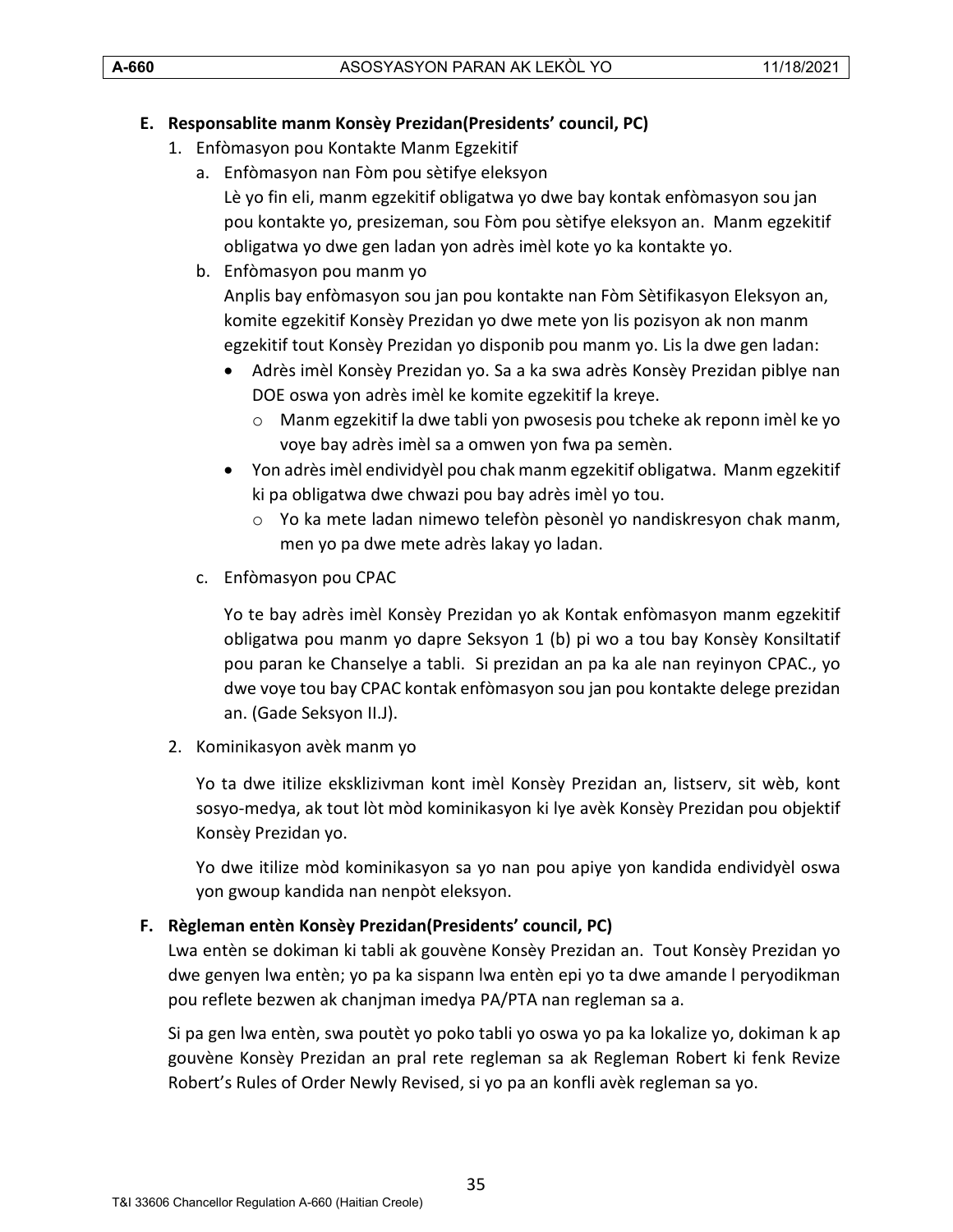- 1. Lwa entèn Konsèy Prezidan dwe gen ladan bagay sa yo:
	- Non Konsèy Prezidan (Presidents' council, PC)
	- Yon deklarasyon objektif
	- Kondisyon pou vin manm
	- Lis manm, ki gen ladan sèvis ak dire manda (si genyen)
	- Pwosesis pou suiv pou fè eleksyon
	- Konpozisyon biwo egzekitif, pwosesis pou fikse jou ak lè reyinyon, ak kowòm.
	- Jou ak lè reyinyon asanble jeneral, ak pwosesis pou konvoke reyinyon asanble jeneral espesyal
	- Tout komite pèmanan ak sèvis yo
	- Yon pwosesis pou amande Lwa entèn
	- Yon pwosesis pou detèmine fòma reyinyon Konsèy Prezidan an (anpèsòn, miks, oswa vityèl) of meetings of the Presidents' Council
- 2. Tabli Lwa entèn

Si Konsèy Prezidan(Presidents' council, PC) an pa gen lwa entèn oswa yo pa ka lokalize yo, tabli yon ansanm lwa entèn se premye òd biznis apre manm egzekitif obligatwa yo--prezidan an ak sekretè dosye, ak trezorye si Konsèy Prezidan yo gen yon bank- te chwazi.

Yo ta dwe itilize Modèl Règleman entèn Konsèy Prezidan, nan sit wèb DOE, pou kreye yon pwojè regleman entèn pou manm yo soumèt pou adopte. Adopsyon sa a ka rive nan reyinyon pou tabli oswa reetabli Konsèy Prezidan apre eleksyon manm yo; nan altènatif, konsèy ekzekitif ki fenk monte an ka dirije yon pwojè regleman ak adopte lwa entèn yo nan yon reyinyon pwograme oswa konvoke yon reyinyon asanble jeneral espesyal.

3. Revize ak amande lwa entèn

Konsèy Prezidan an dwe revize règleman entèn yo chak twa lane ak nenpòt lè y ap revize regleman sa a.

- Apre revizyon, yo dwe adopte ankò lwa entèn yo avèk yon de tyè vòt manm yo kèlkeswa si wi oswa non yo te fè amandman yo.
- Paj tit lan dwe montre dat apwobasyon manm yo ak siyati prezidan Konsèy Prezidan a ak sekretè dosye an nan moman adopsyon an.
- 4. Konfòmeman ak Règleman Chanselye A-660

Regleman sa a se premye dokiman k ap gouvène tout Konsèy Prezidan yo. Nan ka kote règleman entèn Konsèy Prezidan gen pwovizyon ki an konfli avèk règleman sa a: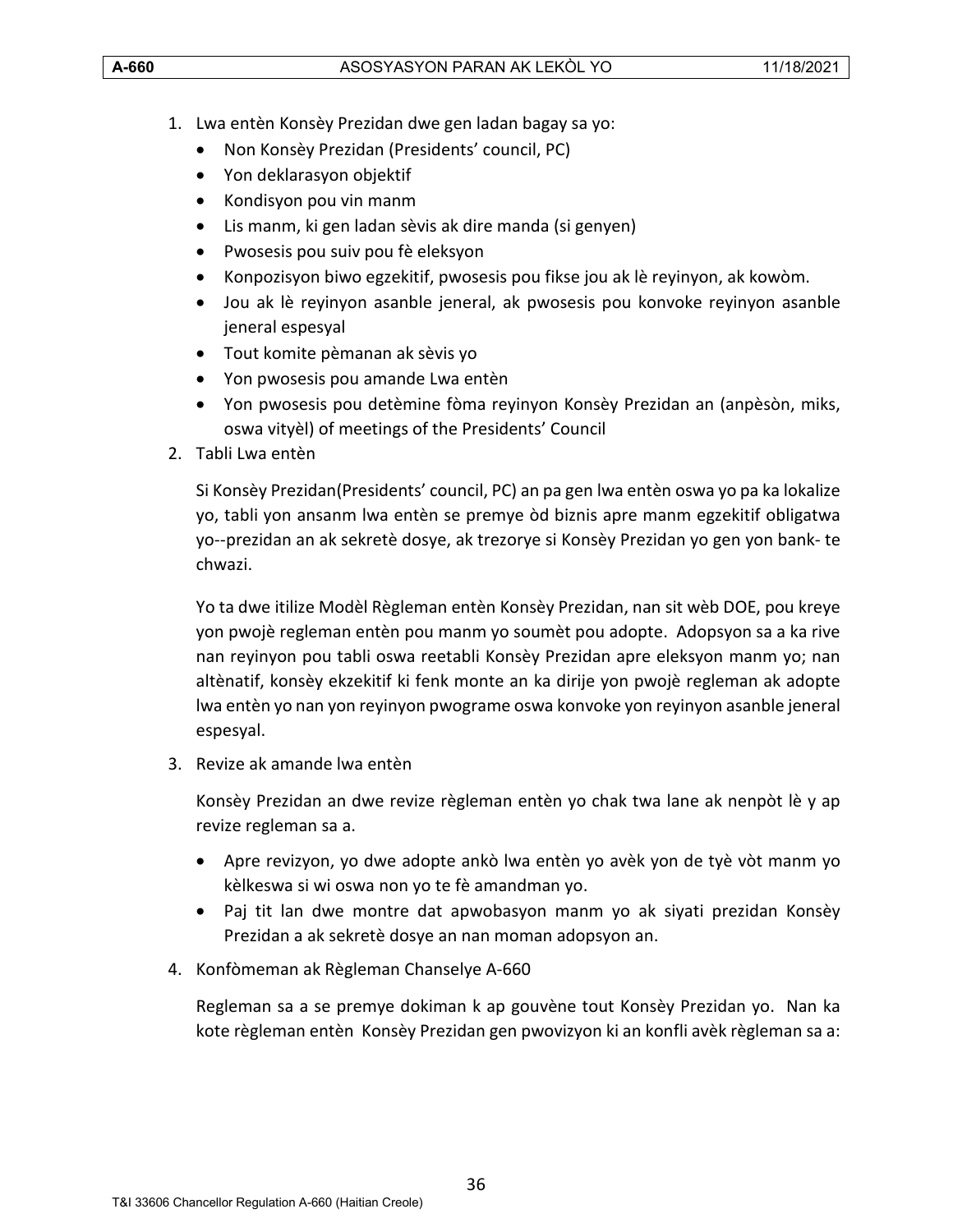- Yo pral anile pwovizyon an ak pa valide l, epi y ap kalifye pwovizyon regleman sa a detèminan.
- Yon mosyon ka amande pwovizyon an nan nenpòt manm Konsèy Prezidan yo nan tout reyinyon asanble jeneral. Yo dwe vote mosyon an imedyatman.
- Tout lòt pwovizyon ki pa an konfli avèk règleman sa ap rete valid ak anvigè.
- 5. Konsèvasyon dosye ak mete lwa entèn yo disponib

Yo dwe voye lwa entèn ki siyen pou PC a ba FACE epi FACE ap kenbe l. Yon kopi lwa entèn Konsèy Prezidan(Presidents' council, PC) dwe disponib nan chak reyinyon epi bay manm yo kopi si yo mande li.

#### <span id="page-36-0"></span>**G. Òganizasyon reyinyon Konsèy Prezidan yo**

Konsèy Prezidan yo dwe fè omwen 9 reyinyon asanble jeneral pou manm yo pandan yon ane lekòl. Yo dwe fè reyinyon komite egzekitif yo yon fason nesesè ak pratik, apre menm regleman yo presize pou reyinyon asanble jeneral pou manm yo.

- 1. Jou ak lè reyinyon
	- a. Reyinyon asanble jeneral pou manm yo

Règleman entèn Konsèy Prezidan dwe presize dat ak lè y ap fè reyinyon asanble jeneral pou manm yo (paegzanp, dènye madi nan mwa a a 7:00 pm) ak yon fason pou pwograme reyinyon endividyèl si nesesè pou ogmante prezans.

b. Reyinyon komite egzekitif

Lwa entèn Konsèy Prezidan(Presidents' council, PC) dwe gen ladan yon mekanis pou pwograme reyinyon komite egzekitif.

c. Reyinyon espesyal

Yo ka fè reyinyon espesyal pou manm yo oswa komite egzekitif la pou pale sou sijè enpòtan ke yo pa ka ranvwaye pou pwochen reyinyon regilye yo pwograme a. Reyinyon manm espesyal yo ta dwe suiv menm pwosedi jan yo pwograme sa nan reyinyon yo, sofsi yo ka bay yon preavi 48 èdtan.

2. Avi pou Reyinyon

Yo dwe voye yon Avi alekri bay manm yo nan omwen 10 jou nan kalandriye a avan reyinyon an .

- Komite egzekitif la dwe kreye avi an atan pou asire l li distribye l bay tout reprezantan ak delege PA/PTA omwen 10 jou avan reyinyon an.
	- $\circ$  Si komite egzekitif la jije l nesesè pou asire avi an ale jwenn tout manm yo, komite egzekitif la ka chèche asistans nan men sipèentandan apwopriye an.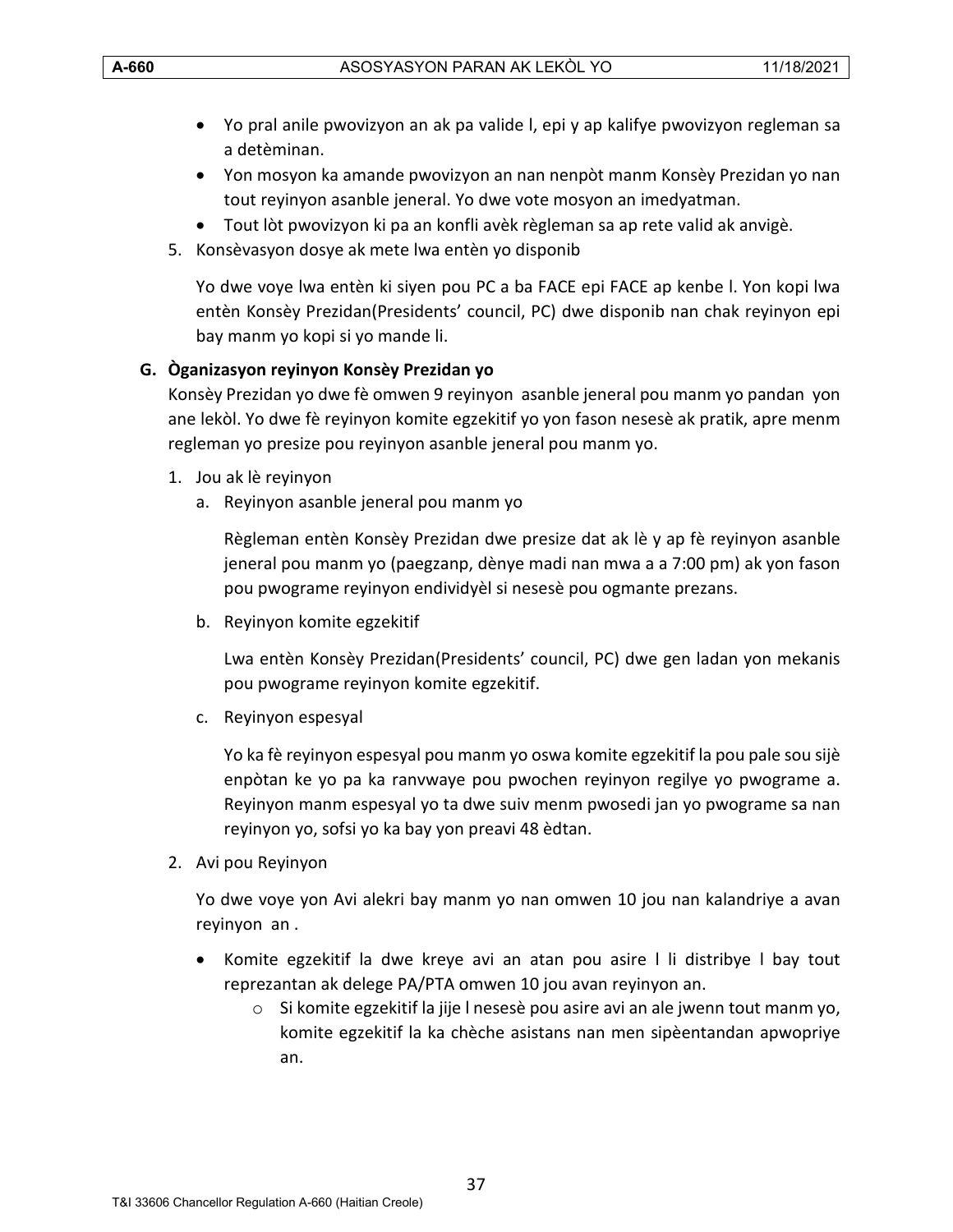- o Sipèentandan an dwe distribye avi a byen vit pou otorize Konsèy Prezidan pou konfòme avèk delè avi a.
- 3. Adrès Reyinyon yo
	- Biwo egzekitif la dwe detèmine kapasite pou fè reyinyon yo nan itilize yon fòma patikilye (anpèsòn, vityèl oswa miks) avan pou prezante l bay tout prezidan PA/PTA pou apwobasyon. Si konsèy Prezidan an pa ka fè reyinyon yo swa nan yon fòma vityèl oswa fòma miks, li dwe kontinye fè reyinyon yo anpèsòn.
	- Yo ka fè reyinyon yo vityèl sou yon platfòm ki otorize pou konpoze nimewo oswa lòt opsyon.
	- Yo ka fè reyinyon komite yo yon fason vityèl oswa nan lokal oswa nan platfòm vityèl ki konvnab pou manm yo.
- 4. Fè reyinyon yo

Sofsi ta gen lòt bagay jan yo presize nan regleman sa a oswa lwa entèn, reyinyon asanble jeneral pou manm yo ta dwe kontinye fèt dapre *Robert's Rules of Order ke yo fèk revize a*. Komite egzekitif PC a ka deside pi bon pwosedi pou reyinyon yo..

a. Kowòm

Yo dwe presize kowòm lan pou yon reyinyon jeneral PC pou manm nan règleman entèn yo.

- Lè pa gen kowòm, yon Konsèy Prezidan (Presidents' council, PC) pa ka vote nenpòt biznis oswa otorize depans lajan, men li ka fè diskisyon ki pa mande pou pran angajman.
- Konsèy Prezidan(Presidents' council, PC) ka chèche sipò nan men Sipèentandan pou amelyore prezans nan reyinyon lè efò PC a pa rive fè yo jwenn quorum nan yon reyinyon jeneral pou manm.
- b. Prezans ak patisipasyon

Reyinyon asanble jeneral yo dwe lib pou tout manm ki fè pati kominote lekòl la. Reyinyon komite egzekitif la dwe lib pou tout manm PC.

- Moun ki pa manm Konsèy Prezidan yo ka patisipe nan reyinyon asanble jeneral manm yo kòm obsèvatè, men yo ka patisipe sèlman nan diskisyon yo si yo gen konsantman prezidan an oswa moderatè rankont lan..
- Moun ki pa manm PC a ka patisipe nan reyinyon PC a sèlman si komite egzekitif la dakò.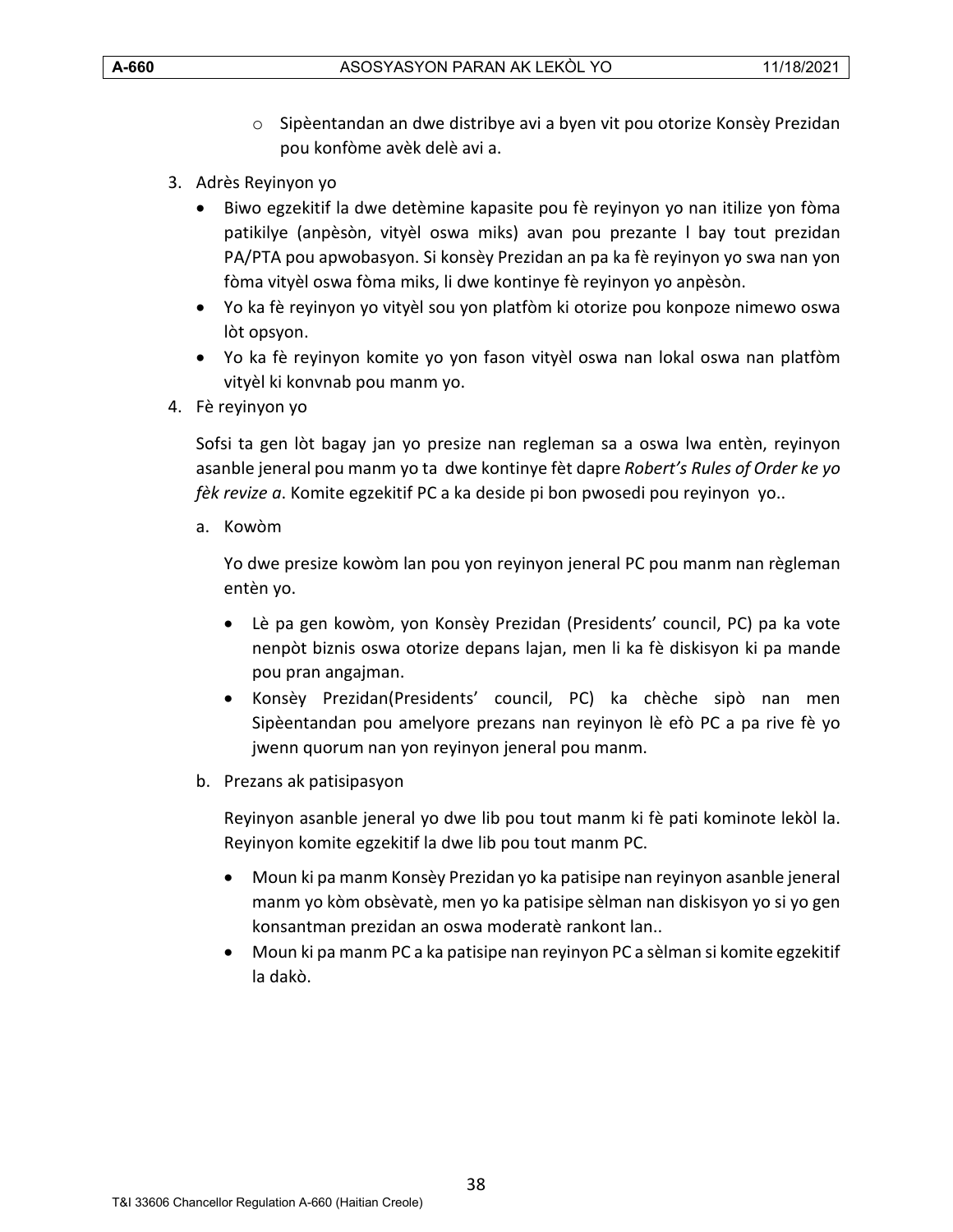c. Pwosè vèbal

Yo dwe drese pwosè vèbal nan tout reyinyon asanble jeneral pou manm yo.

- Yo dwe distribiye yon kopi pwsè vèbal nan pwochen reyinyon k ap fèt pou revize l ak apwouve l.
- Règleman entèn PC a ka bay lòt konsèy sou pwosedi ak ekipman ki otorize pou drese rapò.
- Yo pa bezwen fè pwosè-vèbal nan reyinyon komite ak nan reyinyon komite egzekitif la, men prezidan apwopriye an dwe apwouve mizajou regilye yo nan reyinyon asanble jeneral yo.

# <span id="page-38-0"></span>**H. Konsèvasyon ak transfè dosye PC**

Yo dwe kenbe tout dosye Konsèy Prezidan(Presidents' council, PC), swa an papye swa fòm elektwonik nan biwo sipèentandan apwopriye an.

1. Ki dosye yo dwe kenbe epi pou konbyen tan

Yo dwe kenbe dosye PC sa yo pou 6 ane: regleman entèn yo ak amannman ki gen rapò avèk yo; avi sou reyinyon, agenda ak pwosè-vèbal,ak dosye eleksyon manm ak lòt ki pa bilten ak dosye finansye. (Gade Seksyon III pou plis enfòmasyon sou jan y ap kenbe dosye finansye yo).

Yo ta dwe kenbe lòt dosye PC a toutotan gen bezwen. Yo dwe kenbe dosye PC y ap itilize nan yon aksyon legal pou tout peryòd aksyon legal la dire.

Yo dwe pote atansyon espesyal pou asire yo dokiman yo kreye nan fòma elektwonik rete disponib ak aksesisb, swa nan fòma elektwonik swa sou papye, pou peryòd tan ki obligatwa a.

2. Responsablite Chak manm

#### Prezidan

• Avan fen manda prezidan an, li dwe fè tout aranjman nesesè pou bay nouvo prezidan eli an tout non itilizatè ak modpas pou imèl Konsèy Prezidan an, konpitè, sit wèb ak lòt kont yo, ansanm avèk tout kle biwo ak klasè yo.

# Sekretè dosye

Avan fen manda yon sekretè rapòtè , li dwe fè aranjman nesesè pou bay sekretè rapòtè ki fèk eli a règleman entèn PC a, avi sou reyinyon, agendas, ak rapò ni reyinyon jeneral manm yo ni reyinyon komite egzekitif la.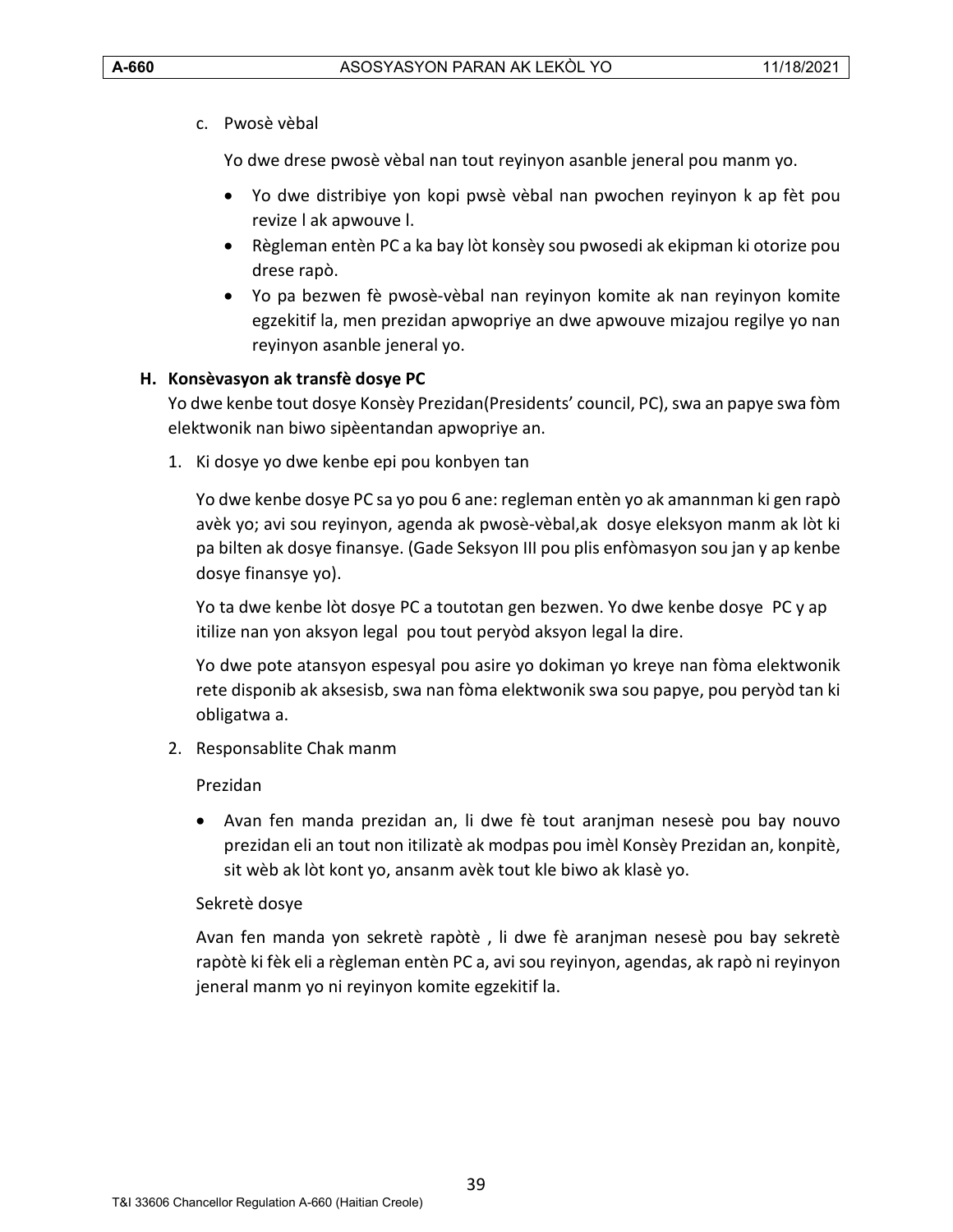# Trezorye

• Avan fen manda trezorye an, li dwe fè aranjman nesesè pou bay tout dosye finansye ansanm avèk dosye enfòmasyon sou metòd konsèvasyon dosye bay nouvo trezorye an jan Konsèy Prezidan yo te konn itilize.

# <span id="page-39-0"></span>**I. Dwa ak Responsablite Konsèy Prezidan an**

Menmsi konsèy Prezidan yo sipòte sipèentandan an epi yo ta dwe travay avèk sipèentandan yo nan bon jan kolaborasyon; yo se antite otonòm epi yo dwe pèmèt yo opere san entèferans oswa sipèvizyon sipèentandan lòt lekòl ak sipèentandan. CEC, CCSE, CCHS, CCELL, ak CCD75 pa gen jiridiksyon sou afè Konsèy Prezidan yo oswa manm PA/PTA yo.

- 1. Sipò bòkote sipèentandan
	- a. Prezans sipèentandan nan reyinyonkonsèy prezidan (Presidents' Council, PC) Sipèentandan ki apwopriye a dwe patisipe nan reyinyon asanble jeneral yo epi bay mwayen lojistik ak lòt sipò(paegzanp nan eleksyon) jan yo presize l nan regleman sa a. (Gade Seksyon II.I.1.c. ki pi ba a)
	- b. Enfòmasyon

PC yo gen dwa mande ak resevwa enfòmasyon konplè ak reyèl sou pwogrè ak orè egzamen elèv elèv nan men sipèentandan an.

Kòm yon manm nan Ekip lidèchip Distri (District Leadership Team, DLT), prezidan PC a gen dwa pou l resevwa Plan edikasyon global *distri(Comprehensive Educational Plan,* DCEP) a ak enfòmasyon sou bidjè distri a oswa *borough* a.

# c. Resous pou PC a itilize

Yo dwe bay PC yo aksè nan espas reyinyon ki apwopriye nan biwo distri/borough yo epi ba yo ase resous pou yo fè reyinyon yo, tankou:

- Èd pou mete sekirite nan espas reyinyon an ak nenpòt pèmi ki nesesè.
- Yon kote ki fèmen pou dosye PC a.
- Aksè nan yon konpitè ki gen entènèt.
- Èd pou enprime avi, ajanda, pwosè-vèbal ak materyèl eleksyon ki obligatwa dapre regleman sa a (egzanp bilten).
- Aksè ki rezonab nan sèvis fotokopi.
- Kapasite pou resevwa kourye nan biwo apwopriye sipèentandan an tankou yon kote ki gen sekirite pou yo sere kourye.
- 2. Reprezantasyon PC a nan DLT a

Prezidan PC a se yon manm obligatwa nan DLT a.

• Si prezidan an pa ka patisipe nan reyinyon DLT yo, yo dwe chwazi yon reprezantan pou sèvi nan DLT a nan plas prezidan an. Reprezantan an dwe se yon manm PC a epi nominasyon an dwe respekte règ ki fikse nan Seksyon I.G.4.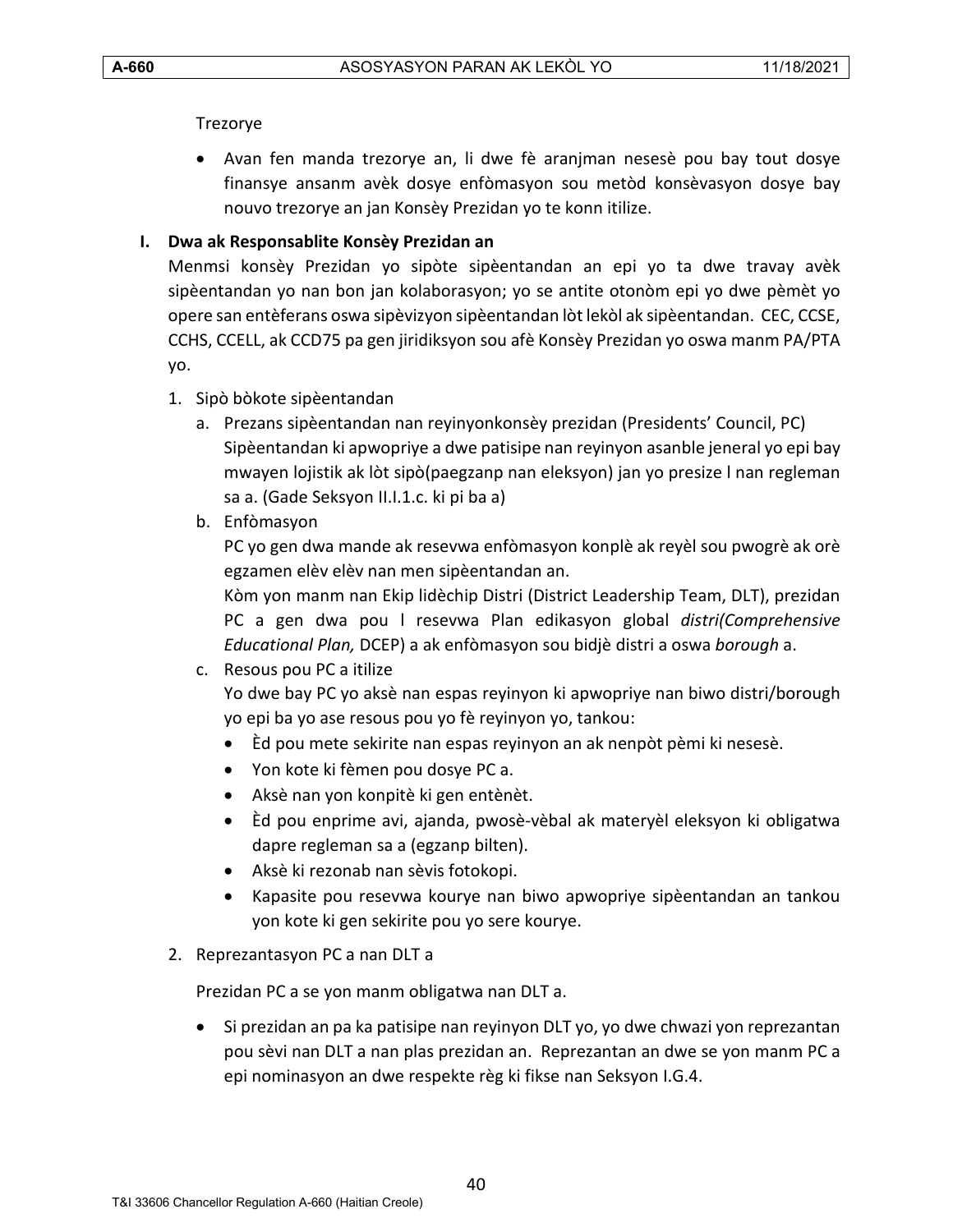Reprezantan PC a nan DLT a—prezidan an oswa reprezantan an---- responsab pou distribiye dokiman enpòtan yo ak enfòmasyon li jwenn nan reyinyon DLT yo ba manm PC yo.

- 3. Konsèy Edikasyon pou Kominote a ak pou Vil la
	- a. Reyinyon chak twa mwa avè Konsèy Edikasyon pou Kominote(Community Education Council, CEC) Dapre lwa eta a, tout CEC ak sipèentandan kominote yo oblije rankontre chak twa mwa avèk manm egzekitif PA/PTA yo nan distri pa yo chak. PC yo ak CEC ki

koresponn yo pral kolabore pou tabli yon reyinyon kote yo dakò sou yon dat, lè ak ajandan ansanm. b. Fowòm kandida ak konsiltasyon sou konble pòs vid.

Dapre Regleman Chanselye (Chancellor's Regulations, CR D-140, D-150, D-160, ak D-170), PC yo gen responsablite pou fè fowòm kandida pou eleksyon manm CEC ak/oswa manm konsèy Edikasyon pou Vil. FACE ak sipèentandan an ap responsab pou lojistik òganizasyon fowòm yo tankou mete sekirite nan espas la ak envite kandida yo.

- Li entèdi pou PC yo fè fowòm kandida pou okenn òganizasyon politik oswa òganizasyon kominotè *community-based organization*(CBO). (Gade CR D-130).
- PC yo gen dwa tou pou patisipe nan pwosesis konble pòs vid nan CEC yo, jan yo presize sa nan regleman k ap dirije konsèy respektif yo.
- <span id="page-40-0"></span>**J. Konsèy konsiltatif paran Chanselye (Chancellor's Parent Advisory Council, CPAC)**

CPAC se yon òganizasyon ki konseye Chanselye a sou pwoblèm ki enpòtan pou paran elèv lekòl leta Vil Nouyòk. CPAC sipòte tou PC yo nan bay enfòmasyon sou gwo pwoblèm ki afekte lekòl ak gid nan devlopman lidèchip paran lokal.

1. Manm

Prezidan chak PCse yon manm CPAC otomatikman.

- Ko-prezidan yo dwe deside ki moun ki pral sèvi nan CPAC.
- Si prezidan an pa ka patisipe nan reyinyon CPAC yo, yo dwe chwazi yon reprezantan pou sèvi nan CPAC a nan plas prezidan an. Reprezantan an dwe se yon manm PC a epi nominasyon an dwe respekte règ ki fikse nan Seksyon I.H.4.

Reprezantan CPAC PC oblije bay PC a rapò regilye sou travay CPAC ak mande kòmantè nan men PC yo pou pataje l avèk CPAC.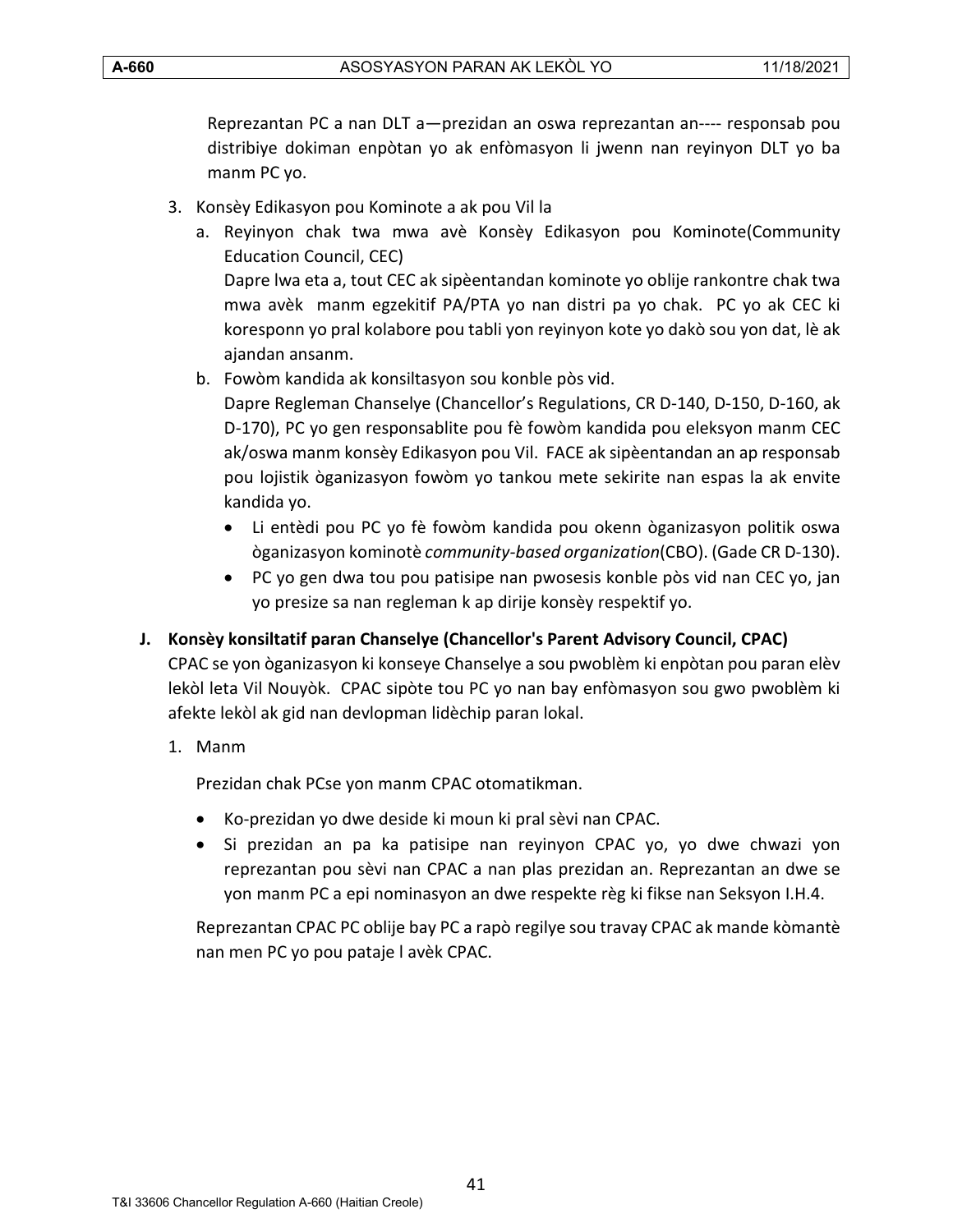#### 2. Aksè nan enfòmasyon

Pou CPAC ka bay Chanselye a konsèy ki efikas, DOE ap pataje enfòmasyon sou pwogram lekòl yo ak pwogrè elèv yo avèk CPAC. Enfòmasyon sa yo se done sou akonplisman elèv nan konpozisyon anglè *English language arts* (ELA) akmatematik, ak konparezon akonplisman elèv nan klas ak lekòl ki sanble.

Pou fasilite fonksyònman CPAC avèk efikasite,DOE ap asire l li voye lis manm ak enfòmasyon pou kontak ki apwopriye ba ko-prezidan CPAC la imedyatman apre eleksyon PC yo fin fèt. Yo dwe itilize enfòmasyon pou kontakte manm yo, kont imèl CPAC, listserv, sit wèb, kont sosyo-medya, ak tout lòt mòd kominikasyon ki lye avèk CPAC eksklizivman pou objektif CPAC.

#### <span id="page-41-0"></span>**K. Fundraising**

Yo pèmèt PC yo fè maraton. Gade seksyon III. pou jwenn enfòmasyon ki pi detaye konsènan *maraton* ak lòt zafè finansye.

#### <span id="page-41-1"></span>**III. AKTIVITE FINANSYE ONIVO ASOSYASYON PARAN AK KONSÈY PREZIDAN**

PA/PTAs ak PC fèt pou responsab pwòp zafè finans yo. Lajan PA/PTA ak lajan PC a se lajan apa ki pa mele ak lajan lekòl, distri, borough oswa lajan pèsonèl. Lajan PA/PTA ak lajan PC a pa konte lè y ap fè bidjè lekòl, distri oswa *borough.* Pou garanti zafè finans yonòganizasyon konfòm ak objektif li, asanble jeneral yon PA/PTA oswa yon PC dwe patisipe nan planifikasyon tout *fundraisers* ak depans tout lajan.

*Dèt PA/PTA ak PC a* – Dèt PA/PTA oswa PC a fè se responsablite PA/PTA oswa PC a, men se pa responsablite lekòl la, distri a ni DOE.

#### <span id="page-41-2"></span>**A. Bidjè PA/PTA ak Konsèy Prezidan yo**

1. Pwosesis bidjè nan règleman entèn yo

PA/PTAs ak PC yo dwe tabli yon pwosesis bidjè nan règleman entèn yo. Pwosesis sa a dwe satisfè kondisyon minimòm ki tabli nan fòma règleman entèn FACE la na[nhttps://www.schools.nyc.gov/school-life/get-involved/parent-associations.](https://www.schools.nyc.gov/school-life/get-involved/parent-associations)

2. Pwopozisyon Bidjè pou PA/PTA ak PC yo

PA/PTA komite egzekitif PC la dwe prepare yon pwopozisyon bidjè chak ane pou soumèt ba asanble manm lan pou apwouve nan reyinyon jeneral manm k ap fèt nan mwa jen an. Gen yon Fòm pou bidjè yo pwopoze a ki disponib na[n](https://www.schools.nyc.gov/school-life/get-involved/parent-associations)  [https://www.schools.nyc.gov/school-life/get-involved/parent-associations .](https://www.schools.nyc.gov/school-life/get-involved/parent-associations) Yo dwe soumèt pwopozisyon bidjèPA/PTA a ba direktè a apre manm PA/PTA a fin apwouve l. Yo dwe soumèt pwopozisyon bidjè PA/PTA a ba sipèentandan an apre manm PC a fin apwouve l.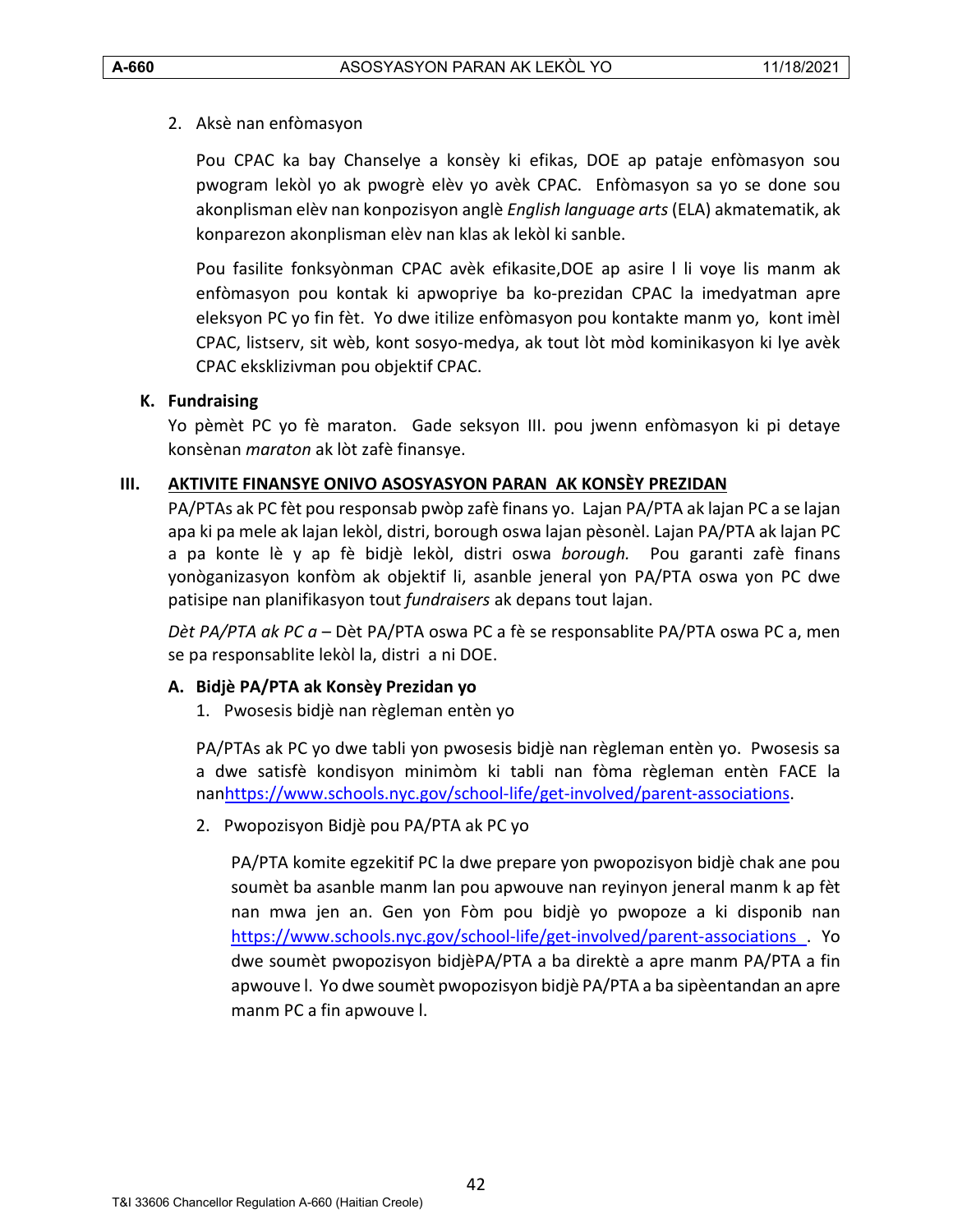#### <span id="page-42-0"></span>**B. Kont labank PA/PTA ak Konsèy Prezidan yo**

1. Kont kouran labank PA/PTA ak PC

Yo dwe ouvri yon kont kouran nan non PA/PTA oswa PC a. Yo dwe depoze tout lajan PA/PTA ak PC a nan kont kouran an. Si yon PA/PTA oswa yon konsèy prezidan gen difikilte pou ouvri yon kont kouran (checking account), li ta dwe chèche konsèy bòkte konsèy prezidan an, biwo distri a oswa FACE, nan lòd sa a.

- a. Nimewo Idantifikasyon anplwaye (*Employer Identification Number*, EIN)- PA/PTA yo ak Konsèy Prezidan yo, kòm antite separe, pa ka itilize (EIN) DOE. PA/PTAs ak Konsèy Prezidan yo dwe pran EIN pa yo nan Internal Revenue Service (IRS) pou fè aplikasyon pou kont labank. Kontakte IRS pou w jwenn yon EIN: 1-800-829-4933. Dwe gen EIN PA/PTA a nan dosye direktè a. Dwe gen EIN PC a nan dosye sipèentandan an.
- b. Tranzaksyon bank sou entènèt PA/PTA ak PC yo ka tabli aksè sou entènèt atravè sistèm peman fakti sou entènèt bank lan pou machandiz ak sèvis yo bay. Lè sa pa posib, peman pou machandiz ak sèvis ta dwe fèt nan plizyè fason tradisyonèl, tankou ak chèk oswa yon kat bank/debi. Avan nenpòt tranzaksyon Komite egzekitif la dwe bay otorizasyon pou depans yo konte fè a lè yo bay yon fòm pou dekesman ki dwe akonpaye ak tout tranzaksyon sou entènèt yo.

Pou yo ka kreye aksè sou entènèt nan kont labank PA/PTA ak PC a, yon kont imèl DOE bay PA/PTA a oswa PC a obligatwa.

- c. Li entèdi pou konekte kont bank PA/PTA a ak PC a avèk yon kont bank pèsonèl.
- d. Moun ki siyen Se 2 manm ki dwe siyen chèk PA/PTA oswa PC a. Règleman entèn PA/PTA ak PC a dwe endike omwen 3 manm ki gen dwa pou siyen. De (2) fonksyonè ki gen dwa pou siyen yo pa ka ni fanmi, ni marye. Nan okenn ka, madanm/mari, frè/sè, bòpè/bèlmè, bòfrè/bèlsè oswa lòt manm fanmi ki abite nan menm kay pa ka siyen menm chèk PA/PTA oswa PC a. Yon manm PA/PTA oswa PC pa ka siyen yon chèk si li gen yon enterè dirèk oswa endirèk kèlkonk nan depans yo.
- e. Moun k ap touche chèk la Yo pa ka fè chèk pou peye nan non "petty cash" oswa "cash". Moun ki siyen yo pa ka apwouve chèk sa yo.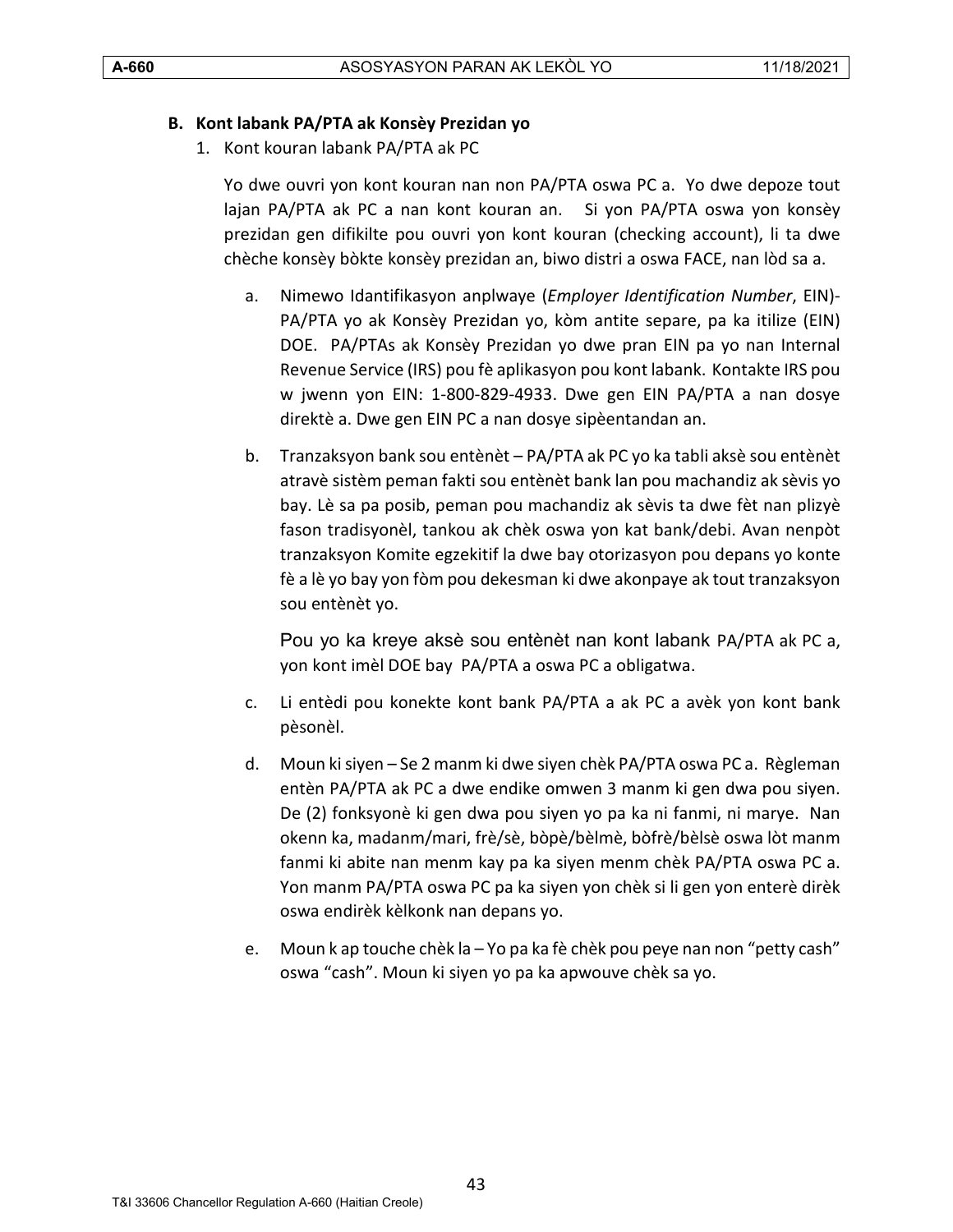- 2. Retrè yo
	- a. Konsèy Prezidan yo pa dwe genyen oswa itilize fèy pou fè retrè.
	- b. PA/PTA ak PC yo pa dwe itilize kat bank/debi a pou fè retrè lajan nan Automated Teller Machine (ATM).
	- c. Vyolasyon regleman sa a ka lakoz Chanselye a oswa reprezantan l revoke imedyatman yon manm.
- 3. Kat bank / Kat debi
	- a. PA/PTA yo ka resevwa ak itilize yon kat bank/kat debi pou sèl objektif pou peye yon machann pou machandiz oswa pou sèvis, paegzanp, lè yon machann pa aksepte chèk .
	- b. Tranzaksyon ak kat bank/kat debi dwe jwenn konsantman asanble jeneral la.
	- c.
	- d. Yo pa dwe itilize kat bank /kat debi pou bagay sa yo:
		- Aplikasyon mobil third party. (tankou bous telefòn selilè, oswa tout lòt aparèy elektwonik)
		- Don dirèk
		- Ranbousman pou depans ki fèt avèk pwòp lajan w
		- Retrè lajan cash nan yon ATM
		- Resevwa lajan cash anretou ("cash-back") oswa ranbousman cash("cash refund") apati yon tranzaksyon k ap fèt.
	- e. Vyolasyon regleman sa a ka lakoz Chanselye a oswa reprezantan l revoke imedyatman yon manm.
- 4. Lòt kont labank

Nenpòt kont ki pa kont kouran ki obligatwa, manm yo dwe bay otorizasyon yo nan yon vòt epi li dwe nan non PA/PTA oswa nan non PC a. Sepandan, yo dwe itilize kont kouran prensipal la pou tout tranzaksyon tankou depo ak retrè(paegzanp si yon PA/PTA oswa yon PC gen yon kont epay yo dwe transfere lajan ki nan kont kouran an pou mete yo sou kont epay la. Yo ka fè retrè sèlman lè yo transfe lajan nan kont epay la sou kont kouran an).

# <span id="page-43-0"></span>**C. Aktivite PA/PTA ak Konsèy Prezidan yo pou ranmase lajan**

PA/PTA ak PC a pa ka ramase lajan jis pou ramase lajan. Yo dwe gen rapò ak objektif òganizasyon an, tankou edikasyon paran, seminè, ak lekòl, inisyativ distri ak *borough*. Yo dwe itilize lajan yo ramase yo pou ogmante oswa konplete pwogram sosyal ak kiltirèl nan lekòl, distri oswa *boroughs*. Dapre chak ka anpatikilye, Chanselye a ka pèmèt PA/PTA ak Konsèy Prezidan yo ramase lajan pou yon koz imanitè.

1. Regleman nan aktivite fundraising pou PA/PTA ak Konsèy Prezidan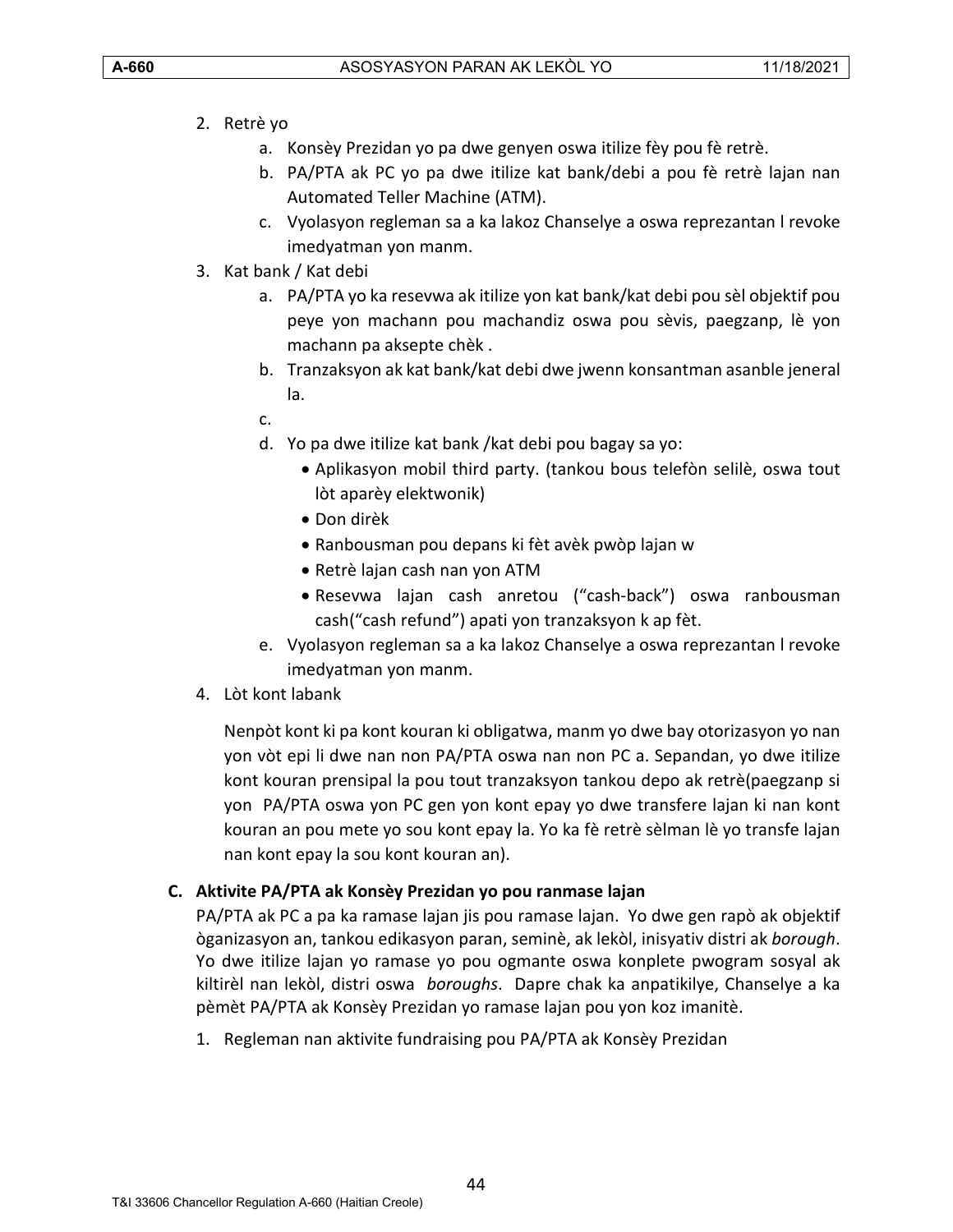Tout aktivite fundraising dwe respekte Regleman Chanselye A-650 sou Flea Markets, aktivite Fundraising ak koleksyon lajan nan men elèv.

(A-610), ak Lavant manje ki nourisan ak manje ki pa nourisan(Sale of Nutritious and Non-Nutritious Foods (A-812), kòm apwopriye.

- a. Nimewo Idantifikasyon Anplwaye (Employee Identification Number, EIN) PA/PTA ak PC yo pa fè okenn aktivite fundraising pazavan yo gen yon EIN. (Gade Seksyon III.B.1.a.).
- 2. Aktivite Fundraising ki entèdi pou PA/PTA ak PC
	- a. Lavant tikè sinema oswa teyat Lavant tikè sinema ak teyat pou timoun al patisipe entèdi, sofsi pwojè a fèt nan kolaborasyon ak pwofesè yo ak/oswa ak antrenè nan edikasyon epi yo dwe gen rapò dirèk ak kourikoulòm lan.
	- b. Demann pòt an pòt Yo entèdi timoun mande lajan pòt an pòt sofsi gen yon paran ki akonpaye timoun lan. Tikè raf – Yo entèdi timoun vann oswa achte tikè raf. Tout lavant tikè raf dwe fèt dapre respè regleman ki nan lwa minisipal jeneral Eta Nouyòk (New York State General Municipal Law) ak regleman ki aplikab pou komite pou kous ak paryaj Eta Nouyòk New York State Racing and Wagering Board. Gade "*Parent Association Guide to Raffles*" ki disponib ann anglè nan: [https://www.schools.nyc.gov/school](https://www.schools.nyc.gov/school-life/get-involved/parent-associations)[life/get-involved/parent-associations](https://www.schools.nyc.gov/school-life/get-involved/parent-associations) and <https://gaming.ny.gov/charitablegaming/> pou lòt enfòmasyon. Lwa a ak regleman yo di kritè ak kondisyon sou jan pou aplike pou lisans lè y ap fè yon raf ak kòman y ap itilize pwofi raf la. Se sèl PA/PTA ak PC ki egziste depi 3 lane ki kalifye pou fè raf. Yon PA/PTA oswa ypn PC ki egziste depi omwen 3 lane imedyatman avan raf la ka fè eksepsyon pou kondisyon aplikasyon an ak lisans lan si se yon sèl raf ki pa fè pwofi ki mwens pase 5000 dola ak total aktivite raf ki mwens pase 20 000 dola pou yon ane. Tout PA/PTA ak PC dwe respekte regleman ki kontwole kondisyon pou yo fè raf ak jan pou yo itilize pwofi raf yo. Kondisyon sa yo pa aplike pou tiraj tikè raf ki gratis(paegzanp prim nan pòt).
	- c. Jwèt aza Yo entèdi tout fòm jwèt aza tankou bingo.
- 3. Planifikasyon Fundraiser PA/PTA
	- a. Aktivite Fundraising ak patisipasyon elèv pandan lè klas Yo limite PA/PTA a pou fè 2 aktivite maraton pa ane ki mande pou elèv patisipe pandan lè klas. Pa gen limit nan kantite aktivite fundraising pandan lè ki pa lè klas. Yo defini lè ki pa lè klas kòm lè pandan jounen lekòl kote elèv yo pa angaje nan pwosesis akademik(paegzanp lè *lunch*).

Distribisyon enfòmasyon(paegzanp bilten enfòmasyon, bilten nouvèl,avi, fòm oswa anvlòp pou kòmand)ki gen rapò ak aktivite *fundraising* PA/PTA pandan lè klas pa yon vyolasyon lwa ki nan regleman sa a.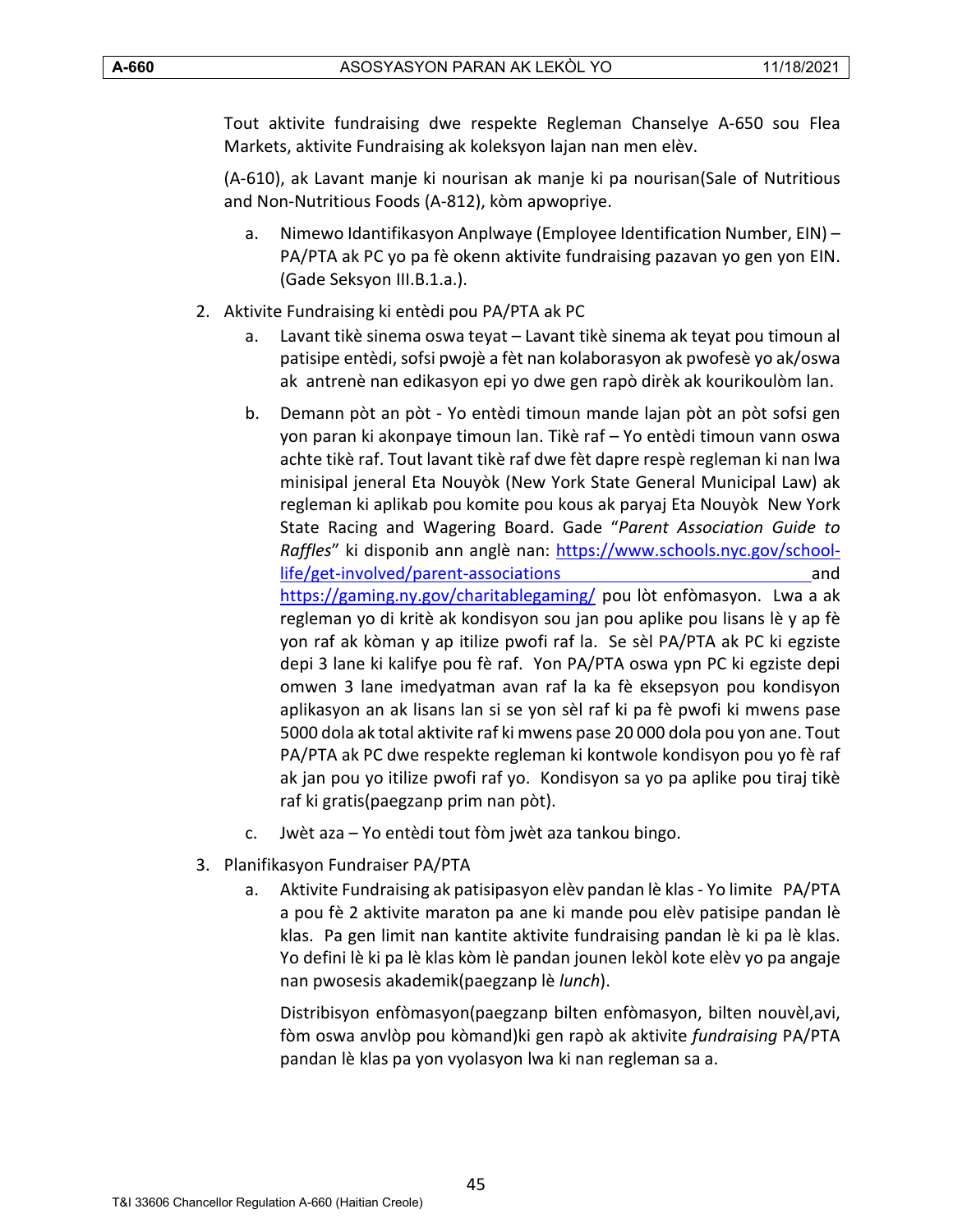- b. Konsantman direktè Konsantman alekri direktè a obligatwa sèlman lè aktivite fundraising ap fèt pandan lè lekòl oswa lè l ap fèt sou pwopriyete lekòl la. (Gade Règleman Chanselye A-610).
- 4. Planifikasyon maraton PC a
	- a. Aktivite Fundraising ki mande patisipasyon elèv Aktivite fundraising PC a pa ka gen patisipasyon elèv ladan.
	- b. Planifikasyon nan kolaborasyon ak Sipèentandan an- Planifikasyon nan kolaborasyon ak Sipèentandan an obligatwa pou aktivite maraton PC yo ap fè.
- 5. Konsantman PA/PTA ak PC a pou fè fundraising

Manm PA/PTAs ak PC yo dwe apwouve tout aktivite fundraising y ap fè nan yon reyinyon ki gen quorum yo fè regilyèman. Yo dwe mete nan rapò reyinyon an konsantman manm yo. Si yo pa gen konsantman manm yo avan yo fè yon aktivite fundraising se yon vyolasyon regleman sa a.

- 6. Konsantman PA/PTA ak PC a pou fè motivasyon fundraising
	- a. Kontakte paran ak elèv –Jan yo di l nan seksyon I.G.3., PA/PTAs ak PC yo pa ka jwenn lis non, adrès oswa lòt enfòmasyon sou jan pou kontakte elèv oswa paran nan men lekòl la, distri a oswa borough a pou okenn rezon tankou *fundraising*.
	- b. Èd pou motivasyon PA/PTAs ak PC yo responsab pou fundraisers ak tout lajan yo ramase. PA/PTAs ka mande èd bòkote kowòdonatè paran nan fè piblisite pou aktivite *fundraising* lan. Kowòdonatè paran yo pa ka gen responsablite kenbe lajan yo ranmase yo.
- 7. Pwofi fundraising PA/PTA ak PC yo ramase
	- a. Depo lajan Yo dwe depoze tout lajan yo ramase nan checking account PA/PTA oswa PC a . PA/PTAs ak PC yo dwe fè tout efò pou depoze tout lajan cash yo ramase nan fundraising lan nan espas yon jou ki pa jou konje, pa pi ta pase twa jou ki pa jou konje. Yo dwe depoze tout lajan raf dapre regleman sa yo men ki pa dwe pi ta pase mèkredi nan chak semèn. Gade 9 NYCRR § 5624.8 (2009). Si yo pa p fè depo a imedyatman nan menm jou fundraising lan, PA/PTA oswa PC a dwe garanti tout lajan rete ansekirite yon kote ki fèmen nan lokal lekòl la oswa nan lokal DOE(paegzanp nan kòf lekòl la). PA/PTA a dwe jwenn yon resi alekri nan men direktè lè yo kenbe lajan PA/PTA a nan lekòl la, tandiske PC a dwe jwenn resi alekri nan men Sipèentandan an lè yo kenbe lajan PC a nan lokal lekòl la. Resi sa yo dwe gen ladan yo kantite lajan yo kenbe nan lekòl la. Nan okenn ka yo pa ka kenbe lajan fundraiser a nan travay oswa lakay manm PA/PTA oswa manm PC a.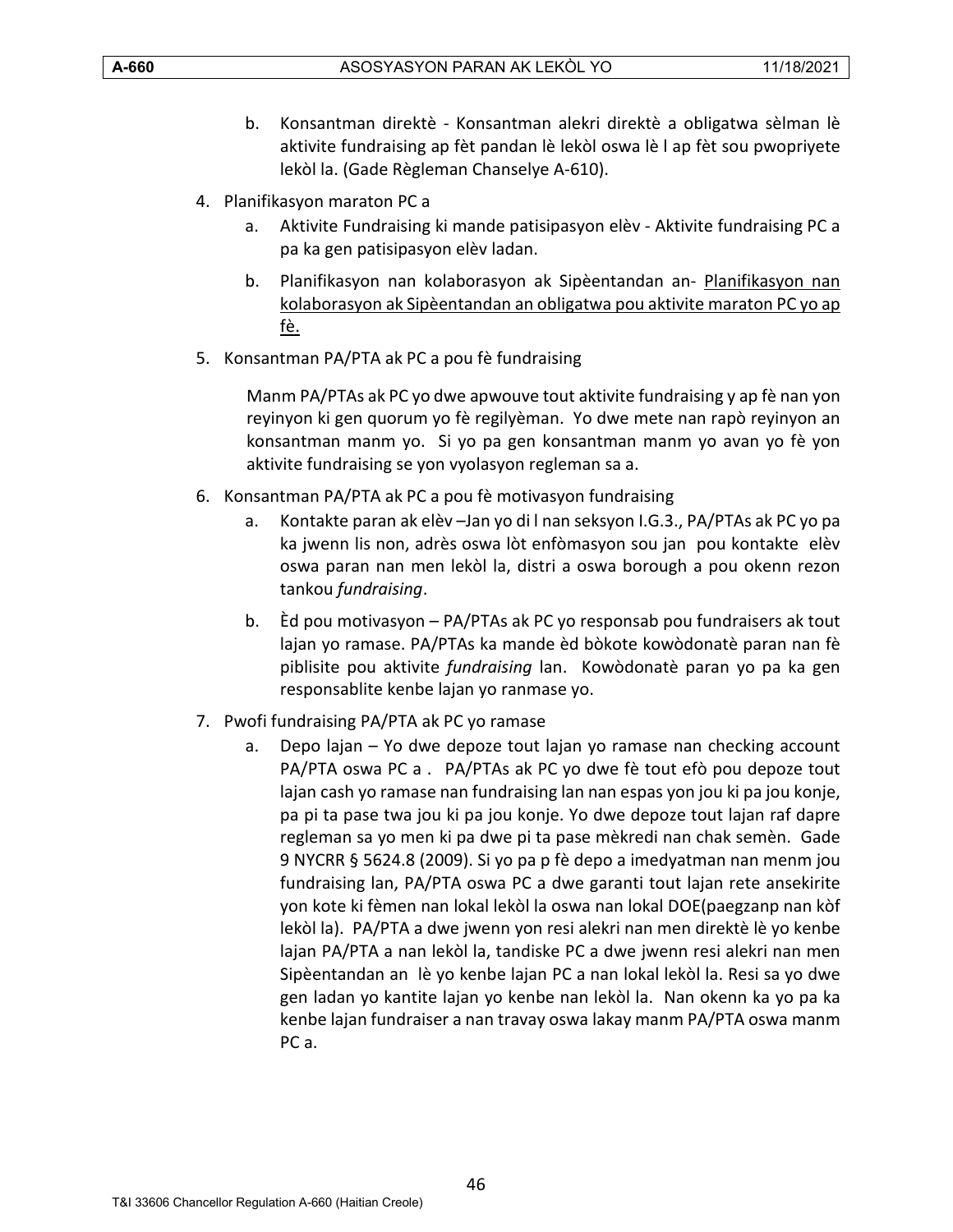b. Rapò sou aktivite Fundraising – PA/PTA ak komite egzekitif PC yo dwe prepare yon rapò sou aktivite, ki pou disponib nan[https://www.schools.nyc.gov/school-life/get-involved/parent](https://www.schools.nyc.gov/school-life/get-involved/parent-associations)[associations f](https://www.schools.nyc.gov/school-life/get-involved/parent-associations)apre chak aktivite maraton ki fini. Rapò a dwe gen ladan total kantite yo ramase ak depans ki fèt epi yo dwe distribiye l ba manm yo nan pwochen reyinyon jeneral manm lan. PA/PTA ak komite egzekitif PC a dwe rapòte pou ki objektif pwogram y ap itilize lajan an. Yo dwe bay direktè a yon kopi aktivite Fundraising PA/PTA a pa pi ta pase 5 jou apre fundraising lan fin fèt. Yo dwe bay direktè a yon kopi aktivite *Fundraising* PA/PTA a pa pi ta pase 5 jou apre *fundraising* lan fin fèt.

# <span id="page-46-0"></span>**D. Tranzaksyon lajan PA/PTA ak Konsèy Prezidan yo**

1. Konsantman manm PA/PTA ak PC a

Manm yo dwe apwouve tout depans lajan PTAs ak PC yo fè pandan yon reyinyon ki gen quorum yo fè regilyèman. Yo dwe mete nan rapò reyinyon an konsantman manm yo. Si yo pa gen konsantman manm yo avan yo fè yon depans se yon vyolasyon regleman sa a. Manm yo dwe respekte Seksyon I.E.4 konsènan konfli enterè ki ka rive pandan y ap apwouve depans yon PA/PTA oswa yon PC.

- 2. Depans PA/PTA ak komite egzekitif PC nan ka ijans Règleman entèn PA/PTA a ak PC a dwe gen ladan yon pwosesis pou komite egzekitif la otorize depans nan ka ijans. Règleman entèn yo dwe dekri kondisyon ki garanti yon depans nan ka ijans, kantite lajan maksimòm yo ka depanse ak yon kalandriye pou fè rapò sou depans nan ka ijans yo ba manm. Nan pwochen reyinyon jeneral apre depans nan ka ijans yo, manm yo dwe gen chans pou vote pou di si depans nan ka ijaans yo te byen fèt.
- 3. Depans ou te fè avèk pwòp lajan w

Yo ka ranbouse yon manm PA/PTA oswa yon manm PC pou depans ki soti nan pòch li nan yon chèk si li bay yon resi. Manm yo dwe apwouve depans sa yo. Lè sa posib, yo ta dwe jwenn konsantman manm yo avan yo fè depans avèk pwòp lajan yo. Règleman entèn yo dwe defini depans ou te fè avèk pwòp lajan w yo pèmèt ak maksimòm lajan yo ka ranbouse yon manm. Ranbousman dwe fèt ak chèk sou non manm lan, se pa lajan cash, oswa ak kat ATM/kat debi atravè yon aplikasyon mobil ki soti deyò(third party). Règleman entèn yo dwe dekri kondisyon ki garanti yon depans ki fèt ak lajan ki soti nan pòch pèsonèl, kantite lajan maksimòm yo ka depanse ak yon kalandriye pou fè rapò sou depans lajan ki soti nan pòch pèsonèl ba manm.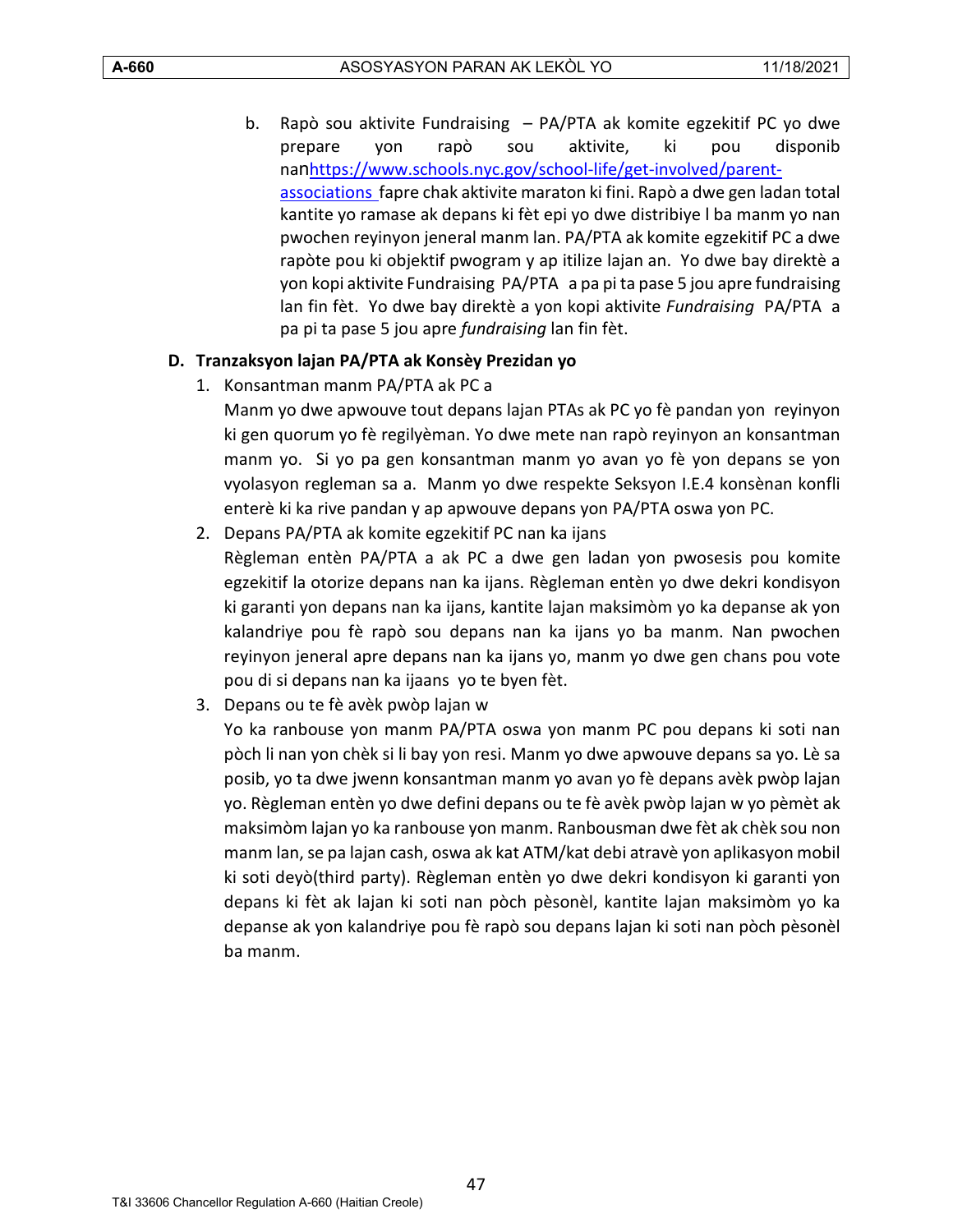- 4. Anbochaj estaf
	- a. Donasyon lajan pou lekòl la anboche estaf Dapre restriksyon yo dekri nan seksyon III.D.5, PA/PTAs ka fè don lajan pou yon lekòl anboche lòt estaf (paegzanp, gwoup pwofesè ) pou travay pandan lè lekòl. PA/PTAs ka fè don lajan tou pou lekòl la anboche estaf pou fè aktivite apre lekòl oswa nan wikenn. PA/PTAs dwe jwenn konsantman direktè lekòl la. Lè yo fin jwennn konsantman direktè a, PA/PTAs dwe soumèt yon chèk sou non lekòl la ba *Senior Grants Officer* (SGO) apwopriye a. Lajan an disponib nan bidjè lekòl la apre SGO fin apwouve anboche estaf siplemantè a.
	- b. Estaf k ap anboche dirèkteman Dapre restriksyon ki dekri nan seksyon III.D.5., PA/PTAs yo ka sèlman anboche estaf lekòl dirèkteman pou fè aktivite aprelekòl oswa nan wikenn. Yo ka anboche estaf la sèlman pou travay dirèkteman ak elèv. PA/PTAs dwe jwenn konsantman direktè lekòl la pou l anboche estaf pou fè aktivite apre lekòl oswa nan wikenn. Apre yo fin jwenn konsantman direktè a, PA/PTAs yo dwe jwenn konsantman asanble jeneral la.
	- c. Responsablite estaf k ap anboche dirèkteman an PA/PTAs yo dwe respekte tout kritè gouvènman eta ak federal tankou kondisyon pou rapòte ak ranpli taks *Internal Revenue Service*(IRS) fikse. Yo egzije PA/PTA yo pou retire tout taks travay federal, eta ak lokal tankou taks ki apwopriye pou ajans gouvènman. PA/PTA ki chwazi pou anboche estaf dirèkteman se sèl responsab pou reklamasyon nenpòt pati, tankou frakti pèsonèl, domaj pwopriyete oswa nenpòt lòt domaj ki se rezilta nenpòt aksyon yon anplwaye fè oswa pa fè. PA/PTAs yo dwe bay yon regleman asirans konplè sou responsablite ki gen lekòl la, DOE ak Vil Nouyòk kòm lòt enstitisyon ki asire. PA/PTA yo dwe itilize ekipman DOE dapre tout lwa ak regleman DOE ki anvigè. PA/PTA dwe jwenn tou yon pèmi bilding lekòl pou l itilize nan wikenn ak apre lekòl. (Gade Règleman Chanselye D-180). Nan dat 2 septanm 2009, DOE ak UFT te siyen yon akò konsènan garanti asirans moun PA/PTA yo anplwaye. Anbochaj tout pwofesè asistan asosyasyon paran ak lajan PA/PTA a dwe respekte kondisyon akò sa a.

Olye pou yo anboche estaf dirèkteman, yo rekòmande pou PA/PTAs yo bay lekòl yo lajan pou aktivite aprelekòlk ak wikenn dapre pwosedi yo dekri pi wo a, pou pèmèt direktè a aplike pwogram yo.

- 5. Restriksyon nan depans PA/PTA ak PC yo
	- a. Lajan yo ramase pou yon rezon byen presi PA/PTAs ak PC yo oblije itilize lajan yo ramase pou yon koz patikilye sèlman pou rezon yo endike a(paegzanp, lajan yo ramase pou kotizasyon elèv dènye ane ka sèvi sèlman pou peye aktivite pou elèv ki nan klas sa a pandan ane lekòl sa a ). Si ta gen rès lajan ki rete, itilizasyon lajan sa yo depann de konsantman asanble a nan yon vòt majoritè.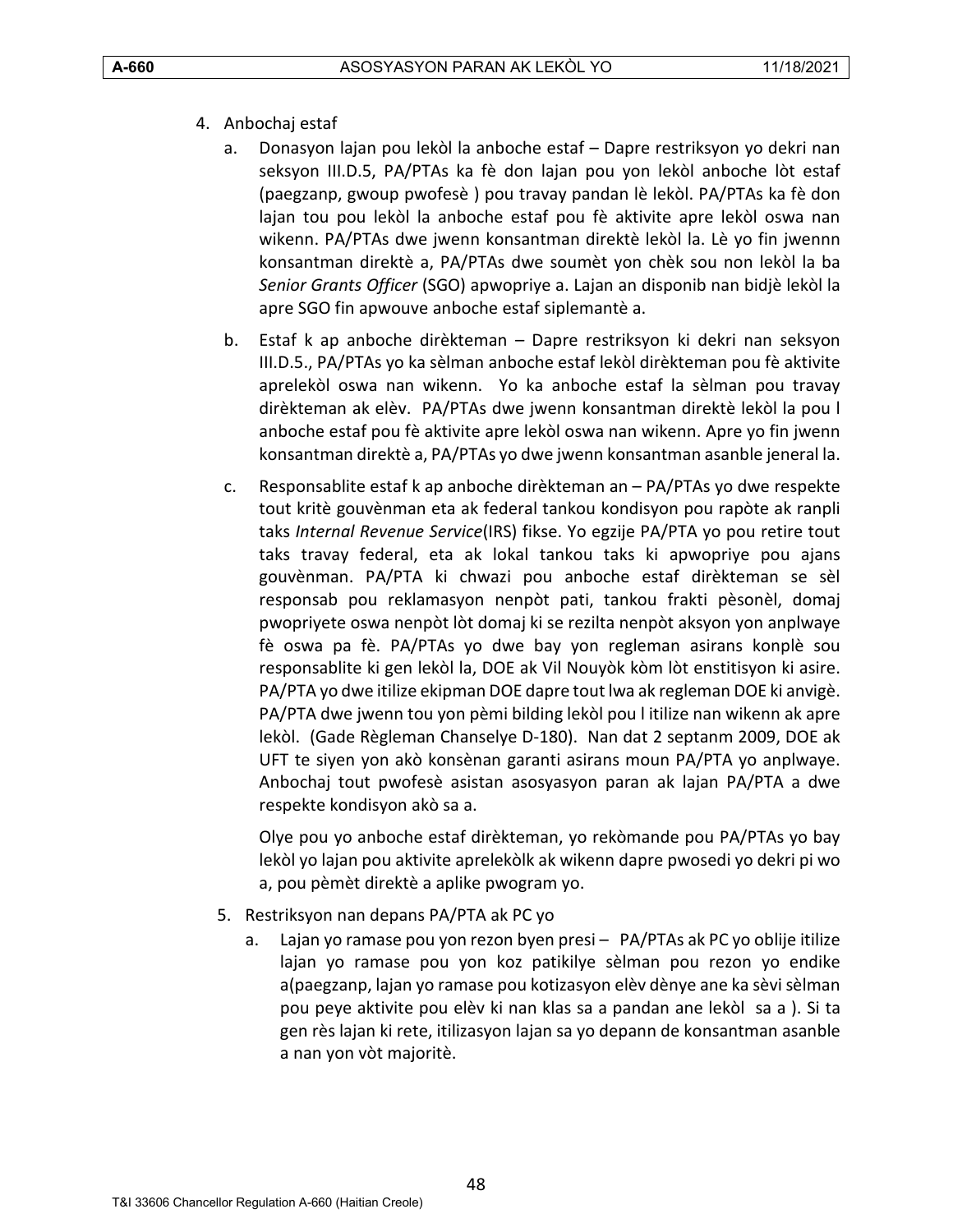- b. Kontribisyon politik Kontribisyon PA/PTA ak PC ba kandida CEC, CCSE, CCHS, CCELL, oswa konsèy D75, pati politik, gwou politik oswa gwoup yon sektè entèdi fòmèlman.
- c. Anbochaj estaf ki travay pandan lè lekòl PA/PTAs ak Konsèy Prezidan an pa ka anboche dirèkteman ni bay lajan pou lekòl yo anboche pwofesè matyè debaz(paegzanp, pwofesè k ap anseye matyè tankou Matematik, Syans, Anglè ak Istwa) pou travay pandan lè lekòl. PA/PTAs ak PC yo pa ka anboche dirèkteman, men yo ka bay lajan pou lekòl yo anboche estaf anplis(paegzanp, gwoup pwofesè) pou travay pandan lè lekòl.
- d. Anbochaj estaf ki fè pati administrasyon –PA/PTAs ak PC yo pa ka anboche estaf pou fè travay administratif asosyasyon an ni dirije pwogram PA/PTA oswa PC a.
- 6. Depans ki fè eksepsyon pou taks
	- a. Nimewo ki fè eksepsyon pou taks nan Eta PA/PTAs ak PC yo dwe gen pwòp New York State Tax Exemption Number yo pou lè y ap achte atik sou baz eksepsyon pou pa peye taks. PA/PTAs ak PC yo pa ka itilize okenn nimewo eksepsyon taks DOE oswa lekòl. Sitiyasyon eksepsyon nan taks la ka sèvi sèlman pou pwofi asosyasyon an men se pa pou avantaj manm yo anpatikilye. Kontakte Depatman Taks ak Finans Eta *Nouyòk New York State Department of Taxation and Finance* si w bezwen èd: 518 485-2889.
	- b. Estati 501(c)(3) PA/PTA ak PC ki vle pou yo an kòporasyon kòm òganizasyon 501(c)(3) dwe kenbe pwòp konsèy yo epi yo dwe kontinye fonksyone dapre respè total tout lwa, règleman, prensip, règleman entèn ak lòt kondisyon ki anvigè yo. PA/PTA ak PC k ap fonksyone kòm òganizasyon 501(c)(3) dwe chèche konsèy nan pwòp komite yo sou lòt kondisyon ki gen rapò ak zafè finans, konsèvasyon dosye ak lòt pwoblèm legal. Kontakte IRS si w bezwen èd: 1-800-829-4933.

# <span id="page-48-0"></span>**E. Fason pou konsève dosye finansye PA/PTA ak Konsèy Prezidan yo**

Pou ankouraje transparans nan atenn objektif yo, PA/PTAs ak PC yo dwe kenbe dosye finans ki konplè ak byen òganize.

1. Konsèvasyon dosye finans

Dosye finans se tout dosye ki gen salè, depans, ranbousman ak nenpòt tranzaksyon lajan. Yo dwe kenbe dosye finans yo nan lokal lekòl la pou PA/PTAs yo, epi nan lokal distri oswa borough a pou PC yo. PA/PTA ak PC yo dwe kenbe tout dosye finans pou yon peryòd 6 lane. Dosye finans yo dwe gen ladan rapò pwovizwa ak rapò finans anyèl, resi labank, kopi chèk, fòm depo, rapò reyinyon ki apwouve tranzaksyon lajan, itilizasyon kat ATM/Kat debi ak fakti yo. Si se ka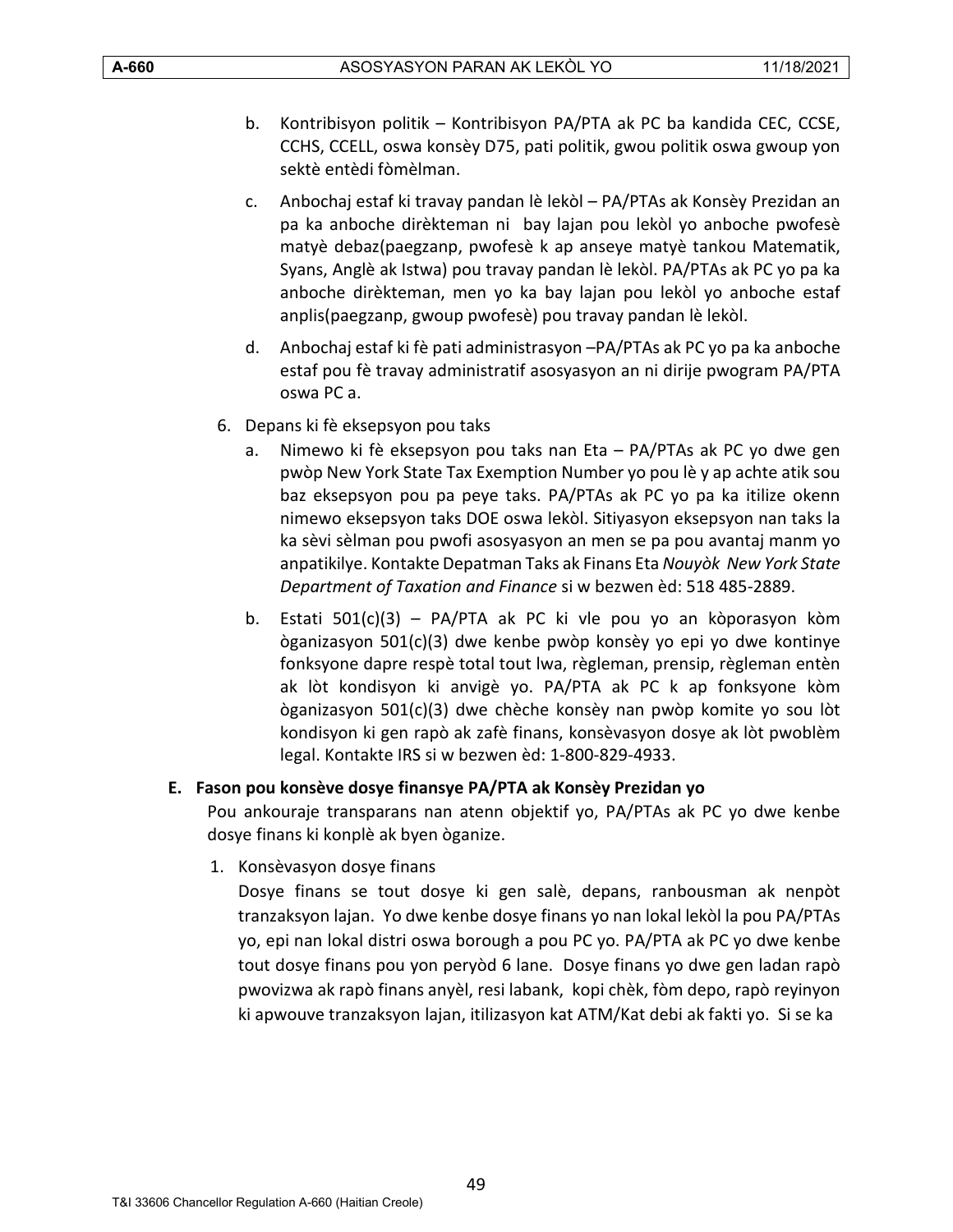a, yo dwe kenbe tou chèk ki anile oswa elimine, kontra machann, lis envantè bagay yo achte oswa resevwa an kado, kopi oswa dosye fòm eksepsyon taks yo soumèt pou acha ak tout lòt dosye ki gen salè, depans, oswa nenpòt tranzaksyon lajan.

- 2. Pwotokòl Règleman Entèn sou Konsèvasyon Dosye Règleman entèn PA/PTA a ak Konsèy Prezidan an dwe gen ladan yon pwosesis pou konte, mete ansekirite ak depoze lajan yo resevwa. Règleman entèn yo dwe fikse tou pwosedi PA/PTA oswa Konsèy Prezidan an pral itilize pou dokimante tout tranzaksyon lajan.
- 3. Resi pou lajan cash ak dekesman Yo dwe bay paran yo resi pou lajan yo peye oswa pou donasyon cash yo bay PA/PTA ak PC yo. Sepandan, PA/PTAs ak PC yo pa ka ranbouse lajan cash apre yo fin kolekte ak depoze lajan yo.
- 4. Aksè nan dosye PA/PTA ak PC

Dosye finans PA/PTA ak PC yo dwe disponib pou manm yo enspekte si yo mande sa a ak si yo bay avi ki rezonab epi nan yon lè ki bon pou toude pati yo. Yo dwe tout demann pou revize dosye finans dwe fèt alekri epi yo dwe idantifye dosye y ap revize a. PA/PTA ak PC yo dwe bay opòtinite pou manm yo revize dokiman yo mande yo nan yon peryòd tan ki rezonab. Yo dwe fè revizyon dosye finans yo nan prezans komite egzekitif la ak 2 manm jeneral ki pa gen rapò ak demann lan. Tout manm yo dwe siyen yon fèy evalyasyon ki idantifye dokiman yo revize a. Si yo mande, PA/PTA ak PC yo dwe fè toout efò pou bay manm yo kopi dokiman ki revize a.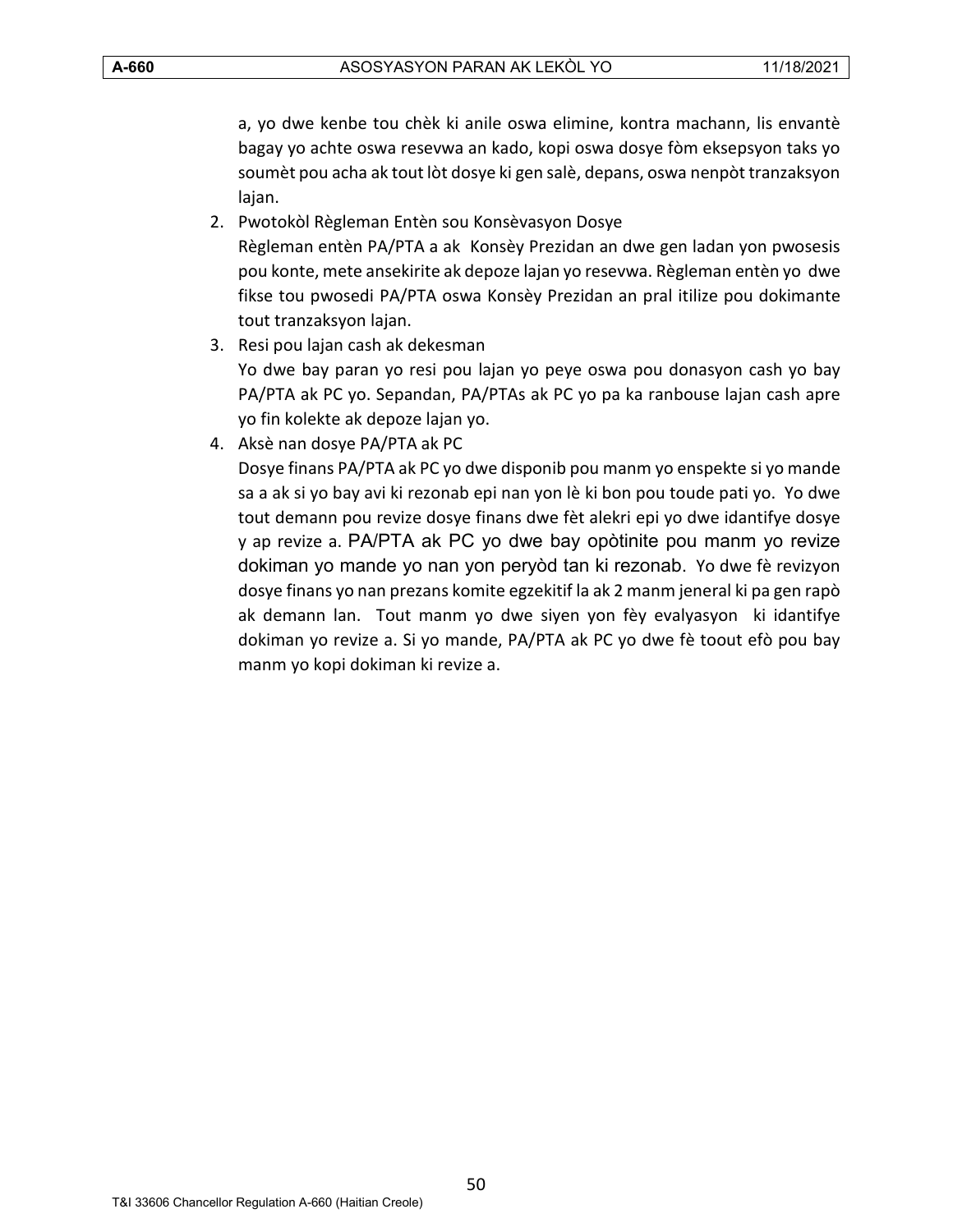#### <span id="page-50-0"></span>**F. Rapò finansye PA/PTA ak Konsèy Prezidan an**

1. Rapò Trezorye

Yo dwe bay yon rapò trezorye alekri nan chak reyinyon komite egzekitif ak nan chak reyinyon jeneral pou manm ki fèt. Rapò sa a dwe gen ladan yon deklarasyon sou tout tranzaksyon tankou salè, ranbousman ak lòt depans ak balans pou ouvèti ak fèmti pou peryòd rapò a. Yo dwe bay direktè a kopi rapò trezorye PA/PTA a epi yo dwe afiche l nan lekòl la, pandan yo dwe bay sipèentandan kopi rapò trezorye PC epi mete l disponib pou manm yo.

2. Rapò pwovizwa ak rapò finansye anyèl PA/PTA

PA/PTA a dwe prepare yon rapò finansye pwovizwa epi soumèt li ba direktè a nan dat 31 janvye chak ane lekòl pou pi ta. PA/PTA a dwe prepare yon rapò finansye anyèl epi soumèt li ba direktè a nan dat 30 jen chak ane lekòl pou pi ta. Fòma rapò finansye tanporè ak anyèl PA/PTA a disponib nan [https://www.schools.nyc.gov/school-life/get-involved/parent-associations.](https://www.schools.nyc.gov/school-life/get-involved/parent-associations) Direktè a gen responsablite soumèt enfòmasyon finansye PA/PTA a epi fè rapò ba FACE lè l mande sa. PA/PTA gen responsablite pou distribiye kopi rapò pwovizwa a ak rapò finansye anyèl la ba tout manm yo.

3. Rapò anyèl Konsèy Prezidan

PC a dwe prepare yon rapò finansye anyèl pou PC a epi soumèt li ba FACE nan dat 30 jen chak ane lekòl pou pi ta. Gen yon fòma Rapò finansye anyèl PC a ki disponib ann anglè sou [https://www.schools.nyc.gov/school-life/get-involved/parent](https://www.schools.nyc.gov/school-life/get-involved/parent-associations)[associations](https://www.schools.nyc.gov/school-life/get-involved/parent-associations) . PC a gen responsablite pou distribiye kopi rapò finansye anyèl Konsèy Prezidan an ba tout manm yo.

#### <span id="page-50-1"></span>**G. Odit PA/PTA ak Konsèy Prezidan an**

Odit se verifikasyon dosye finans ki fèt pou adapte revini ak depans epi gade si yo respekte lwa, regleman, ak prensip. Odit se zouti ki ka ede PA/PTA ak Konsèy Prezidan yo analize aktivite finansye yo epi evalye kalite konsèvasyon dosye yo. PA/PTA ak Konsèy Prezidan yo ka fè odit entèn. Yo ka fè odit ekstèn lè yo pote yon plent, lè gen akizasyon grav oswa lè Chanselye a oswa reprezantan l mande sa.

1. Odit entèn PA/PTA oswa KOmite PC fè

Lè yon PA/PTA oswa yon PC deside fè yon odit entèn, yo dwe fòme yon komite pou odit. Se asanble jeneral la ki dwe chwazi komite pou odit la epi li dwe gen ladan yon majorite manm jeneral. Moun ki la pou siyen chèk PA/PTA a oswa PC a pa fè pati travay komite odit la ni konsye yo nan travay yo. Odit la dwe gen ladan yon evalyasyon dosye finansye PA/PTA oswa PC a, jan yo defini l nan seksyon III.E.1.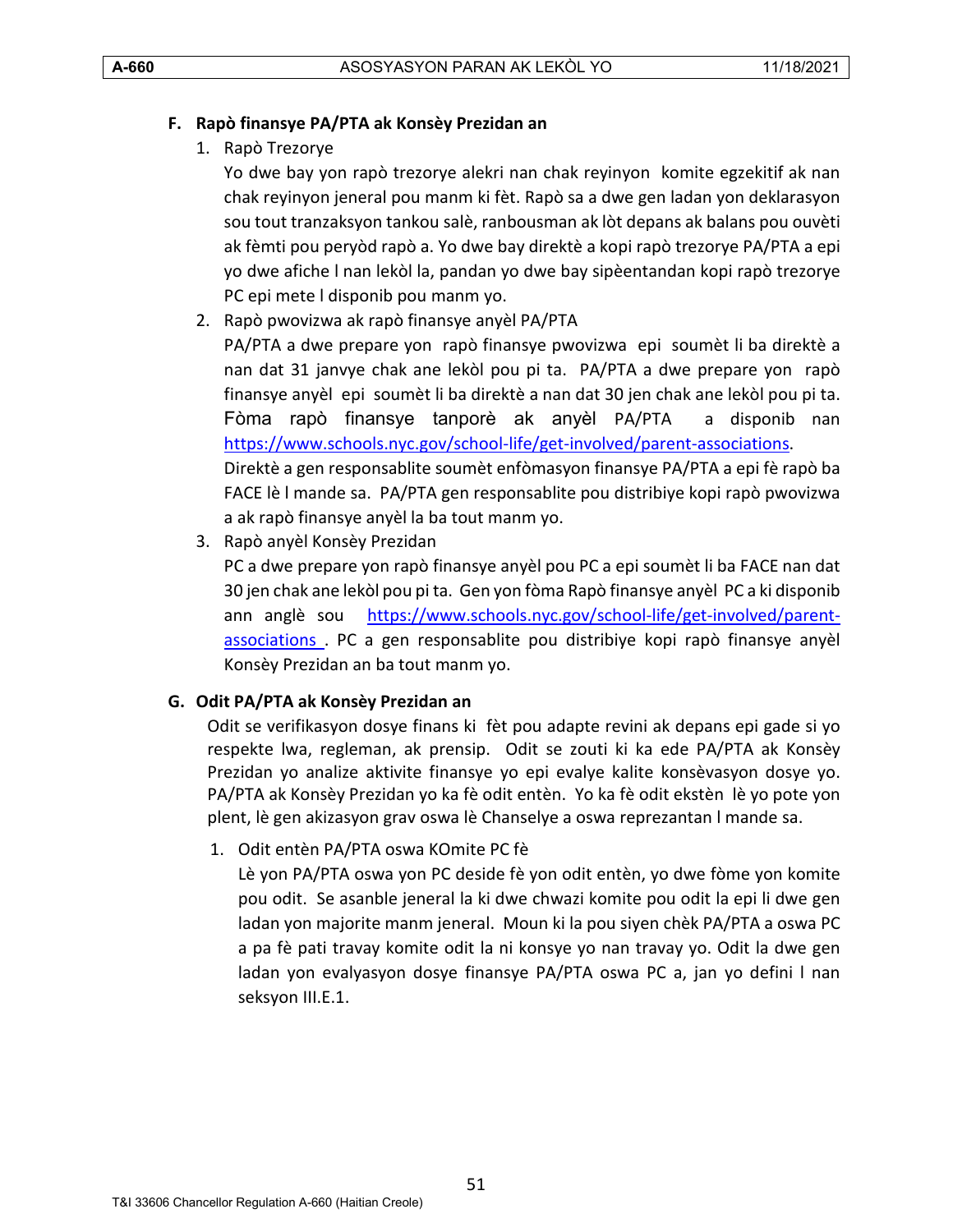Yo rekòmande pou fè yon odit entèn yon fwa chak ane. Li ta bon si fè l avan yo soumèt Rapò finansye anyè PA/PTA a oswa Pc a. Sepandan, si yo pa fè yon odit entèn se pa yon rezon pou Rapò finansye anyèl fèt anreta. Yo ta dwe fè tou yon odit entèn nenpòt lè yo chanje moun ki gen pòs trezorye a.

Yo dwe rapòte rezilta komite odit la ba manm yo nan pwochen reyinyon asanble jeneral la epi yo dwe dokimante l nan rapò reyinyon an. Komite odit PA/PTA a dwe bay direktè a yon kopi rezilta yo, tandiske komite odit PC a dwe bay sipèentandan an yon kopi rezilta odit pa yo.

- a. PA/PTA ak PC ki gen plis pase 50000 dola kòm revni anyèl *apre taks* Yo rekòmande pou PA/PTAs ak PC yo ki gen plis pase 50000 dola kòm revni anyèl apre taks anplwaye yon kontab piblik sètifiye *(Certified Public Accountant*, CPA) oswa yon moun ki ekspè nan kontablite, biznis oswa yon domèn ki gen rapò ak kontablite pou fè odit entèn yo. Moun yo chwazi a ta dwe gen konesans nan dwa, regleman, prensip ki aplikab pou PA/PTA ak PC. Moun sa a pa dwe yon manm PA/PTA a oswa PC a, ni yon fanmi okenn manm nan PA/PTA a oswa PC a ni li pa dwe gen okenn enterè dirèk oswa endirèk nan lajan an.
- 2. Odit ekstèn kont labank PA/PTA oswa PC

Chanseleye a oswa reprezantan l ka fè yon odit lè gen akizasyon grav jan yo jere lajan, oswa lè yo pote plent konsènan jan PA/PTA oswa PC a jere lajan. Chanselye a oswa reprezantan lan ap gen aksè nan tout dosye finans PA/PTA ak PC yo.

3. Erè finansye oswa Move aktivite finansye yo jwenn

Si odit yon PA/PTA oswa yon PC montre gen erè oswa move aktivite finansye, komite odit la oswa moun ki fè odit la dwe voye yon deklarasyon alekri ba FACE. Yo dwe voye kopi deklarasyon an ba PA/PTA a oswa ba manm PC a. PA/PTAs yo dwe voye kopi tou ba direktè a ak ba PC ki apwopriye a. PC yo dwe voye kopi tou ba sipèentandan ki apwopriye a. Chanselye a oswa reprezantan l ka mande pou pran mezi disiplin dapre seksyon IV.

#### <span id="page-51-0"></span>**IV. MEZI POU KORIJE YON PWOBLÈM OSWA POU BAY YON PINISYON**

Pandan motivasyon pèsonèl enpòtan nan fonksyònman PA/PTAs ak PC yo, gen ka ki egzije pou pran mezi pou korije yon pwoblèm ak bay koreksyon pou pwoteksyon yo. Mezi pou korije oswa pou bay pinisyon apwopriye lè konduit manm PA/PTA oswa PC a vyole lwa, regleman, règ, prensip yo oswa lè yo menase dwa elèv, paran ak estaf la. Konduit sa yo se: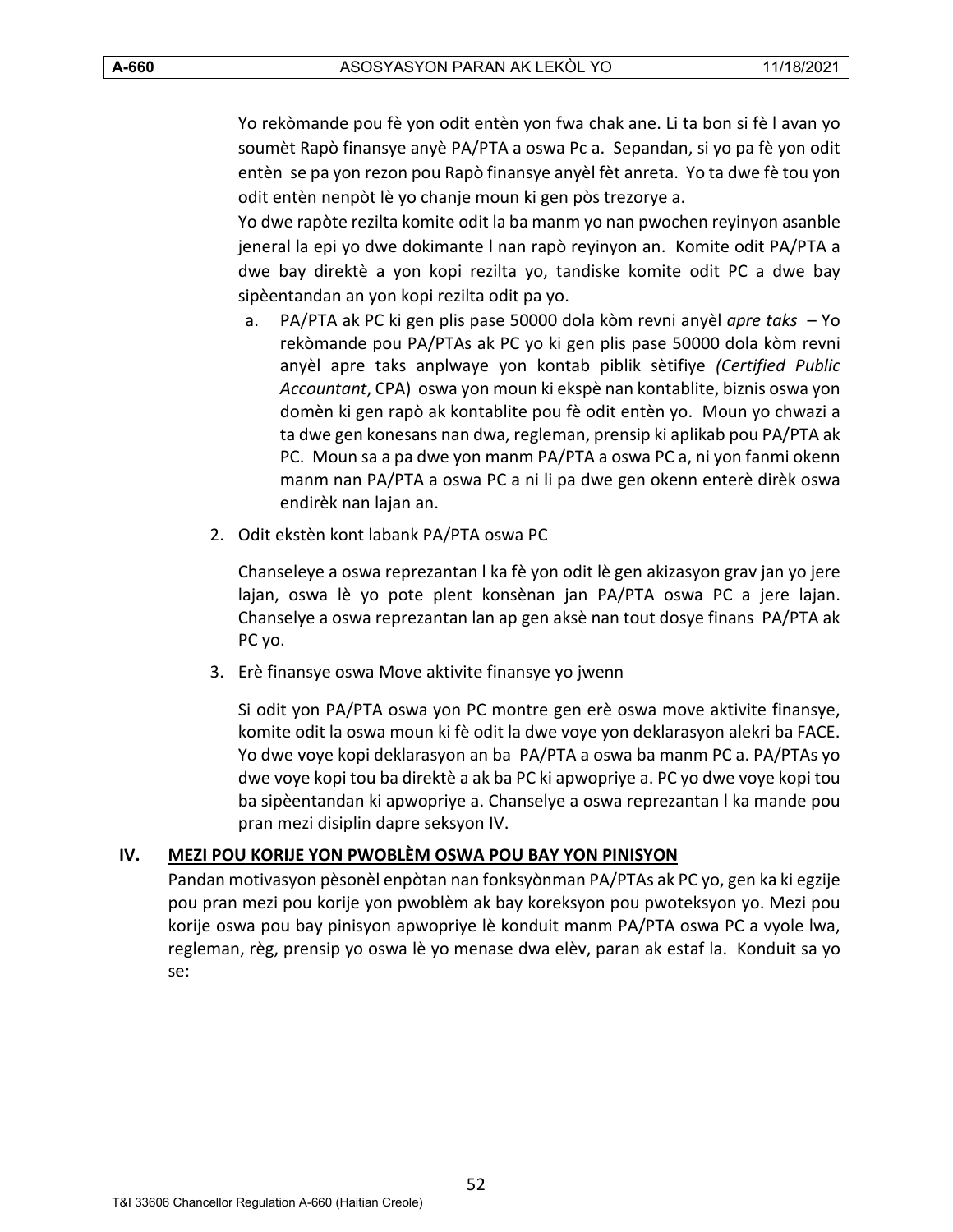#### <span id="page-52-0"></span>**A. Zak kriminèl oswa movèz konduit**

Yo dwe rapòte plent oswa akizasyon sou zak kriminèl ba lapolis, ba Komisyon espesyal envestigasyon *Special Commissioner of Investigation(SCI) pou distri lekòl Vil Nouyòk ak* FACE. Yo dwe rapòte ba SCI akizasyon sou zak kriminèl pou evalyasyon epi pou nenpòt aksyon li jije apwopriye, tankou fè rekòmandasyon ki posib ba Biwo envestigasyon espesyal DOE. Kontakte SCI nan (212) 510-1500.

Yo dwe rapòte akizasyon pou move konduit ki pa gen rapò ak dwa penal ba SCI ak FACE. Yo ka retire nan PA/PTA a oswa nan PC a manm ki anba envestigasyon lapolis epi yo ka entèdi yo sèvi nan nenpòt PA/PTA oswa komite egzekitif PC, nan lekòl oswa nan ekip lidèchip lekòl, nan komite konsèy paran tit I distri oswa lekòl, nan, CEC, CCSE, CCHS, CCELL, oswa nan Konsèy D75. Se Chanselye a oswa reprezantan l k ap pran desizyon ka pa ka pou retire manm yo epi pou anpeche yo bay sèvis alavni.

#### <span id="page-52-1"></span>**B. Erè finansye oswa Move aktivite finansye**

Yo dwe rapòte plent oswa akizsyon sou move jesyon lajan yo ba lapolis,SCI ak FACE. FACE ka rekòmande mezi espesifik epi sispann aktivite fundraising PA/PTAs yo ak PC lè yo jwenn manm yo responsab pou erè, move jesyon metòd finansye ki pa apwopriye, neglijans oswa echèk nan mete lajan PA/PTA oswa PC ansekirite. Yo ka retire nan PA/PTA a oswa nan PC a manm ki patisipe nan konduit sa yo epi yo ka entèdi yo sèvi nan nenpòt komite egzekitif PA/PTA oswa PC , nan lekòl oswa nan SLT, nan Komite Konsèy Paran tit I distri oswa lekòl, nan CEC, CCSE, CCHS, CCELL, oswa nan konsèy D75. Se Chanselye a oswa reprezantan l k ap pran desizyon ka pa ka pou retire manm yo epi pou anpeche yo bay sèvis alavni.

#### <span id="page-52-2"></span>**C. Menas oswa Risk pou lòt moun**

Yo dwe rapòte plent plent oswa akizasyon sou konpòtman menasan yon manm PA/PTA oswa yon manm PC ba lapolis, ba SCI ak ba FACE. Yo ka retire nan PA/PTA oswa nan PC a manm ki gen yon konduit ki reprezante yon menas oswa yon ris pou manm lekòl la, distri a oswa kominote borough a. Menas sa yo se abi vèbal ki rive souvan ak diskou agresif ki pa nesesè pandan reyinyon, ki sèvi pou entimide lòt moun epi ki lakoz lòt moun gen enkyetid pou sekirite pèsonèl yo. Manm PA/PTA oswa PC yo retire nan pòs akoz konduit yo Chanselye a oswa reprezantan l ka entèdi yo sèvi nan nenpòt komite egzekitif PA/PTA oswa PC, nan SLT lekòl oswa distri, nan Komite konsèy paran tit I nan lekòl oswa nan distri, nan CEC, CCSE, CCHS, CCELL, oswa nan konsèy D75 sou yon baz endividyèl.

#### <span id="page-52-3"></span>**D. Neglijans Manm Egzekitif**

Manm PA/PTA oswa manm PC yo jwenn ki fè neglijans nan travay ak responsablite yo jan yo dekri l nan regleman entèn yo oswa nan regleman sa a ka pèdi pòs yo. Regleman entèn PA/PTA oswa PC a dwe gen ladan yon metòd pou retire manm akoz neglijans.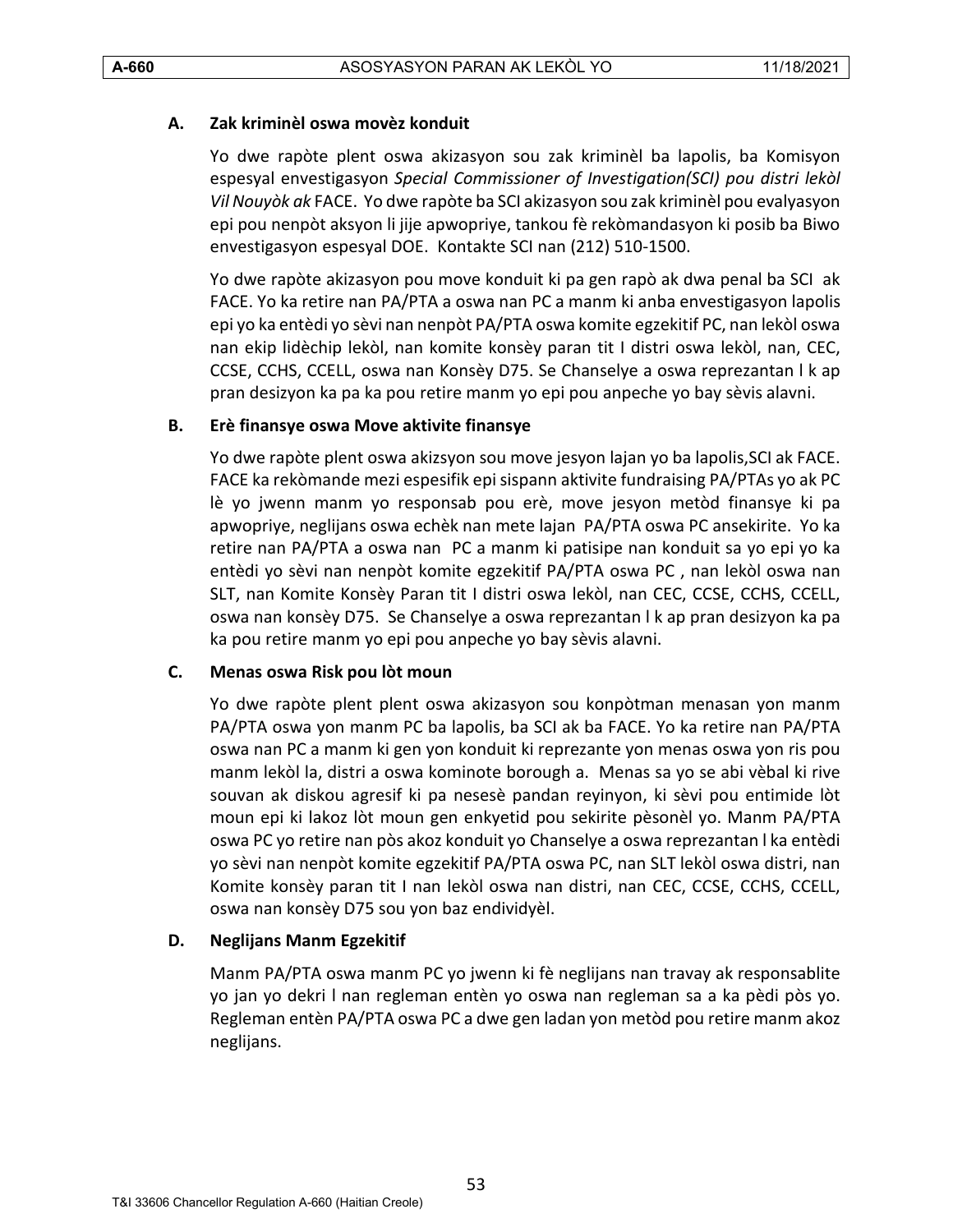# <span id="page-53-0"></span>**E. Konfli Enterè**

Manm PA/PTA oswa manm PC a ki gen gen konfli enterè jan yo defini l nan seksyon I.D.3.c. oswa seksyon II.B.2.b. a, yo ka retire l nan fonksyon an si li pa rive jwenn yon eksepsyon nan men fonksyonè etik DOE a. Se Chanselye a oswa reprezantan l k ap pran desizyon pou retire manm yo epi pou anpeche yo bay sèvis alavni.

# <span id="page-53-2"></span><span id="page-53-1"></span>**V. PWOSESIS OU REGLE KONFLI**

# **A. Konfli nan PA/PTA ak Konsèy Prezidan**

PA/PTAs ak PC yo dakò pou gen lòt pwosesis pou rezoud konfli, depi tout akò yo yo jwenn yo konfòm ak lwa, regleman, règ ak prensip ki anvigè. Kòm òganizasyon ki granm moun tèt yo epi k ap dirije pwòp tèt yo,se PA/PTAs ak PC yo ki responsab pou rezoud pwòp konfli yo.

1. Konfli ant manm PA/PTA

PA/PTA yo dwe eseye rezoud konfli yo ant yo menm. Konfli manm PA/PTA yo se diferans opinyon oswa mezantant ki gen konsekans sou aktivite PA/PTA a oswa sou fonksyònman l. Yon manm PA/PTA ki panse yo vyole regleman oswa regleman entèn sa yo dwe fè akizasyon an pandan yon reyinyon asanble jeneral oswa nan yon reyinyon espesyal pou manm. (Gade Seksyon I.J.1.c) Asanble jeneral PA/PTA a dwe diskite swadizan akizasyon an epi vote pou yon solisyon ki apwopriye. Si yo pa rezoud pwoblèm lan ant yo menm, PA/PTA a dwe mande èd alekri bòkote PC ki apwopriye a. (Gade Seksyon V.B).

2. Konfli ant manm PC

PC yo dwe eseye rezoud konfli yo ant yo menm. Konfli ant manm PC yo se diferans opinyon oswa mezantant ki gen konsekans sou aktivite PC a oswa sou fonksyònman l. Yon manm PC ki panse yo vyole regleman oswa regleman entèn sa yo dwe fè akizasyon an pandan yon reyinyon asanble jeneral oswa nan yon reyinyon espesyal pou manm. Asanble jeneral PC a dwe diskite swadizan akizasyon an epi vote pou yon solisyon ki apwopriye. Si yo pa rezoud pwoblèm lan ant yo menm, PC a dwe mande èd alekri bòkote FACE oswa bòkote sipèentandan an. (Gade Seksyon V.B).

3. Konfli ant man PA/PTA oswa manm PC ak Anplwaye DOE

Pou pote plent kont yon anplwaye DOE, manm PA/PTA oswa manm PC yo dwe suiv pwosesis yo dekri nan Manyèl paran NYCDOE pou pote plent ak rezoud konfli. Manyèl paran NYC DOE pou pote plent ak rezoud konfli a disponib nan (NYC DOE Parent Complaint and Resolution Procedures) [https://www.schools.nyc.gov/school-life /support /get-help/how-to-file-an](https://www.schools.nyc.gov/school-life%20/support%20/get-help/how-to-file-an-appeal-or-complaint)[appeal-or-complaint.](https://www.schools.nyc.gov/school-life%20/support%20/get-help/how-to-file-an-appeal-or-complaint) Yo dwe rapòte akizasyon sou zak kriminèl oswa move konpòtman kont yon anplwaye DOE ba SCI nan (212) 510-1500.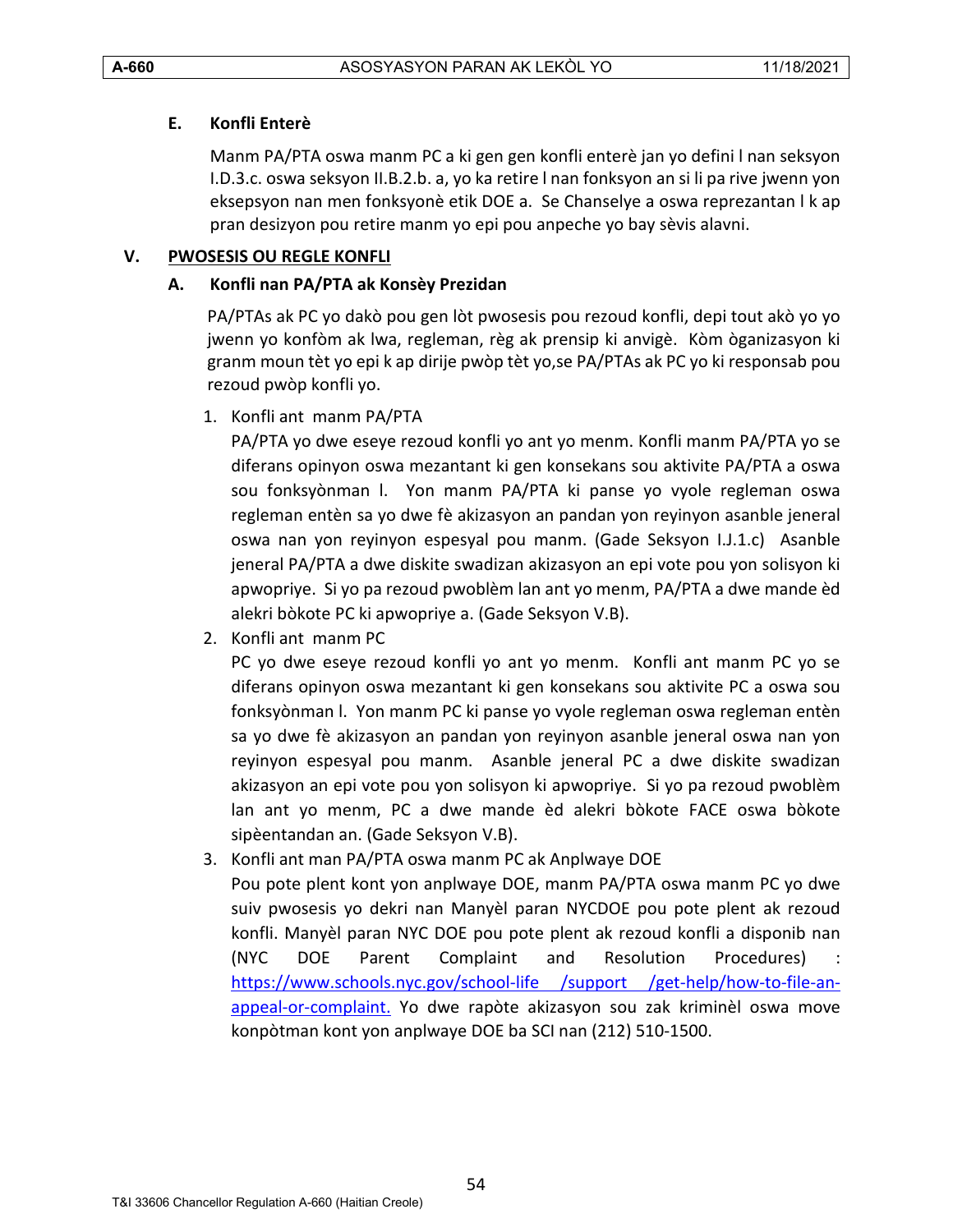# <span id="page-54-0"></span>**B. Demann èd PA/PTA ak Konsèy Prezidan an**

Lè yo fin itilize tout mwayen entèn pou rezoud konfli a, yon manm ka soumèt yon demann pou konsidere yon vyolasyon regleman entèn oswa lòt lwa, regleman oswa règ ke yo sispèk. Yo dwe soumèt demann èd PA/PTA a ba PC ki apwopriye a. Yo dwe soumèt demann èd PC a ba FACE oswa ba sipèentandan ki apwopriye a.

1. Delè

Yo dwe soumèt yon demann alekri pou èd pa pi ta pase 30 jou apre evènman an rive oswa apre yon fin konnen sa epi sèlman apre yo te fè posib yo pou rezoud konfli a nan yon reyinyon asanble jeneral oswa yon reyinyon espesyal.

2. Repons

Depi yo fin resevwa demann yon PTA pou resevwa èd, PC a dwe fè aranjman pou kolekte enfòmasyon sou konfli a. PC a ap revize konfli a epi nan espas 30 jou, l ap bay PA/PTA a konsèy ki konfòm ak regleman entèn PA/PTA ansam ak regleman sa a.

Depi yo fin resevwa demann yon PC pou resevwa èd, FACE oswa sipèentandan ki apwopriye a dwe fè aranjman pou kolekte enfòmasyon sou konfli a. FACE oswa sipèentandan ki apwopriye a ap revize konfli a epi nan espas 30 jou, l ap bay PC a konsèy ki konfòm ak regleman entèn PC a ansam ak regleman sa a.

3. Solisyon final nan konfli PA/PTA

Nan sitiyasyon espesyal lè yon PA/PTA pa ka rezoud yon konfli menm apre l fin gen èd Konsèy Prezidan apwopriye a, FACE ap pran yon dezisyon yo dwe respekte. FACE ap evalye konfli a, l ap kolekte enfòmasyon ki nesesè api l ap pran yon desizyon final ki angaje toulede pati yo.

- a. Delè- Yo dwe soumèt demann apèl la ba FACE pa pi ta pase 15 jou apre PC a fin fè rekòmandasyon final la.
- b. Desizyon FACE ap pran yon desizyon alekri nan 30 jou pou pi plis apre li fin resevwa yon demann pou apèl.

Desizyon FACE la final epi li angaje toulede pati yo. Desizyon yo ap disponib pou piblik la si yo mande l. Yo dwe efase non elèv la oswa lòt enfòmasyon pèsonèl ki ka fè yo idantifye l nan desizyon yo bay la.

# <span id="page-54-1"></span>**VI. EKSEPSYON (WAIVER)**

Chanselye a oswa reprezantan l ka pa respekte règleman sa a oswa nenpòt pati ladan l si li jije sa pi bon pou sistèm lekòl la.